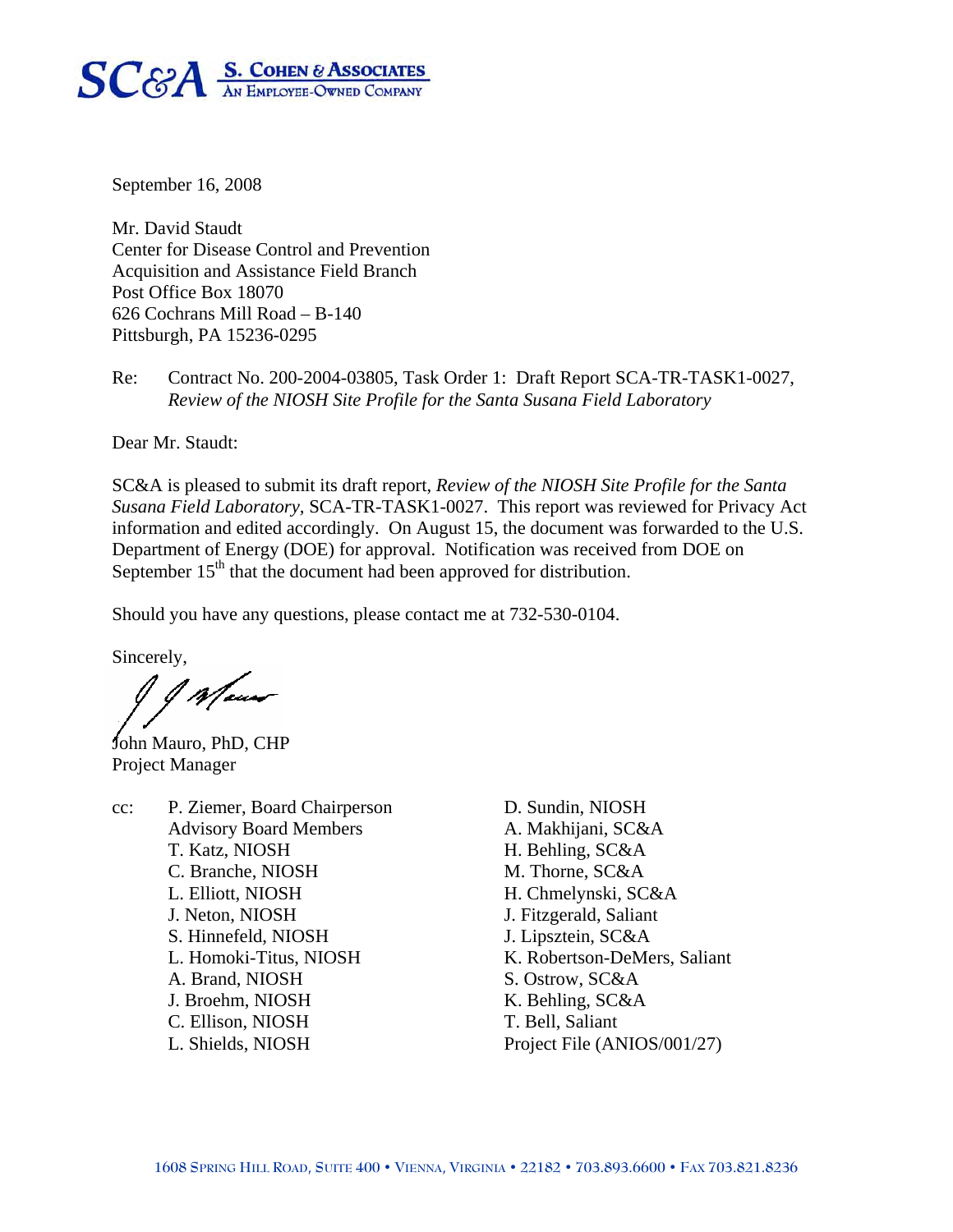# *Draft*

## **ADVISORY BOARD ON**

## **RADIATION AND WORKER HEALTH**

#### *National Institute for Occupational Safety and Health*

*Review of the NIOSH Site Profile for the Santa Susana Field Laboratory* 

**Contract No. 200-2004-03805 Task Order No. 1 SCA-TR-TASK1-0027**

Prepared by

S. Cohen & Associates 1608 Spring Hill Road Suite 400 Vienna, Virginia 22182

Saliant, Inc. 5579 Catholic Church Road Jefferson, Maryland 21755

#### August 2008

#### *Disclaimer*

*This document is made available in accordance with the unanimous desire of the Advisory Board on Radiation and Worker Health (ABRWH) to maintain all possible openness in its deliberations. However, the ABRWH and its contractor, SC&A, caution the reader that at the time of its release, this report is pre-decisional and has not been reviewed by the Board for factual accuracy or applicability within the requirements of 42 CFR 82. This implies that once reviewed by the ABRWH, the Board's position may differ from the report's conclusions. Thus, the reader should be cautioned that this report is for information only and that premature interpretations regarding its conclusions are unwarranted.*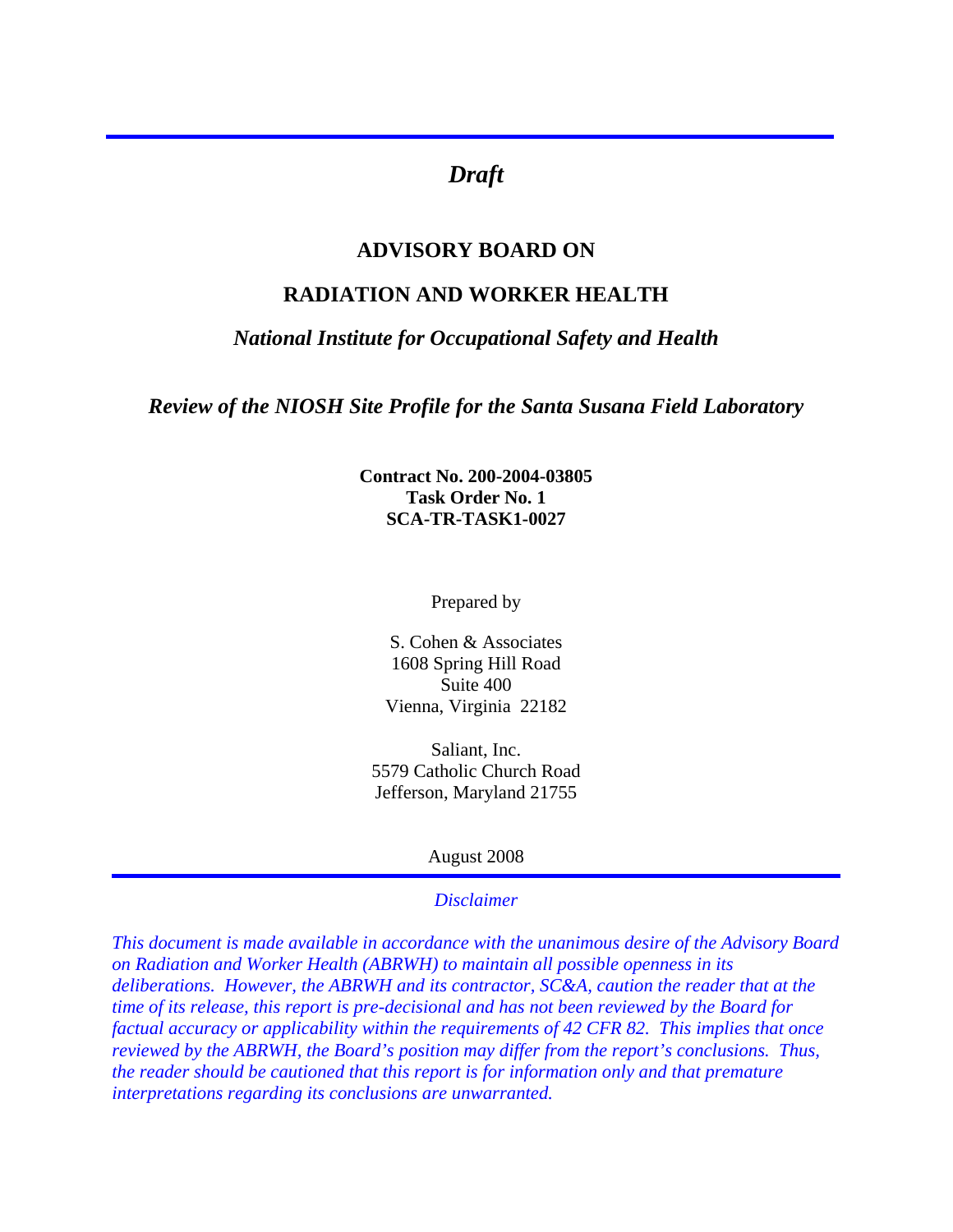| Effective<br>Date: | Revision No. | <b>Document</b> No.  | Page<br>N <sub>0</sub> . |
|--------------------|--------------|----------------------|--------------------------|
| 2008<br>August 16. |              | -TR-TASK1-0027<br>Ά. | ot 56                    |

| S. COHEN & ASSOCIATES:                             | Document No.               |
|----------------------------------------------------|----------------------------|
|                                                    | SCA-TR-TASK1-0027          |
| <b>Technical Support for the Advisory Board on</b> | <b>Effective Date:</b>     |
| <b>Radiation &amp; Worker Health Review of</b>     | Draft – August 16, 2008    |
| <b>NIOSH Dose Reconstruction Program</b>           | Revision No. $0 - (Draff)$ |
|                                                    |                            |
| <b>REVIEW OF THE NIOSH SITE PROFILE</b>            |                            |
| <b>FOR THE SANTA SUSANA FIELD</b>                  | Page 2 of 56               |
| <b>LABORATORY</b>                                  |                            |
|                                                    | Supersedes:                |
| Task Manager:                                      |                            |
|                                                    | N/A                        |
| Date:                                              |                            |
| Gregory P. Beronja                                 |                            |
|                                                    |                            |
| Project Manager:                                   |                            |
| Date:                                              |                            |
| John Mauro, PhD, CHP                               |                            |
|                                                    |                            |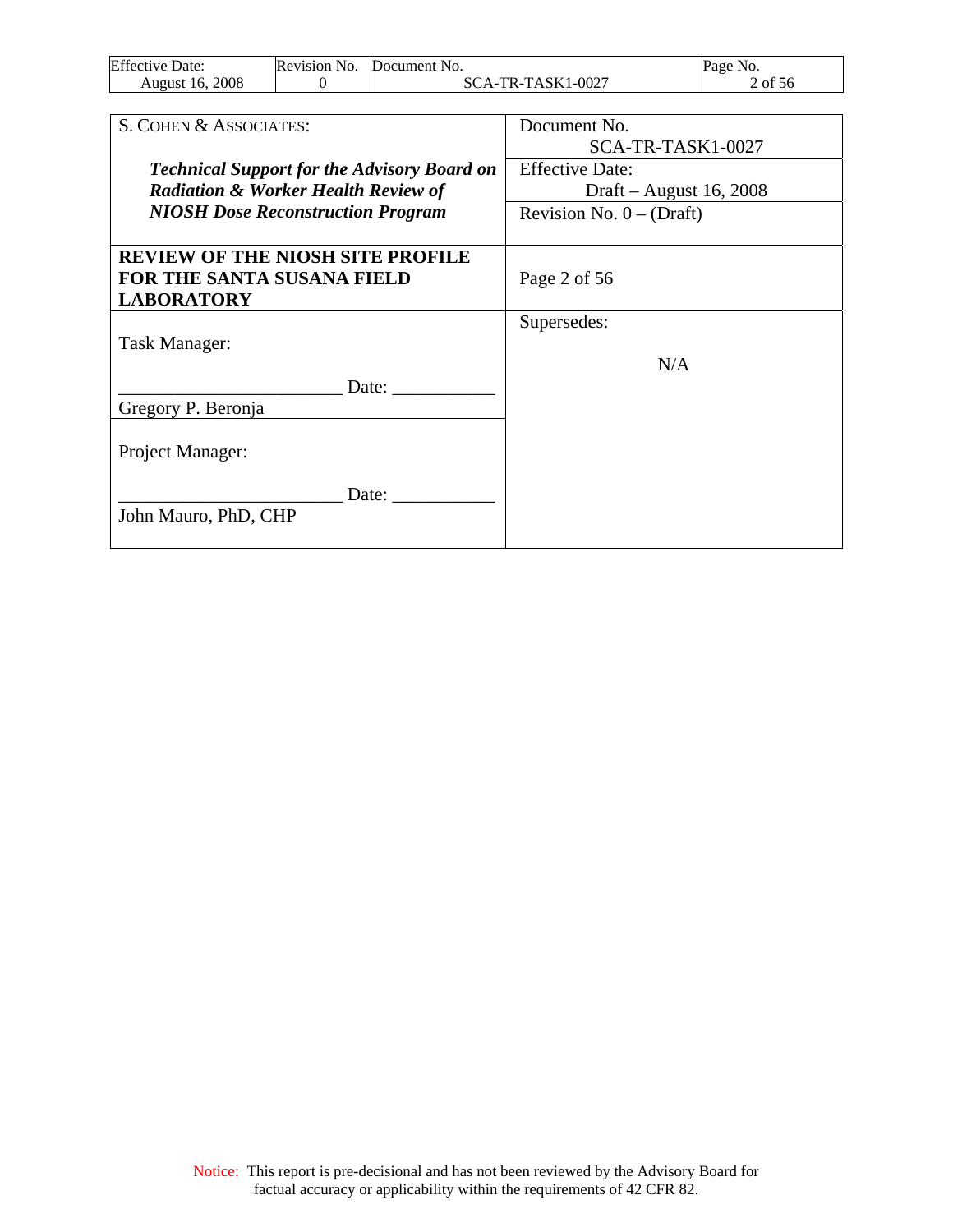| <b>Effective Date:</b> | Revision No. | Document No.      | Page No. |
|------------------------|--------------|-------------------|----------|
| August 16, 2008        |              | SCA-TR-TASK1-0027 | of 56    |

# **TABLE OF CONTENTS**

| 1.0 |     |                                                                        |     |
|-----|-----|------------------------------------------------------------------------|-----|
|     | 1.1 |                                                                        |     |
|     | 1.2 |                                                                        |     |
|     | 1.3 |                                                                        |     |
| 2.0 |     |                                                                        |     |
|     | 2.1 |                                                                        |     |
|     | 2.2 |                                                                        |     |
|     |     | 2.2.1                                                                  |     |
|     |     | 2.2.2                                                                  |     |
|     |     | 2.2.3                                                                  |     |
|     |     | 2.2.4                                                                  |     |
|     |     | 2.2.5                                                                  |     |
| 3.0 |     |                                                                        |     |
|     | 3.1 |                                                                        |     |
|     | 3.2 |                                                                        |     |
|     |     | 3.2.1                                                                  |     |
|     |     | 3.2.2                                                                  |     |
|     |     | 3.2.3                                                                  |     |
|     | 3.3 |                                                                        |     |
|     | 3.4 |                                                                        |     |
|     |     |                                                                        |     |
|     |     | Disassembly and Examination of Reactors and Used Reactor Fuel<br>3.4.2 |     |
|     |     |                                                                        |     |
|     |     | 3.4.3                                                                  |     |
|     |     | 3.4.4                                                                  |     |
|     |     | 3.4.5                                                                  |     |
|     |     | 3.4.6                                                                  |     |
|     |     | 3.4.7                                                                  |     |
|     |     | 3.4.8                                                                  |     |
|     | 3.5 | <b>Other Relevant Facilities.</b>                                      | .21 |
|     |     | 3.5.1                                                                  |     |
|     |     | 3.5.2                                                                  |     |
|     |     | 3.5.3                                                                  |     |
|     | 3.6 |                                                                        |     |
| 4.0 |     |                                                                        |     |
|     | 4.1 | Review of TBD-1 (ORAUT-TKBS-0038-1) Atomics International -            |     |
|     |     |                                                                        |     |
|     | 4.2 | Review of TBD-2 (ORAUT-TKBS-0038-2) Energy Technology Engineering      |     |
|     |     |                                                                        | .24 |
|     | 4.3 | Review of TBD-3 (ORAUT-TKBS-0038-3) Atomics International -            |     |
|     |     |                                                                        |     |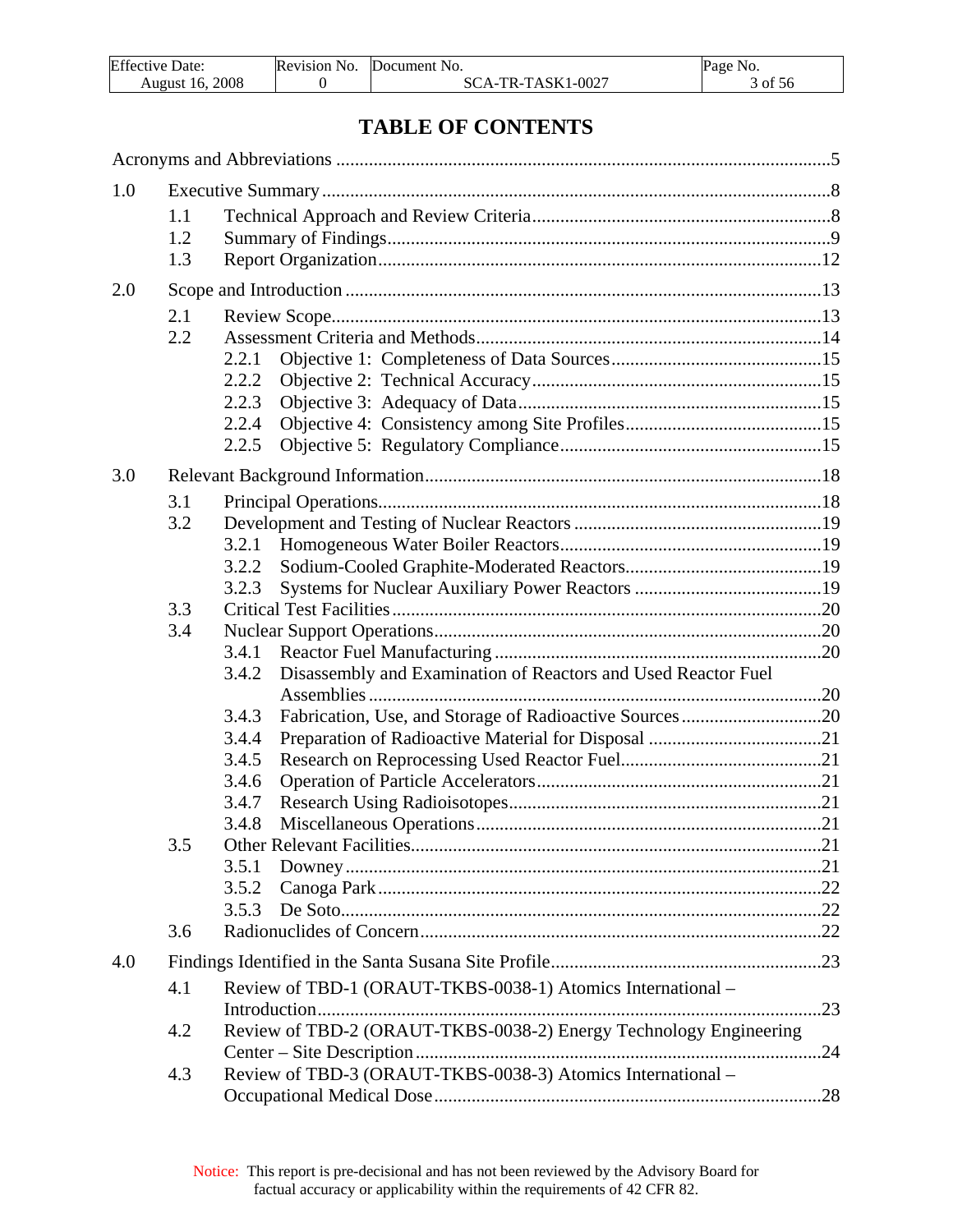| <b>Effective Date:</b> | Revision No. | Document No.      | Page No. |
|------------------------|--------------|-------------------|----------|
| August 16, 2008        |              | SCA-TR-TASK1-0027 | 4 of 56  |
|                        |              |                   |          |

|     | 4.4 | Review of TBD-4 (ORAUT-TKBS-0038-4) Area IV of the Santa Susana            |  |
|-----|-----|----------------------------------------------------------------------------|--|
|     |     | Field Laboratory, the Canoga Avenue Facility (Vanowen Building), the       |  |
|     |     | Downey Facility, and the De Soto Avenue Facility (sometimes referred to as |  |
|     |     | the Energy Technology Engineering Center [ETEC] or Atomics                 |  |
|     |     |                                                                            |  |
|     | 4.5 | Review of TBD-5 (ORAUT-TKBS-0038-5), Energy Technology Engineering         |  |
|     |     |                                                                            |  |
|     | 4.6 | Review of TBD-6 (ORAUT-TKBS-0038-6) Atomics International –                |  |
|     |     |                                                                            |  |
| 5.0 |     |                                                                            |  |
| 6.0 |     |                                                                            |  |
|     |     |                                                                            |  |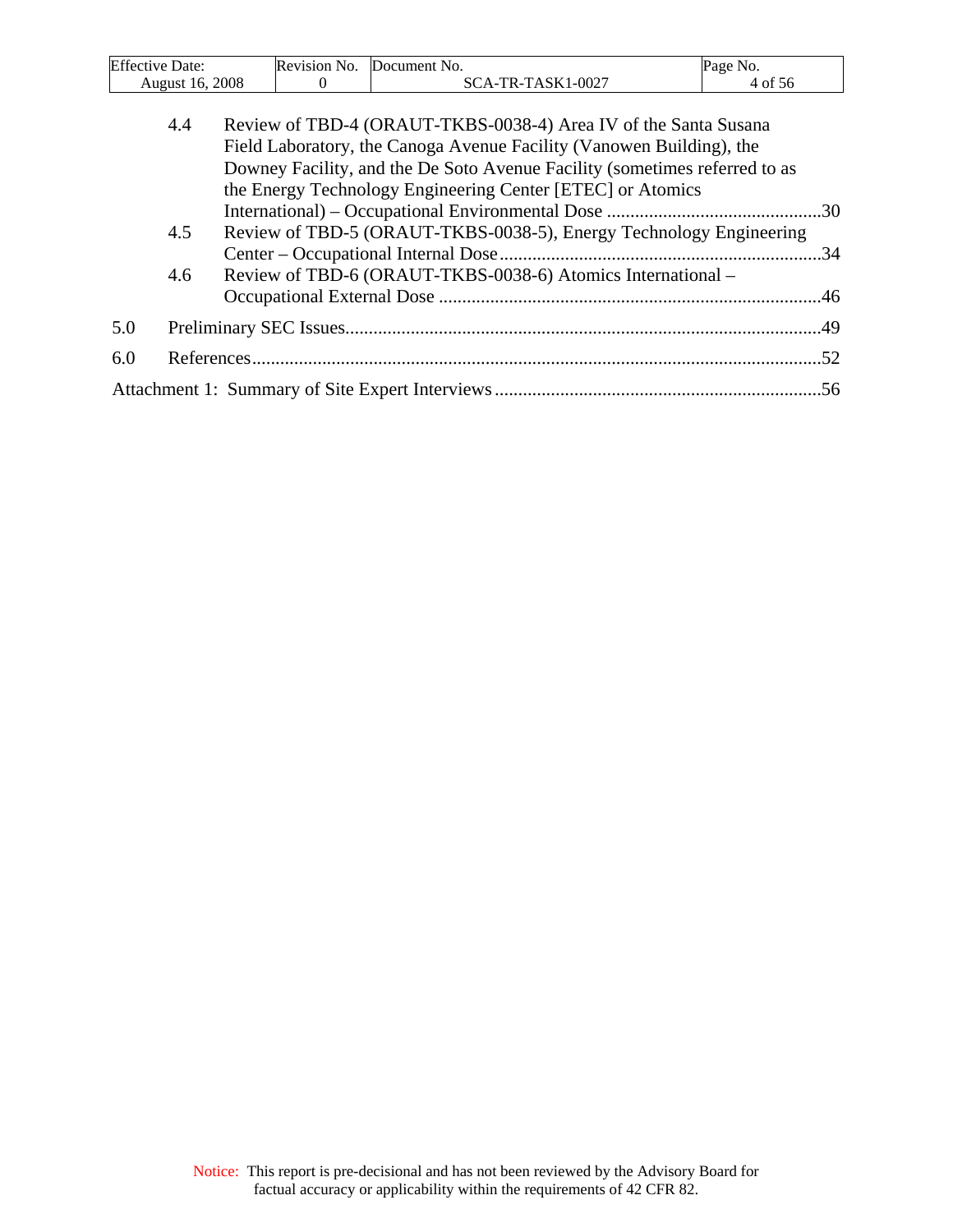<span id="page-5-0"></span>

| <b>Effective Date:</b> | Revision No. Document No. | Page No. |
|------------------------|---------------------------|----------|
| August 16, 2008        | $SCA-TR-TASK1-0027$       | 5 of 56  |

# **ACRONYMS AND ABBREVIATIONS**

| <b>Advisory Board</b> |                                                                        |
|-----------------------|------------------------------------------------------------------------|
| or ABRWH              | Advisory Board on Radiation and Worker Health                          |
| <b>AEC</b>            | U.S. Atomic Energy Commission                                          |
| <b>AERD</b>           | <b>Atomic Energy Research Department</b>                               |
| <b>AETR</b>           | <b>Advanced Epithermal Thorium Reactor</b>                             |
| AI                    | Atomics International                                                  |
| <b>AMAD</b>           | Activity median aerodynamic diameter                                   |
| AP                    | Antero-Posterior                                                       |
| <b>ATR</b>            | <b>Advanced Test Reactor</b>                                           |
| bq                    | Becquerel                                                              |
| <b>CFR</b>            | Code of Federal Regulations                                            |
| Ci                    | curie                                                                  |
| cpm                   | counts per minute                                                      |
| D&D                   | decontamination and decommissioning                                    |
| <b>DOE</b>            | U.S. Department of Energy                                              |
| dpm                   | disintegrations per minute                                             |
| <b>EEOICPA</b>        | Energy Employees Occupational Illness Compensation Program Act of 2000 |
| ER                    | Evaluation Report (part of the Special Exposure Cohort documentation)  |
| <b>ESE</b>            | <b>Entrance Skin Exposure</b>                                          |
| <b>ETEC</b>           | <b>Energy Technology Engineering Center</b>                            |
| EU                    | <b>Enriched Uranium</b>                                                |
| $\boldsymbol{F}$      | fast (solubility type)                                                 |
| ft                    | foot                                                                   |
| g                     | gram                                                                   |
| <b>HEPA</b>           | high-efficiency particulate air                                        |
| hr                    | hour                                                                   |
| <b>HRTM</b>           | Human Respiratory Tract Model                                          |
| <b>ICRP</b>           | <b>International Commission on Radiological Protection</b>             |
| <b>IREP</b>           | Interactive RadioEpidemiological Program                               |
| <b>ISF</b>            | <b>Interim Storage Facility</b>                                        |
| keV                   | kiloelectron volt                                                      |
| $\mathbf{l}$          | liter                                                                  |
| <b>LAT</b>            | Lateral                                                                |
| <b>LMEC</b>           | Liquid Metal Engineering Center                                        |
| <b>LMFBR</b>          | Liquid Metal Fast-Breeder Reactor                                      |
| <b>LMIC</b>           | <b>Liquid Metal Information Center</b>                                 |
| <b>LMR</b>            | <b>Liquid Metal Reactor</b>                                            |
| <b>LOD</b>            | Limits of Detection                                                    |
| M                     | moderate (solubility type)                                             |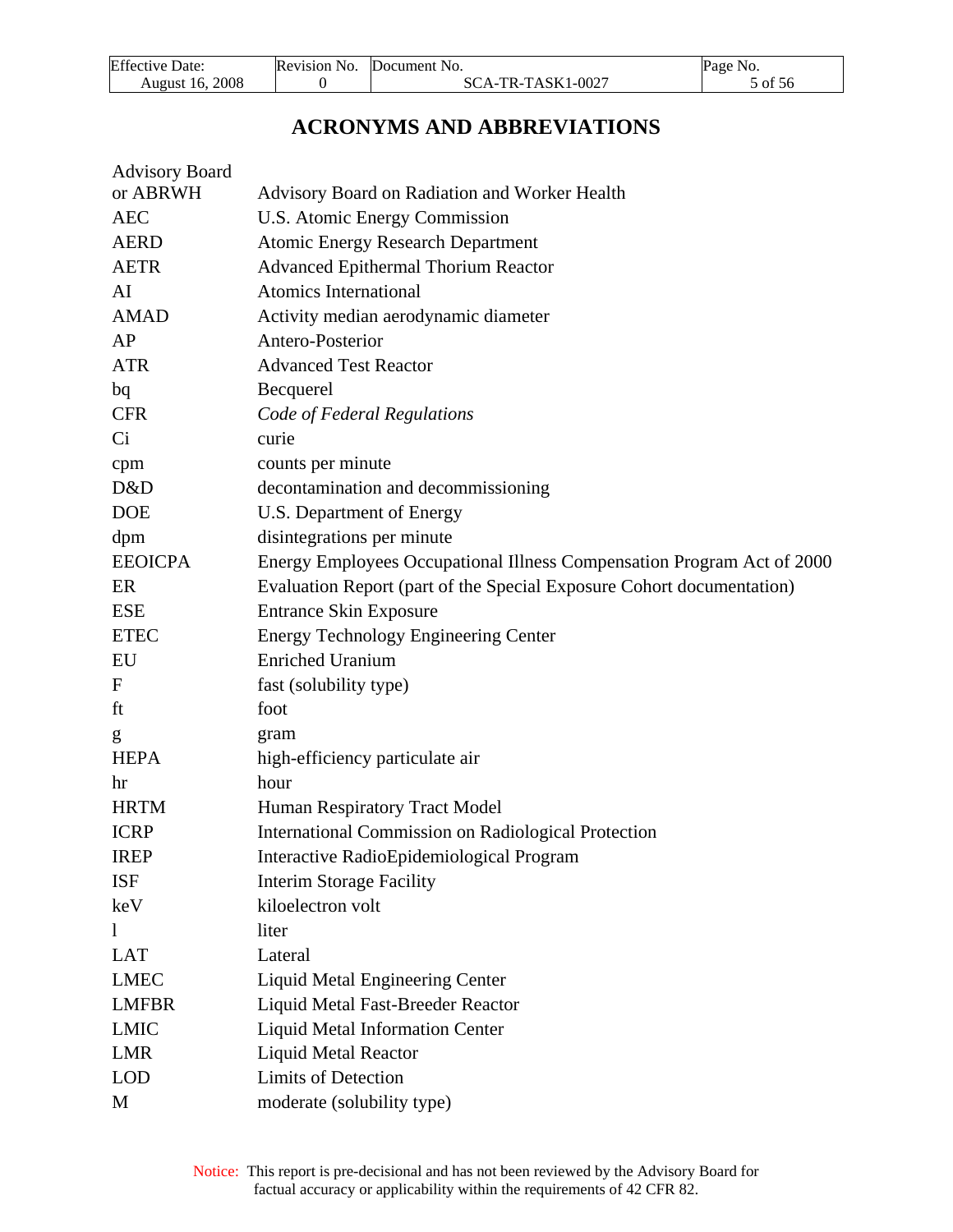| <b>Effective Date:</b> | Revision No.<br>Document No.                          | Page No. |
|------------------------|-------------------------------------------------------|----------|
| August 16, 2008        | $\theta$<br>SCA-TR-TASK1-0027                         | 6 of 56  |
| <b>MDA</b>             | Minimum Detectable Amount                             |          |
| <b>MDL</b>             | <b>Minimum Detection Limit</b>                        |          |
| MeV                    | megaelectron-volt, 1 million electron-volts           |          |
| <b>MFP</b>             | <b>Mixed Fission Product</b>                          |          |
| mL                     | milliliter                                            |          |
| <b>MPBB</b>            | maximum possible body burden                          |          |
| mR                     | millirem                                              |          |
| mrem                   | millirem                                              |          |
| <b>NAA</b>             | <b>North American Aviation</b>                        |          |
| <b>NIOSH</b>           | National Institute for Occupational Safety and Health |          |
| <b>NSEC</b>            | Nuclear Science and Engineering Corporation           |          |
| <b>NTA</b>             | <b>Neutron Track Analysis</b>                         |          |
| <b>ORAUT</b>           | Oak Ridge Associated Universities Team                |          |
| <b>PA</b>              | Posterior-Anterior                                    |          |
| pCi                    | picocurie                                             |          |
| <b>POC</b>             | Probability of Causation                              |          |
| R&D                    | <b>Research and Development</b>                       |          |
| <b>REIRS</b>           | Radiation Exposure Information Reporting System       |          |
| rem                    | Roentgen Equivalent Man                               |          |
| RI.                    | Rockwell International                                |          |
| <b>RMDF</b>            | Radioactive Material Disposal Facility                |          |
| <b>RSRMS</b>           | <b>Radiation Safety Records Management System</b>     |          |
| S                      | slow (solubility type)                                |          |
| S8ER                   | <b>SNAP 8 Experimental Reactor</b>                    |          |
| SC&A                   | S. Cohen & Associates                                 |          |
| <b>SEC</b>             | <b>Special Exposure Cohort</b>                        |          |
| <b>SNAP</b>            | <b>Systems for Nuclear Auxiliary Power</b>            |          |
| <b>SRE</b>             | <b>Sodium Reactor Experiment</b>                      |          |
| <b>SSFL</b>            | Santa Susana Field Laboratory                         |          |
| Sv                     | sievert                                               |          |
| TIB                    | <b>Technical Information Bulletin</b>                 |          |
| TBD                    | <b>Technical Basis Document</b>                       |          |
| <b>UAlx</b>            | Uranium-Aluminum                                      |          |
| <b>UCLA</b>            | University of California Los Angeles                  |          |
| UF                     | Uranium fluorometric                                  |          |
| <b>UR</b>              | Uranium radiometric                                   |          |
| W                      | watt                                                  |          |
| <b>WB</b>              | Whole Body                                            |          |
| <b>WBC</b>             | <b>Whole Body Count</b>                               |          |
| <b>WBNS</b>            | <b>Water Boiler Neutron Source</b>                    |          |
| $Y-12$                 | A plant at the Oak Ridge                              |          |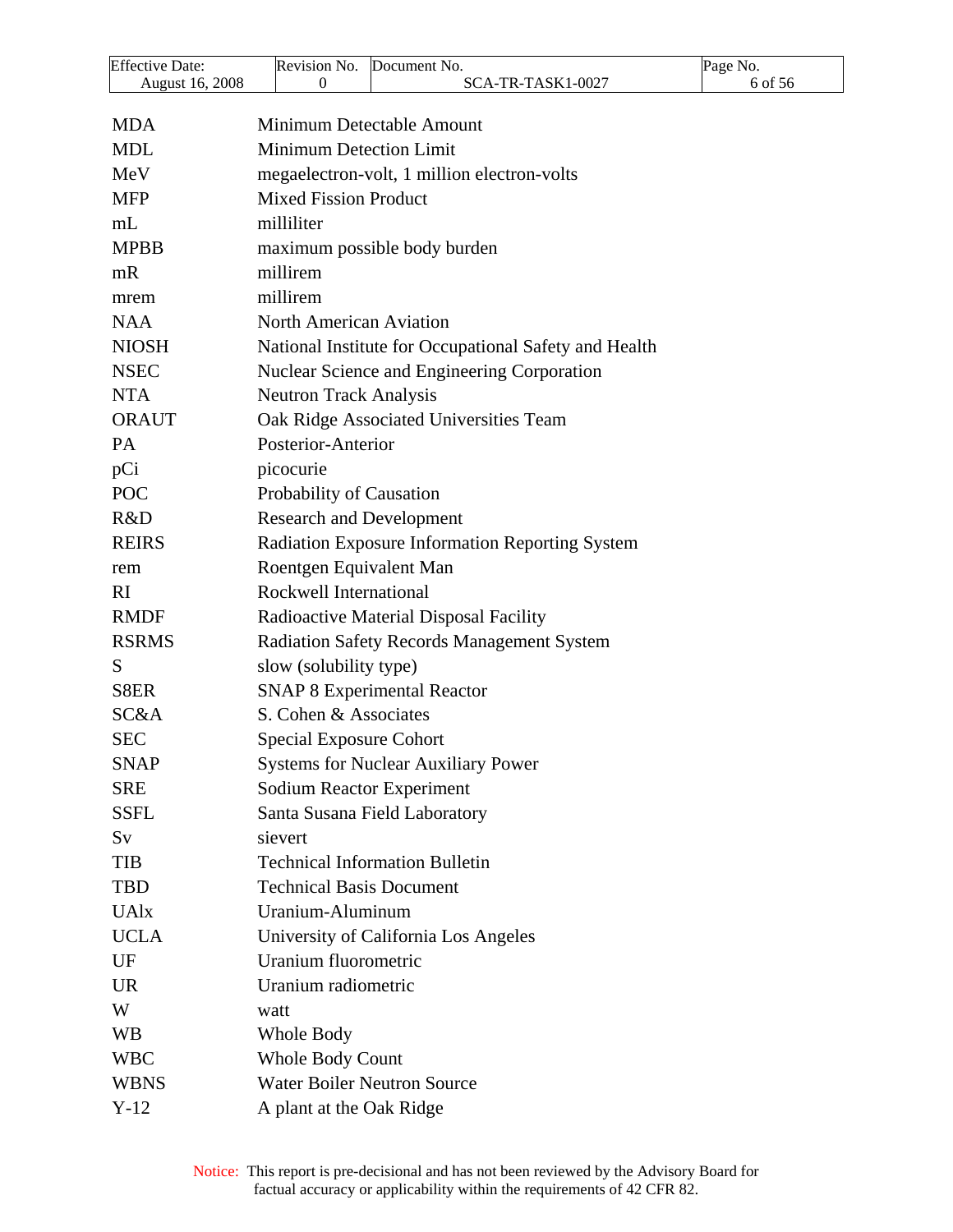| <b>Effective Date:</b> |            | Revision No. Document No. | Page No. |
|------------------------|------------|---------------------------|----------|
| August 16, 2008        |            | $SCA-TR-TASK1-0027$       | 7 of 56  |
|                        |            |                           |          |
| yr                     | Year       |                           |          |
| um                     | micrometer |                           |          |

μrem microrem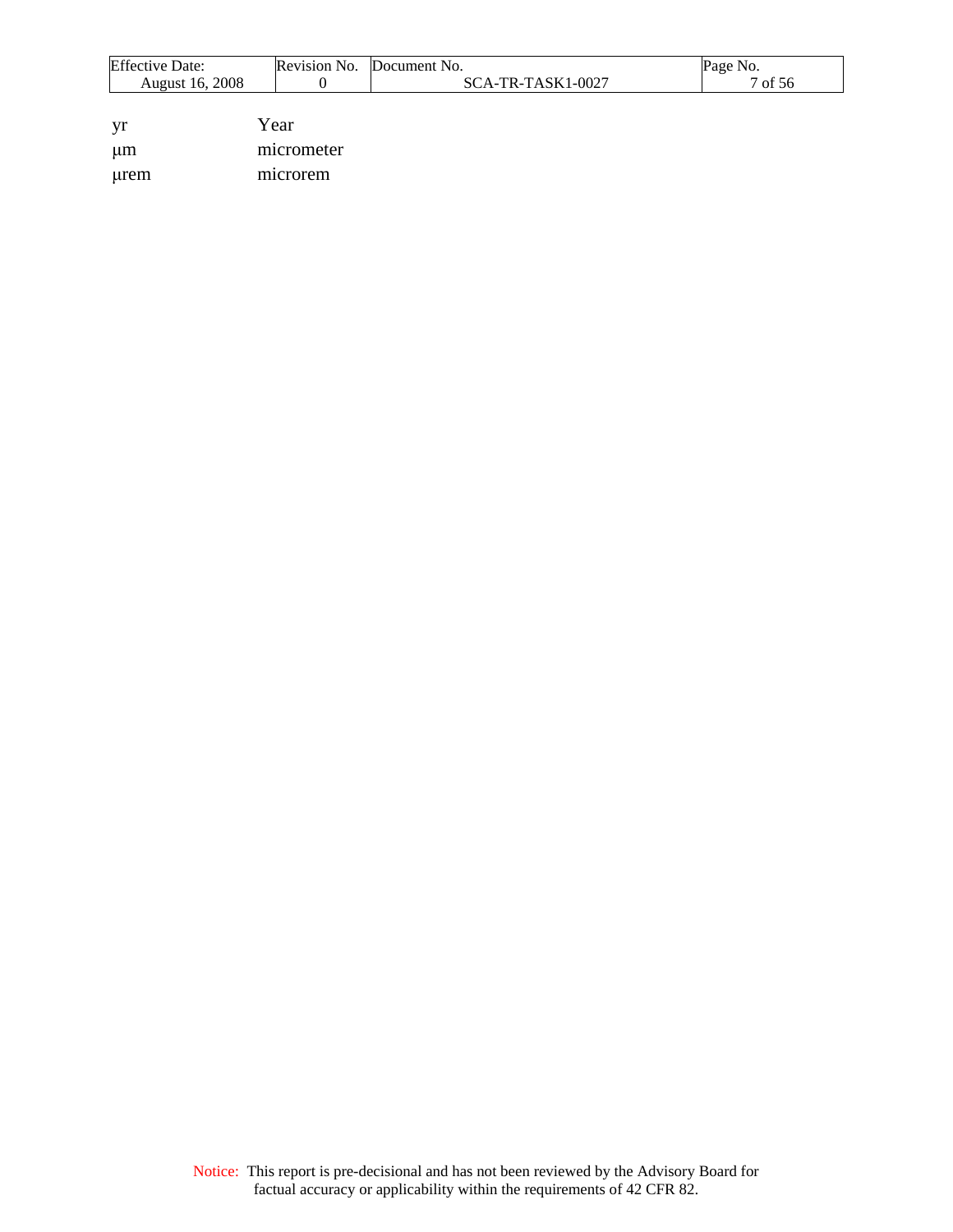<span id="page-8-0"></span>

| <b>Effective Date:</b> | Revision No. | Document No.      | Page No. |
|------------------------|--------------|-------------------|----------|
| August 16. 2008        |              | SCA-TR-TASK1-0027 | 8 of 56  |

# **1.0 EXECUTIVE SUMMARY**

This draft report presents the S. Cohen and Associates (SC&A, Inc.) evaluation of the National Institute for Occupational Safety and Health (NIOSH) Site Profile for the Santa Susana Field Laboratory (SSFL) (ORAUT-TKBS-0038), which was issued as six separate technical basis documents (TBDs) numbered ORAUT-TKBS-0038-1 through ORAUT-TKBS-0038-6. This draft report was prepared at the request of the Advisory Board on Radiation and Worker Health (Advisory Board) and covers all six TBDs identified below.

- ORAUT-TKBS-0038-1, *Technical Basis Document: Atomics International Introduction*, Rev. 01 (ORAUT 2006a)
- ORAUT-TKBS-0038-2, *Technical Basis Document: Energy Technology Engineering Center – Site Description*, Rev. 00 (ORAUT 2006b)
- ORAUT-TKBS-0038-3, *Technical Basis Document: Atomics International Occupational Medical Dose*, Vol. 3, Rev. 00 (Atomics International TBD, 2006aORAUT 2006c)
- ORAUT-TKBS-0038-4, *Technical Basis Document: Area IV of the Santa Susana Field Laboratory, the Canoga Avenue Facility (Vanowen Building), the Downey Facility, and the De Soto Avenue Facility (sometimes referred to as the Energy Technology Engineering Center [ETEC] or Atomics International) – Occupational Environmental Dose*, Rev. 01 (ORAUT 2007)
- ORAUT-TKBS-0038-5, *Technical Basis Document: Energy Technology Engineering Center – Occupational Internal Dose*, Rev. 00 (ORAUT 2006d)
- ORAUT-TKBS-0038-6, *Technical Basis Document: Atomics International Occupational External Dosimetry*, Rev. 01 (ORAUT 2006e)

Throughout this report, individual TBDs are referenced simply by number. For example, ORAUT-TKBS-0038-1 will be identified as TBD-1. As part of our evaluation, SC&A also reviewed other documents that were considered relevant, including the following:

- Select documents that were referenced in the SSFL Site Profile
- Documents contained in the NIOSH Site Research Query Database
- Select documents contained on the SSFL Advisory Panel website

## **1.1 TECHNICAL APPROACH AND REVIEW CRITERIA**

The approach used by SC&A to perform this review follows the protocols described in *Standard Operating Procedure for Performing Site Profile Reviews (SC&A 2004). Approved by the* Advisory Board on March 18, 2004, SC&A's protocol reflects the following review objectives:

- (1) Completeness of data sources
- (2) Technical accuracy
- (3) Adequacy of data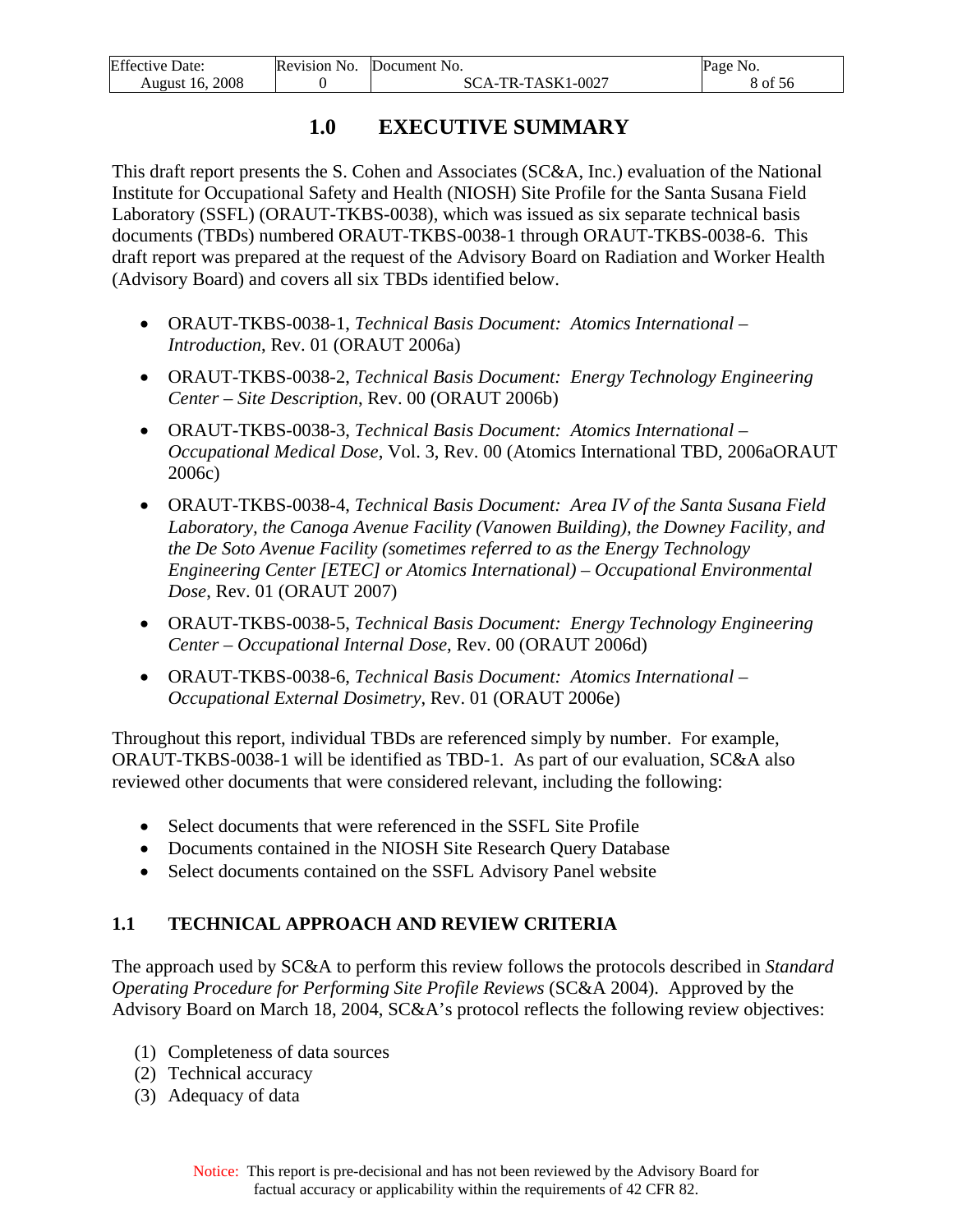<span id="page-9-0"></span>

| Effective 1<br>Date: | Revision No. | Document<br>' No.                     | Page No. |
|----------------------|--------------|---------------------------------------|----------|
| 2008<br>August 16.   |              | -TR-TASK1-0027<br>$\Delta$ -i.<br>SC. | of 56    |

- (4) Consistency with other site profiles
- (5) Regulatory compliance

Deficiencies pertaining to these review criteria are noted as "findings." It should be noted that these findings vary in degree of severity as to their potential impact on the dose reconstructions. The purpose of this review is to provide the Advisory Board with an independent assessment of issues that surround the SSFL site profile. Findings identified in our review are expected to provide the Advisory Board with a preliminary overview of potential issues that may impact the NIOSH dose assessment methodologies and/or perhaps raise issues pertaining to the feasibility of performing certain SSFL dose reconstructions.

SC&A's draft report will undergo a multi-step issues-resolution process. The issues-resolution process includes a transparent review and discussion of draft findings with members of the Advisory Board and select personnel representing NIOSH/Oak Ridge Associated Universities Team (ORAUT). This resolution process is intended to ensure that each finding is evaluated on its technical merit in a fair and impartial manner.

## **1.2 SUMMARY OF FINDINGS**

A summary of SC&A's findings for the SSFL site profile is presented below. The findings are presented in Section 4 of this report and are organized by TBD. An overview of findings identified in each TBD is presented below.

**TBD-1 (Introduction):** The Introduction describes the purpose and scope of the SSFL site profile. The findings for this TBD include the following:

- (1) The dates of operation for various activities are not consistent
- (2) The various names used to reference SSFL, the outlying sites, and the areas within SSFL are not consistent and should be discussed in the introduction and used consistently throughout all of the TBDs

**TBD-2 (Site Description):** The Site Description TBD provides critical information regarding the historical and current status of facilities, processes, source terms, etc., at SSFL. SC&A's findings for this TBD include the following:

- (1) An incomplete presentation of information on the Sodium Reactor Experiment (SRE) coolant failure
- (2) A lack of information on the number and type of workers at the facility
- (3) The site description lacks sufficient detail; for example, given the unique and highly complex activities that characterize this site, descriptions of individual facilities/processes are too brief and lack information necessary to perform dose reconstructions
- (4) An incomplete listing of radionuclides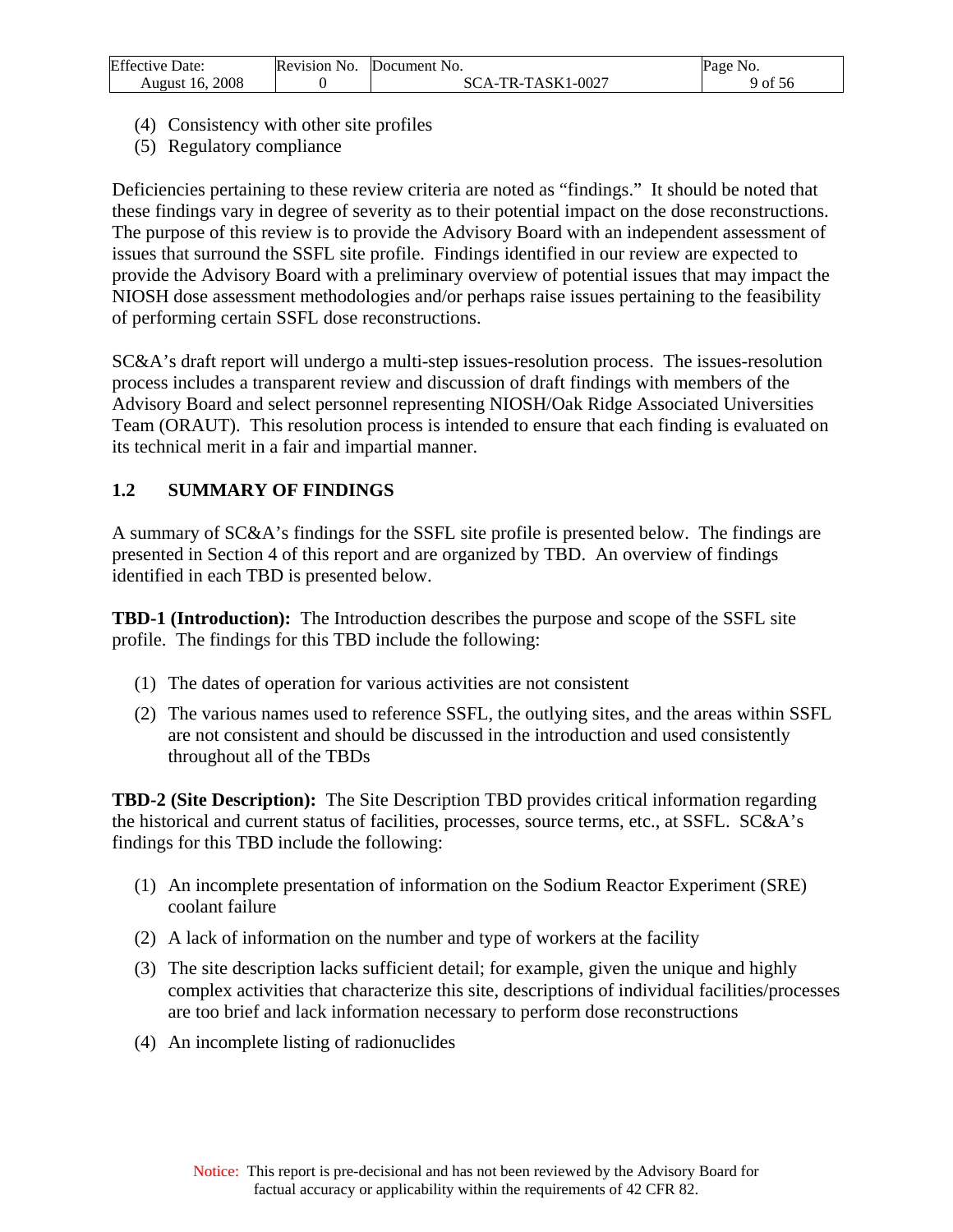| Effective<br>Date: | <b>Revision No.</b> | Document<br>-NO    | Page No. |
|--------------------|---------------------|--------------------|----------|
| 2008<br>August 16. |                     | $CA-TR-TASK1-0027$ | 10 of 56 |

- (5) The operational dates presented in the text and Table 2-1 are inconsistent for different units
- (6) The history and relationship of the private entities at SSFL are poorly presented

**TBD-3 (Occupational Medical Dose):** The Occupational Medical Dose TBD provides guidance for reconstructing doses from diagnostic x-ray procedures required as a condition of employment. The findings for this TBD include the following:

- (1) The TBD requires subjective interpretation and makes unreasonable demands on the dose reconstructor
- (2) The units in Table 3-2 [i.e., PA chest ESE (mR) and Organ dose (rem)] should be modified to indicate these exposures are "per examination"

**TBD-4 (Occupational Environmental Dose):** TBD-4 provides data for the reconstruction of doses to unmonitored workers exposed onsite internally and externally from environmental releases. The findings for this TBD include the following:

- (1) Surrogate use of the time-integrated average yearly gross alpha/gross beta stack emissions corresponding to years 1971–1999 is likely to underestimate stack emissions for years 1954–1970
- (2) Use of average radionuclide-specific stack emission data representing years 1988–1999 as surrogate data is unlikely to be representative of stack emissions for years 1954–1987
- (3) The basis for a single reduction factor of 0.01 as a way of converting average air concentrations (at points of release for multiple stacks) to breathing zone air concentrations for all site locations and all years of facility operations is not documented
- (4) Estimates of annual external occupational environmental doses prior to 1974 are incomplete and are based on multiple "assumptions" that are neither explained nor properly referenced
- (5) The TBD states that potable water is not a source of occupational radiation exposure, which is inconsistent with what is presented in the SEC Evaluation Report (NIOSH 2008) and other information sources
- (6) Insufficient information is provided on the potential exposure to the sodium burn pit

**TBD-5 (Occupational Internal Dose):** This TBD presents information on establishing the internal dose that workers received, either through bioassays or indirect means. SC&A's findings for this TBD include the following:

- (1) Monitoring for internal exposure of SSFL workers was incomplete and poorly documented for most years of facility operations
- (2) There is insufficient correlation between bioassay data and potential exposures to specific radionuclides
- (3) Certain radionuclides are missing from the bioassay data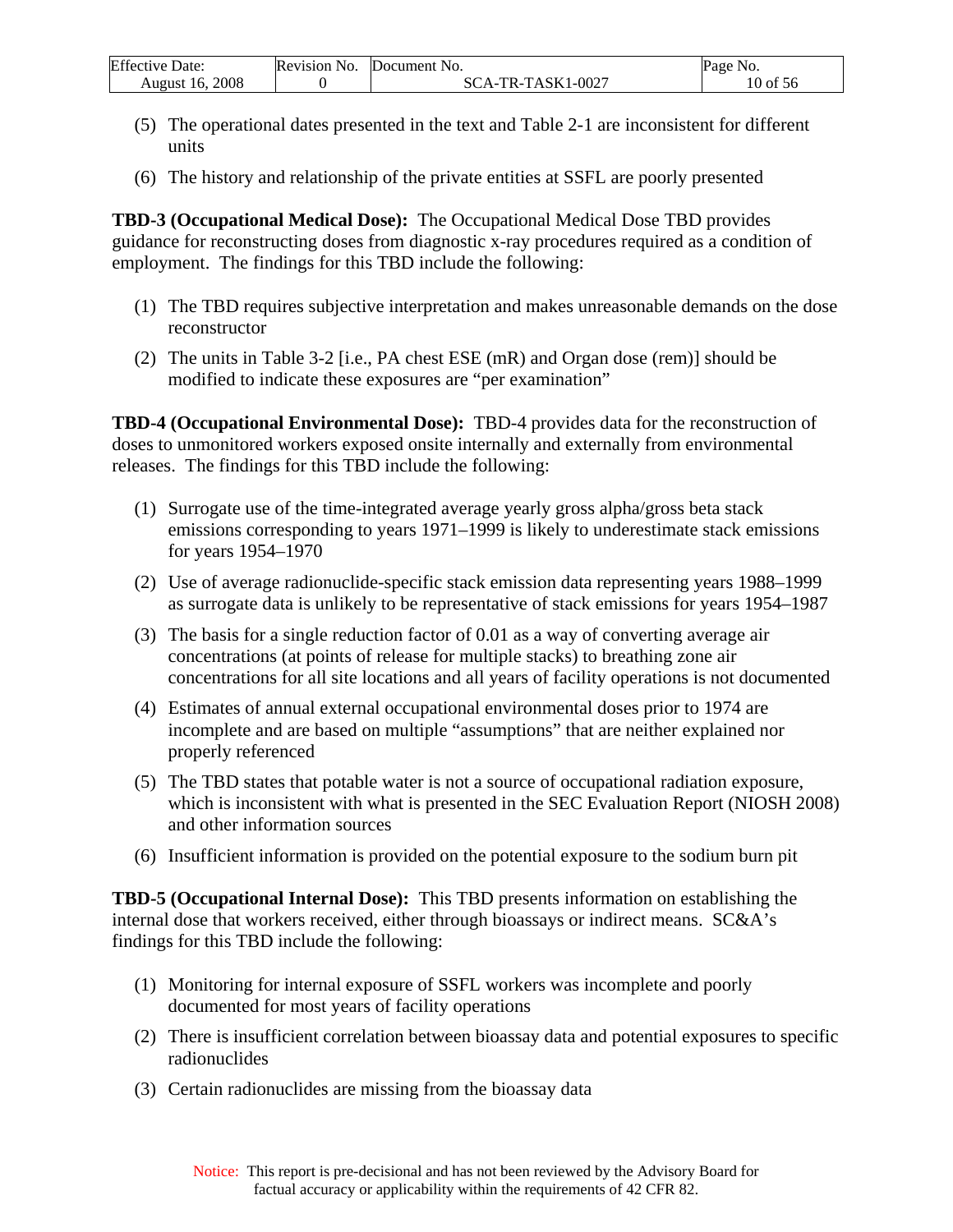| Effective             | Revision No. | Document                           | Page      |
|-----------------------|--------------|------------------------------------|-----------|
| Date:                 |              | * No.                              | No.       |
| 2008<br>August<br>16. |              | $\sqrt{-TASK1-0027}$<br>$\Delta$ - | ΟĪ<br>-56 |

- (4) There is no coworker model
- (5) The assumption of chronic intake in evaluating bioassay results may not always be correct
- (6) Inconsistencies exist between the minimum detectable amount (MDA) values described in the text and the ones reported in Table 5.4
- (7) The MDA for enriched uranium needs to be clarified
- (8) There is an inconsistent presentation of dates of operation in Table 5.9 versus what is presented in TBD-2
- (9) There is no mention of neptunium and depleted uranium in Table 5.9, even though TBD-2 identifies them in Building 4064 (fuel storage facility)
- (10)The recommendation in the TBD to use solubility Type S for the dose reconstructions is not claimant favorable
- (11)There is information in TBD-2 related to airborne concentrations and dispersible material that is not included in TBD-5
- (12)The TBD interpretation of reported values by the contract laboratory Nuclear Science and Engineering Corp. (NSEC) may not be correct
- (13)The information for evaluating uranium bioassay data is not complete
- (14)There are unanswered questions regarding the completeness and quality of personnel exposure records
- (15)The site survey data/source term should not be regarded as useful surrogate data in dose reconstruction
- (16)Potential unmonitored internal exposures associated with radiation incidents are not addressed

**TBD-6 (Occupational External Dose):** This TBD presents the methodology for determining the external dose workers received at SSFL. SC&A's findings for this TBD include the following:

- (1) The document does not address the use of a coworker model for those individuals potentially exposed but not monitored
- (2) Workers were unlikely to have been monitored for thermal neutrons
- (3) It may not be appropriate to use Y-12 data as a surrogate, due to the level of uncertainty surrounding neutrons at SSFL
- (4) Correction factors for the insensitivity of NTA to neutrons at energies below 500 keV should be considered
- (5) There is a lack of discussion on issues associated with the response of dosimeters to lowenergy photons
- (6) There is insufficient supporting information to justify the use of the surrogate time periods in evaluating stack emissions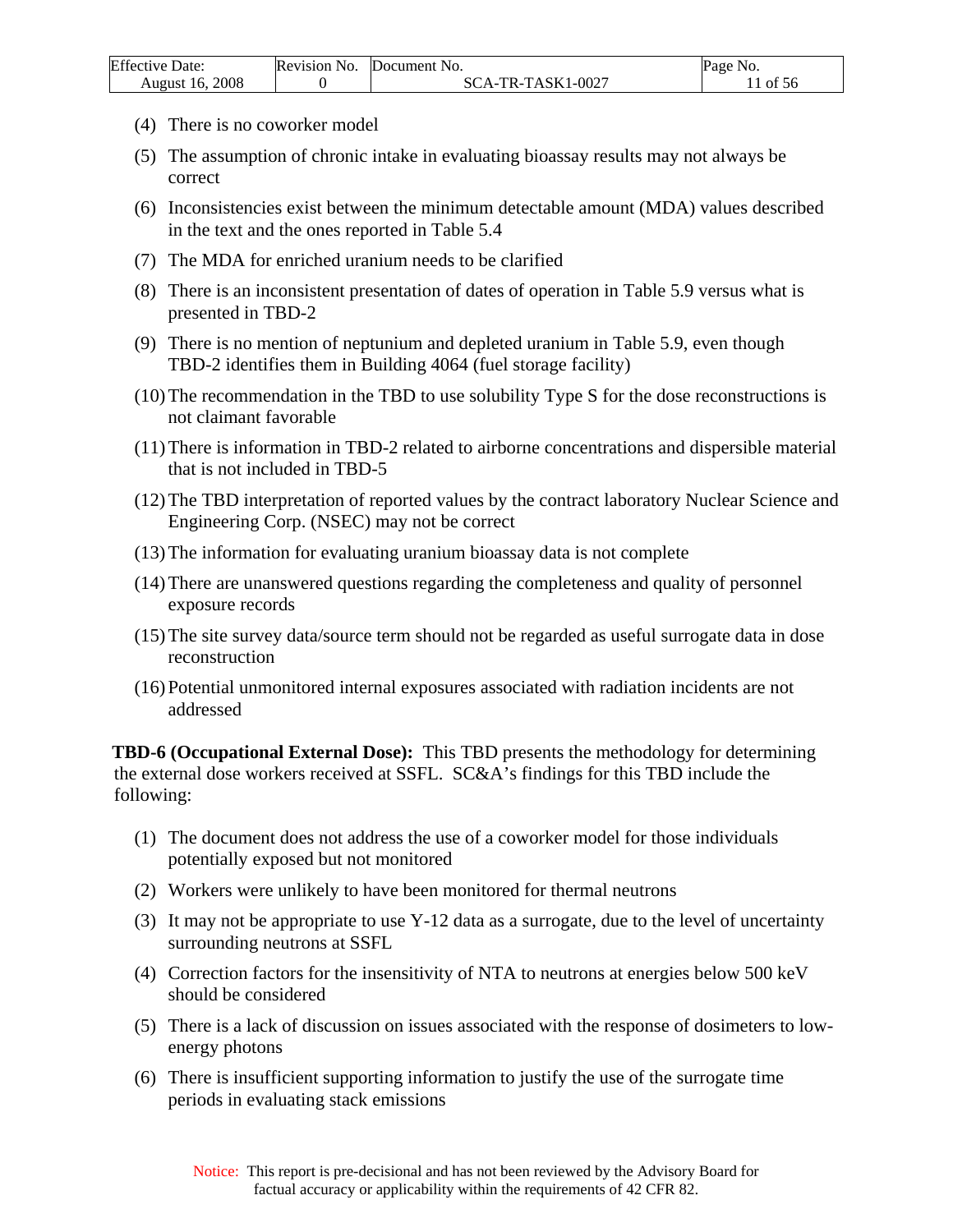<span id="page-12-0"></span>

| Effective<br>Date: | Revision No. | <b>IDocument No.</b> | Page<br>N <sub>O</sub> . |
|--------------------|--------------|----------------------|--------------------------|
| 2008               |              | TR-TASK1-0027        | $\sim$ $\sim$            |
| August 16.         |              | `Д _`                | of 56                    |

(7) No consideration has been given to potential exposure in Area I of SSFL, such as potential exposure to the coal gasification process

### **1.3 REPORT ORGANIZATION**

In accordance with directions provided by the Advisory Board and with site profile review procedures prepared by SC&A and approved by the Advisory Board, this report is organized into the following sections:

- (1) Executive Summary
- (2) Scope and Introduction
- (3) Relevant Background Information
- (4) Findings Identified in the SSFL Site Profile
- (5) Preliminary SEC Issues

Following this Executive Summary, Section 2.0 identifies the review objectives that were used to evaluate the SSFL TBD.

Section 3.0 of this report provides a brief summary of relevant background data contained in the SSFL site profile. The site profile specifies relevant background information and methods to be used by NIOSH for the reconstruction of internal and external doses. Included herein are brief summaries of materials and quantities processed, facility descriptions, and radionuclides of concern to dose reconstruction.

As a result of our review of the site profile and other documents, SC&A identified findings which are summarized above and are presented in more detail in Section 4 of this report. The technical basis for each finding is presented. For some findings, support is also provided by one or more documents, which are enclosed as exhibit(s), or are referenced (see the reference list in Section 6.0).

These exhibits frequently contain empirical data and/or personal observations/opinions expressed by key individuals who were involved in SSFL operations and worker/workplace monitoring. Interviews provide vital site expert evidence that SC&A publishes and carefully takes into account, along with other evidence, in the preparation of its TBD review. For this reason, the reader is encouraged to review the enclosed exhibits and independently determine the degree to which they support each of the corresponding findings. For practical reasons, findings are grouped by TBDs in six subsections of Section 4.

SC&A has been asked by the Advisory Board to identify preliminary issues associated with the SEC Petition Evaluation Report that was submitted to NIOSH on February 6, 2008. The preliminary issues we have identified are included in Section 5. SC&A, if requested by the Advisory Board, will prepare a more comprehensive and detailed review of the Evaluation Report, building on the issues in Section 5.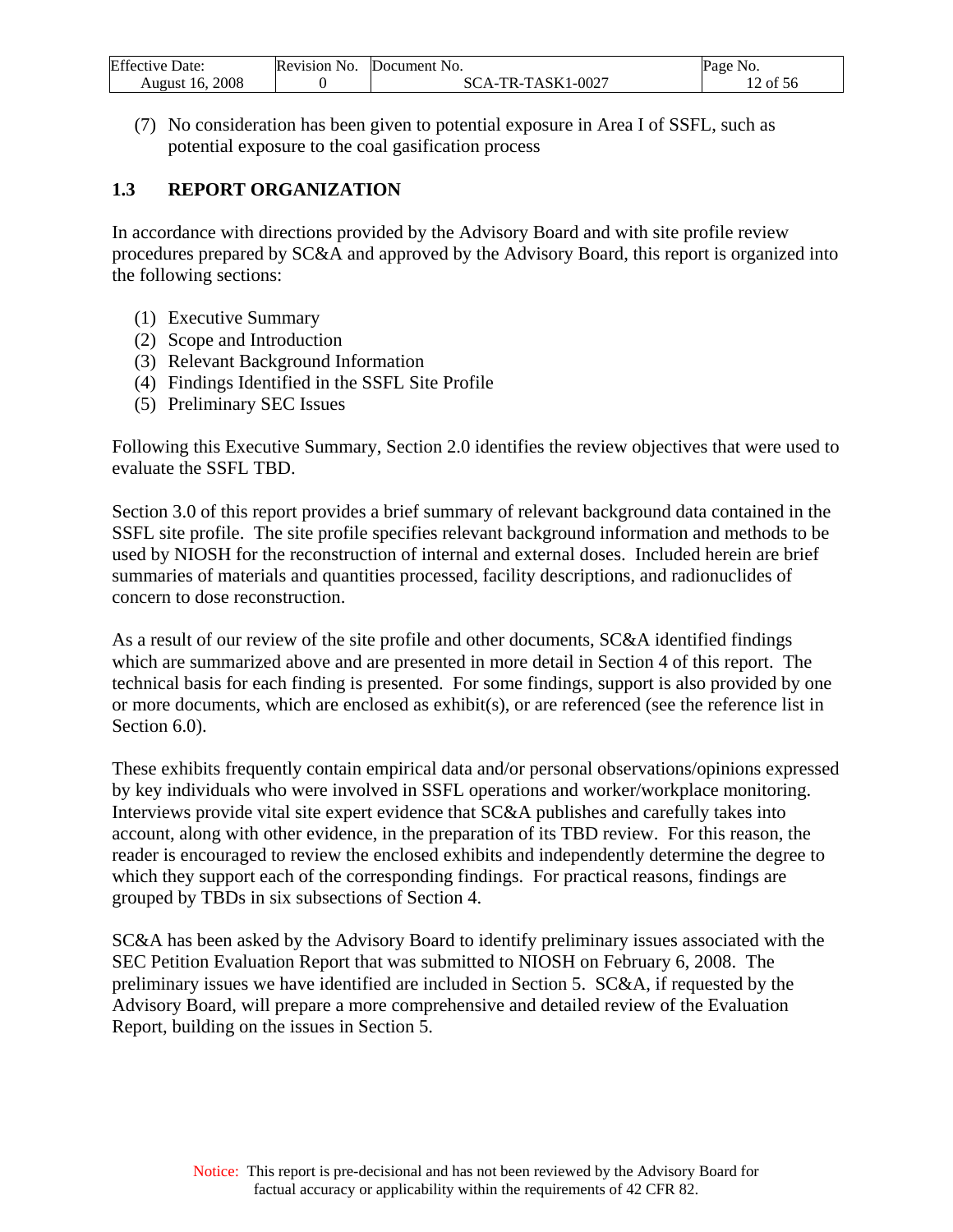# **2.0 SCOPE AND INTRODUCTION**

## <span id="page-13-0"></span>**2.1 REVIEW SCOPE**

Under the Energy Employees Occupational Illness Compensation Program Act of 2000 (EEOICPA) and federal regulations defined in Title 42, Part 82, *Methods for Radiation Dose Reconstruction Under the Energy Employees Occupational Illness Compensation Program,* of the *Code of Federal Regulations* (42 CFR Part 82), the Advisory Board on Radiation and Worker Health (Advisory Board) is mandated to conduct an independent review of the methods and procedures used by NIOSH and its contractors for dose reconstruction. As a contractor to the Advisory Board, SC&A has been charged under Task 1 to support the Advisory Board in this effort by independently evaluating a select number of site profiles that correspond to specific facilities at which energy employees worked and were exposed to ionizing radiation.

This report provides a review of the following six technical basis documents (TBDs) related to historical occupational exposures at the Santa Susana Field Laboratory (SSFL):

- ORAUT-TKBS-0038-1, *Technical Basis Document: Atomics International Introduction*, Rev. 01 (ORAUT 2006a)
- ORAUT-TKBS-0038-2, *Technical Basis Document: Energy Technology Engineering Center – Site Description*, Rev. 00 (ORAUT 2006b)
- ORAUT-TKBS-0038-3, *Technical Basis Document: Atomics International Occupational Medical Dose*, Rev. 01 (ORAUT 2006c)
- ORAUT-TKBS-0038-4, *Technical Basis Document: Area IV of the Santa Susana Field Laboratory, the Canoga Avenue Facility (Vanowen Building), the Downey Facility, and the De Soto Avenue Facility (sometimes referred to as the Energy Technology Engineering Center [ETEC] or Atomics International) – Occupational Environmental Dose*, Rev. 01 (ORAUT 2007)
- ORAUT-TKBS-0038-5, *Technical Basis Document: Energy Technology Engineering Center – Occupational Internal Dose*, Rev. 00 (ORAUT 2006d)
- ORAUT-TKBS-0038-6, *Technical Basis Document: Atomics International Occupational External Dosimetry*, Rev. 01 (ORAUT 2006e)

These documents are referred to in this review as TBDs 1 through 6. SC&A also reviewed other pertinent documents, including those cited on the NIOSH Site Research database. SC&A, in support of the Advisory Board, has critically reviewed the SSFL TBDs, as well as supplementary and supporting documents, against the following three evaluation criteria:

- Determine the completeness of the information gathered by NIOSH, with a view to assessing its adequacy and accuracy in supporting individual dose reconstructions
- Assess the technical merit of the data/information
- Assess NIOSH's guidelines for the use of the data in dose reconstructions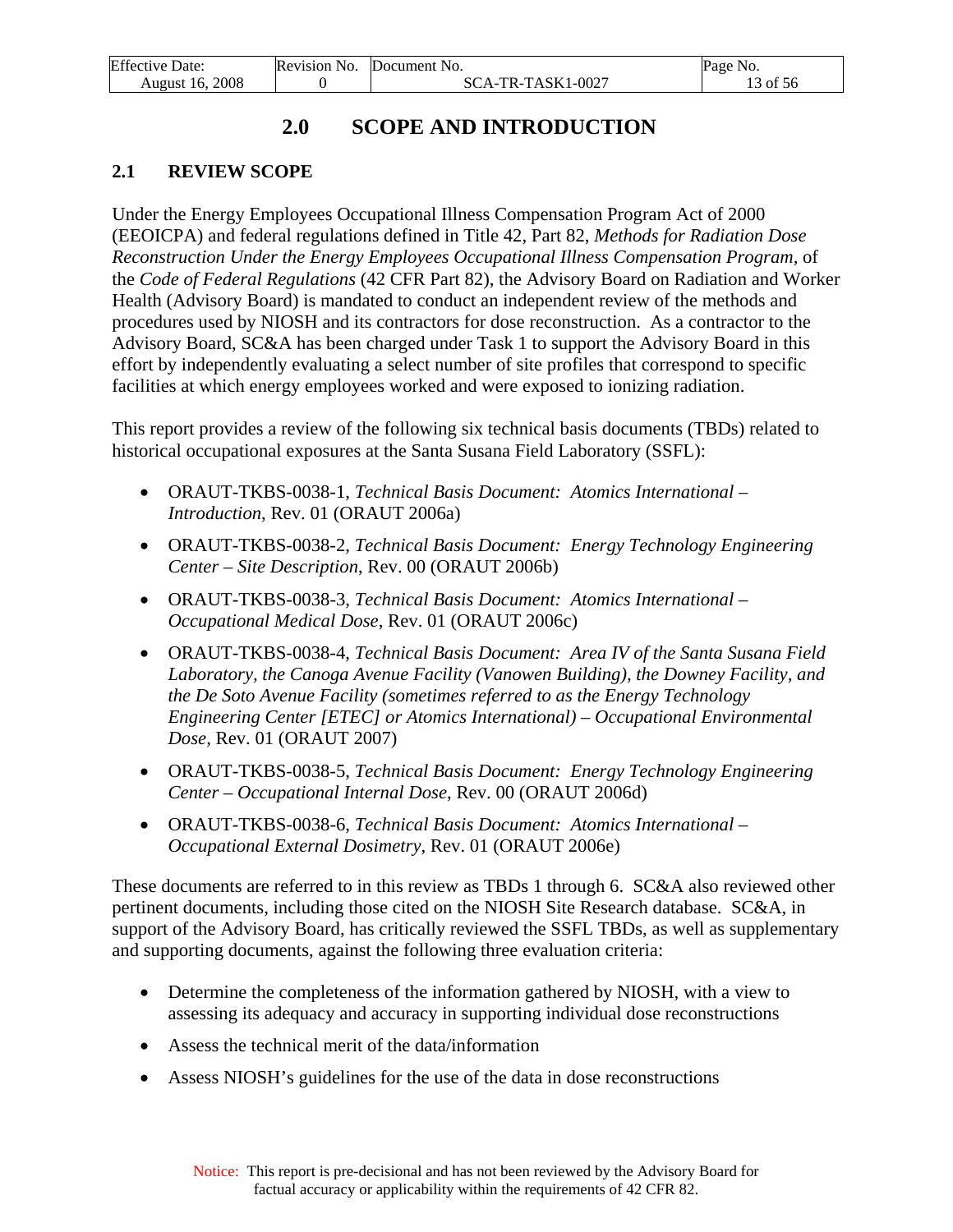<span id="page-14-0"></span>

| Effective          | Revision No. | ' No.                                    | Page     |
|--------------------|--------------|------------------------------------------|----------|
| Date:              |              | Document                                 | NO.      |
| 2008<br>August 16. |              | TR-TASK1-U<br>$.1 - 0027$<br>\`{<br>`A - | 14 of 56 |

SC&A's review of the six TBDs, along with its supporting supplemental documentation, focuses on the quality and completeness of the data that characterized the facility and its operations, and the adequacy of these data in dose reconstruction. The review was conducted in accordance with *SC&A Standard Operating Procedure for Performing Site Profile Reviews* (SC&A 2004), which was approved by the Advisory Board.

The review is directed at "sampling" the site profile analyses and data for validation purposes. The review does not provide a rigorous quality control process, whereby actual analyses and calculations are duplicated or verified. The scope and depth of the review are focused on aspects or parameters of the site profile that would be particularly influential in dose reconstructions, bridging uncertainties, or correcting technical inaccuracies.

The six volumes of the SSFL site profile are supposed to serve as site-specific guidance documents to be used in support of dose reconstructions. While dose reconstructors use other data, information, and guidance documents in making dose estimates, the purpose of site profiles is to provide dose reconstructors with consistent general information and specifications to support their individual dose reconstructions. This report was prepared by SC&A to provide the Advisory Board with an evaluation of whether and how the TBDs can support the various types of dose reconstruction estimates that NIOSH performs—minimum for compensation only; maximum, with worst-case assumptions to be used for denial only; and "best-case" or "reasonable" dose estimates to be used for both compensation and denial. The criteria for evaluation include whether the TBDs provide a basis for scientifically supportable and claimantfavorable dose reconstructions that systematically resolve uncertainties in favor of the claimant as required by 42 CFR 82, the regulation governing the dose reconstruction process.

The basic principle of dose reconstruction is to characterize the radiation environments to which workers were exposed, and determine the levels of exposure the workers received in those environments through time. The hierarchy of data used for developing dose reconstruction methodologies is dosimeter readings and bioassay data, coworker and workplace monitoring data, and process description information or source term data.

SC&A's review of the SSFL TBDs was further supplemented by interviews with former and current site personnel, in order to gain a better insight into operational practices and the implementation of radiation protection protocols. Attachment 1 provides a transcript of the interviews, in which statements were paraphrased and names of those interviewed have been omitted for privacy reasons.

## **2.2 ASSESSMENT CRITERIA AND METHODS**

Under Task Order 1, SC&A is charged with evaluating the approach set forth in the site profiles that is used in the individual dose reconstruction process. These documents are reviewed for their completeness, technical accuracy, adequacy of data, consistency with other site profiles, and compliance with the stated objectives, as defined in *SC&A Standard Operating Procedure for Performing Site Profile Reviews* (SC&A 2004). This review is specific to the SSFL site profile and supporting technical information bulletins (TIBs). Our review identifies a number of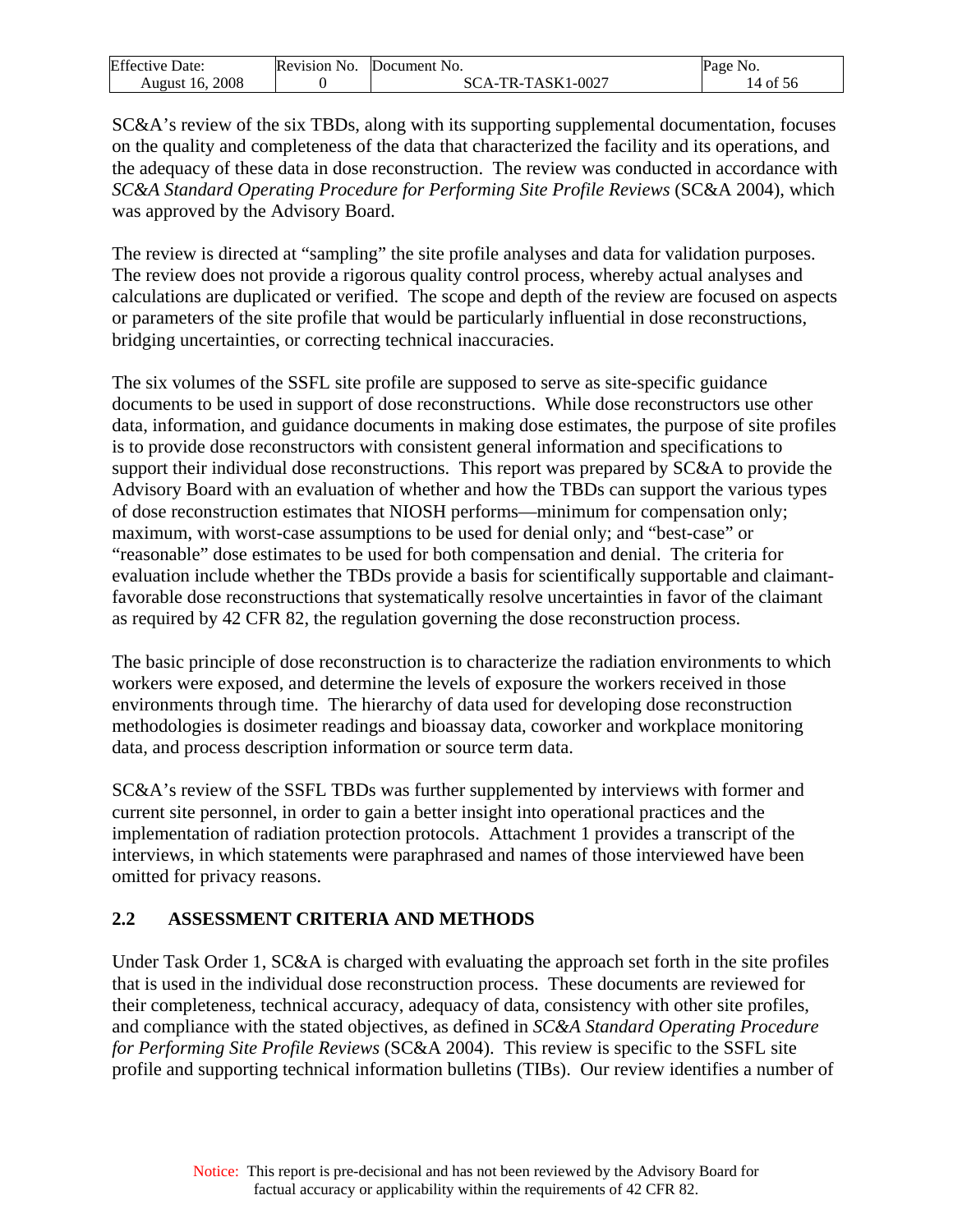<span id="page-15-0"></span>

| Effective              | Revision | Document                       | Page      |
|------------------------|----------|--------------------------------|-----------|
| Jate:                  | NO.      | NO.                            | No        |
| 2008<br>-16.<br>August |          | $1 - 0027$<br>$TASK1$ -<br>TR- | -56<br>ΟĪ |

issues, and discusses the degree to which the site profile fulfills the review objectives delineated in SC&A 2004 with the following objectives.

## **2.2.1 Objective 1: Completeness of Data Sources**

SC&A reviewed the site profile with respect to Objective 1, which requires SC&A to identify principal sources of data and information that are applicable to the development of the site profile. The two elements examined under this objective are (1) determining if the site profile made use of available data considered relevant and significant to the dose reconstruction, and (2) investigating whether other relevant/significant sources are available, but were not used in the development of the site profile.

## **2.2.2 Objective 2: Technical Accuracy**

Objective 2 requires SC&A to perform a critical assessment of the methods used in the site profile to develop technically defensible guidance or instructions, including evaluating field characterization data, source term data, technical reports, standards and guidance documents, and literature related to processes that occurred at SSFL. The goal of this objective is to analyze the data according to sound scientific principles, and then evaluate this information in the context of dose reconstruction.

## **2.2.3 Objective 3: Adequacy of Data**

Objective 3 requires SC&A to determine whether the data and guidance presented in the site profile are sufficiently detailed and complete to conduct dose reconstruction, and whether a defensible approach has been developed in the absence of data. In addition, this objective requires SC&A to assess the credibility of the data used for dose reconstruction. The adequacy of the data identifies gaps in the facility data that may influence the outcome of the dose reconstruction process. For example, if a site did not monitor all workers exposed to neutrons who should have been monitored, this would be considered a gap and thus an inadequacy in the data. An important consideration in this aspect of our review of the site profile is the scientific validity and claimant favorability of the data, methods, and assumptions employed in the site profile to fill in data gaps.

#### **2.2.4 Objective 4: Consistency among Site Profiles**

Objective 4 requires SC&A to identify common elements within site profiles completed or reviewed to date, as appropriate. In order to accomplish this objective, the SSFL TBDs were compared to other TBDs reviewed to date. This assessment was conducted to identify areas of inconsistencies and determine the potential significance of any inconsistencies with regard to the dose reconstruction process.

#### **2.2.5 Objective 5: Regulatory Compliance**

Objective 5 requires SC&A to evaluate the degree to which the site profile complies with stated policy and directives contained in 42 CFR Part 82. In addition, SC&A evaluated the TBDs for adherence to general quality assurance policies and procedures utilized for the performance of dose reconstructions.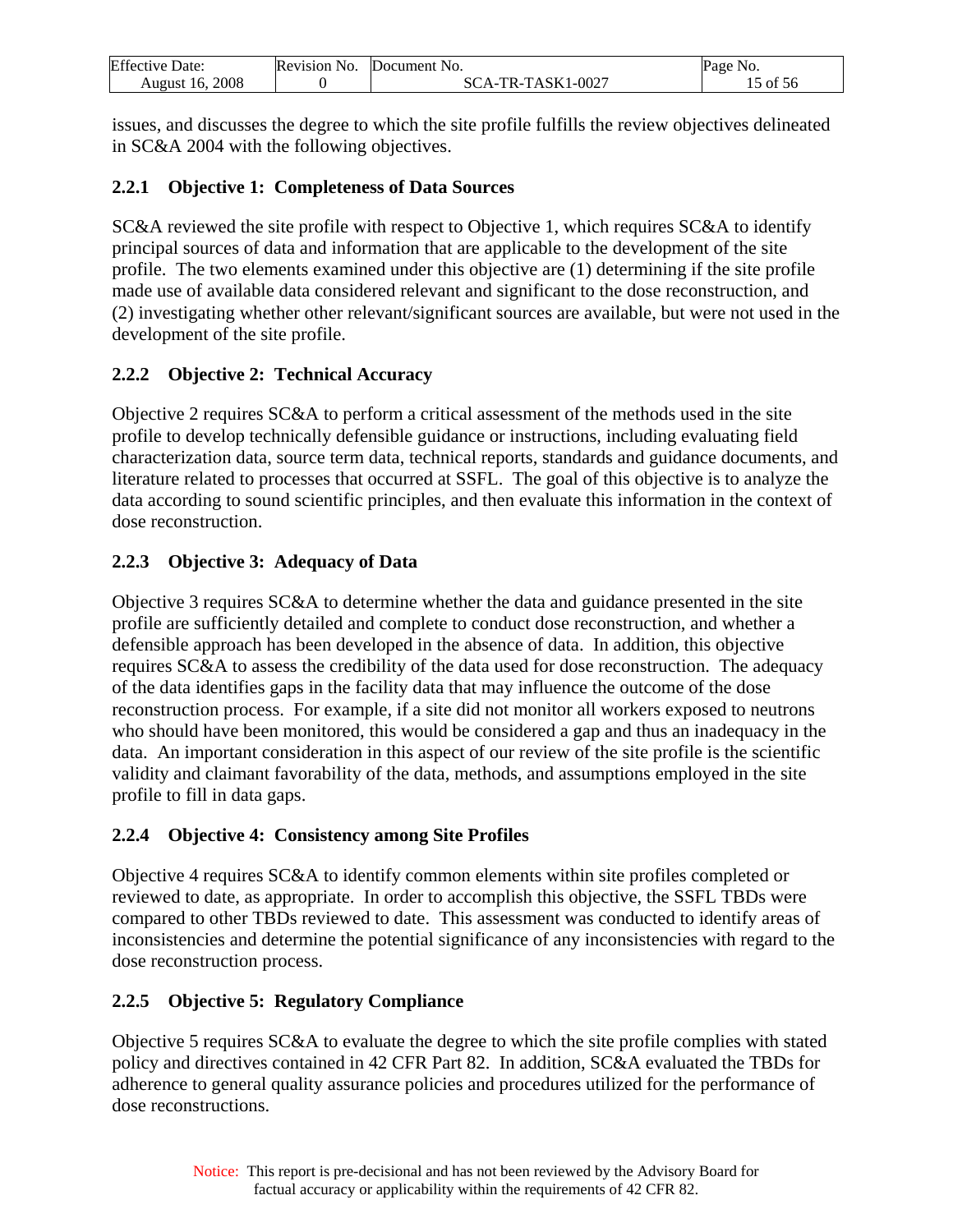| Effective          | Revision No. | `No.                                     | Page     |
|--------------------|--------------|------------------------------------------|----------|
| Date:              |              | Document                                 | NO.      |
| 2008<br>August 16. |              | TR-TASK1-U<br>$.1 - 0027$<br>\`{<br>`A - | 16 of 56 |

In order to place the above objectives into the proper context as they pertain to the site profile, it is important to briefly review key elements of the dose reconstruction process, as specified in 42 CFR Part 82. Federal regulations specify that a dose reconstruction can be broadly placed into one of three discrete categories. These three categories differ greatly in terms of their dependence on and the completeness of available dose data, as well as on the accuracy/uncertainty of data.

**Category 1:** Least challenged by any deficiencies in available dose/monitoring data are dose reconstructions for which even a partial assessment [or minimized dose(s)] corresponds to a probability of causation (POC) value in excess of 50%, assuring compensability to the claimant. In some cases, such partial/incomplete dose reconstructions with a POC greater than 50% may involve only a limited amount of external or internal data. In extreme cases, even a total absence of a positive measurement may suffice for an assigned organ dose [based on limits of detection (LOD)] that results in a POC greater than 50%. For this reason, dose reconstructions in this category may only be marginally affected by incomplete/missing data or uncertainty of the measurements. In fact, regulatory guidelines recommend the use of a partial/incomplete dose reconstruction, the minimization of dose, and the exclusion of uncertainty for reasons of process efficiency, as long as this limited effort produces a POC of equal to or greater than 50%.

**Category 2:** A second category of dose reconstruction defined by federal guidance recommends the use of "worst-case" assumptions. The purpose of worst-case assumptions in dose reconstruction is to derive maximal or highly improbable dose assignments. For example, a worst-case assumption may place a worker at a given work location 24 hours per day and 365 days per year. The use of such maximized (or upper bound) values, however, is limited to those instances where the resultant maximized doses yield POC values below 50%, which are not compensated. For this second category, the dose reconstructor needs only to ensure that all potential internal and external exposure pathways have been considered, and that the approach is scientifically supportable.

The obvious benefit of worst-case assumptions and the use of maximized doses in dose reconstruction is efficiency. Efficiency is achieved by the fact that maximized doses avoid the need for precise data and eliminates consideration for the uncertainty of the dose. Lastly, the use of bounding values in dose reconstruction minimizes any controversy regarding the decision not to compensate a claim.

Although simplistic in design, the TBD must, at a minimum, provide information and data that clearly identify (1) all potential radionuclides, (2) all potential modes of exposure, and (3) upper limits for each contaminant and mode of exposure to satisfy this type of a dose reconstruction. Thus, for external exposures, maximum dose rates must be identified in time and space that correspond to a worker's employment period, work locations, and job assignment. Similarly, in order to maximize internal exposures, highest air concentrations and surface contaminations must be identified.

**Category 3:** The most complex and challenging dose reconstructions consist of claims where the case cannot be dealt with in one of the two categories above. For instance, when a minimum dose estimate does not result in compensation, a next step is required to make a more complete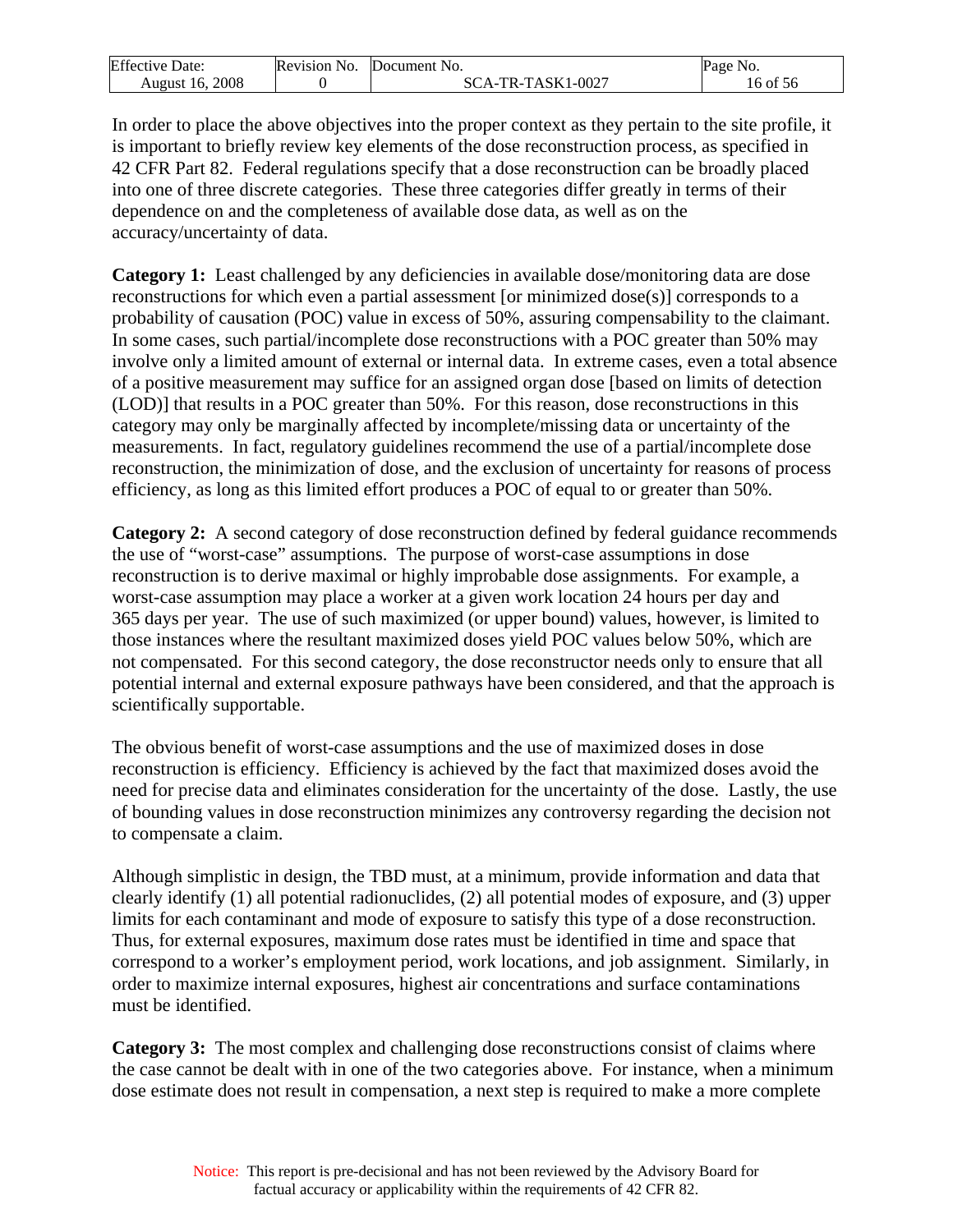| Effective<br>Date: | <b>Revision No.</b> | <b>Document</b> No.               | Page<br>NO.                       |
|--------------------|---------------------|-----------------------------------|-----------------------------------|
| 2008<br>August 16. |                     | -TASK1-0027<br>$TR_{-}$<br>`А - 1 | $\sim$ $\sim$ $\sim$<br>ΟĪ<br>-56 |

estimate. Or when a worst-case dose estimate that has assumptions that may be physically implausible results in a POC greater than 50%, a more refined analysis is required. A more refined estimate may be required either to deny or to compensate. In such dose reconstructions, which may be represented as a "reasonable" or "best-case" estimate, NIOSH has committed to resolve uncertainties in favor of the claimant. According to 42 CFR 82, NIOSH interprets "reasonable estimates" of radiation dose to mean the following:

*… estimates calculated using a substantial basis of fact and the application of science-based, logical assumptions to supplement or interpret the factual basis. Claimants will in no case be harmed by any level of uncertainty involved in their claims, since assumptions applied by NIOSH will consistently give the benefit of the doubt to claimants.* [Emphasis added.]

SC&A's draft report and preliminary findings will subsequently undergo a multi-step resolution process. Prior to and during the resolution process, the draft report is reviewed by the Department of Energy (DOE) Office of Health, Safety, and Security to confirm that no classified documents or information has been incorporated into the report. Resolution includes a transparent review and discussion of draft findings with members of the Advisory Board Working Group, petitioners, claimants, and interested members of the public. This resolution process is intended to ensure that each finding is evaluated on its technical basis in a fair and impartial basis. A final report will then be issued to the full Advisory Board for deliberation and a final recommendation.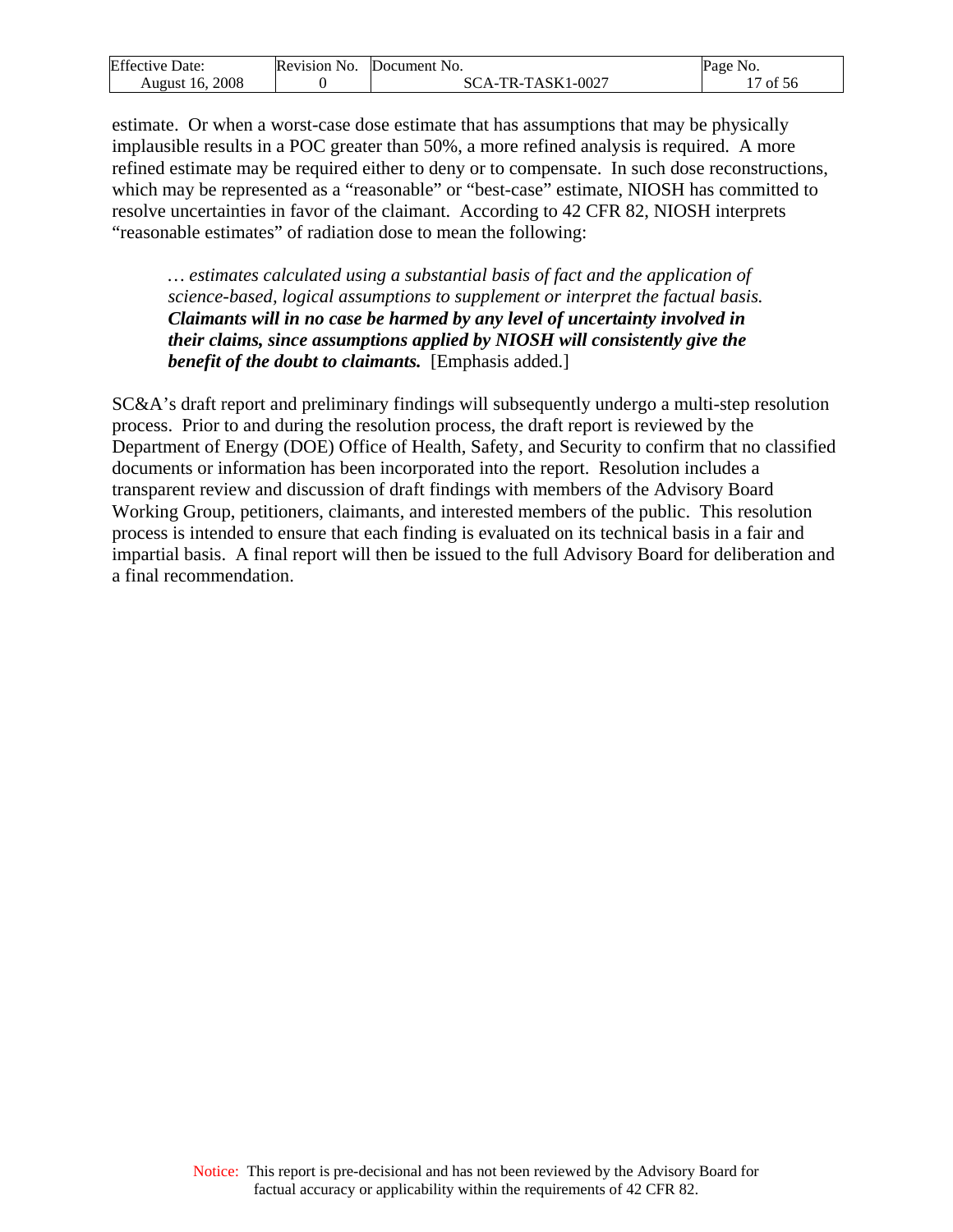<span id="page-18-0"></span>

| Effective              | Revision | <b>Document</b> No.           | Page     |
|------------------------|----------|-------------------------------|----------|
| Date:                  | NO.      |                               | NO.      |
| 2008<br>-16.<br>August |          | -TASK1-0027<br>$TR-$ .<br>`А. | 18 of 56 |

# **3.0 RELEVANT BACKGROUND INFORMATION**

This section presents summary information that will provide the reader with an overview of key facility processes, production quantities, and radiological source terms that may have contributed to internal and external exposures.

## **3.1 PRINCIPAL OPERATIONS**

SSFL consists of a total of 2,850 acres and is located in the Simi Hills of Ventura County, approximately 30 miles northwest of downtown Los Angeles, California. Based on ownership and operations, SSFL is divided into four administrative and operational portions—Area I, Area II, Area III, and Area IV. DOE operations are conducted in a 290-acre westernmost administrative and operational portion designated as Area IV.

SSFL was initially established in 1947 by North American Aviation (NAA) to meet the requirements for a field test laboratory to static-fire large rocket engines; however, it also met NAA's need for a nuclear research facility. As a result, Area IV was established in 1953 at SSFL as a nuclear research and development (R&D) facility. Since then, SSFL has housed both nuclear development and rocket development groups, although in distinct and separate locations. Atomic Energy Research Development (AERD) also conducted operations in SSFL-Area IV. In December 1955, the nuclear development and rocket development groups were transformed into separate divisions—Atomics International (AI) and Rocketdyne.

Two distinct AI groups were housed in Area IV and supported by DOE. One focused on development of civilian nuclear power, and the other was a center of excellence for research and testing of non-nuclear components related to liquid metals. These two groups were referred to as AI and Liquid Metal Engineering Center (LMEC), respectively. Nuclear R&D activities in Area IV increased rapidly from 1953 into the late 1960s, and then began to decline. AI was eventually merged into Rocketdyne in 1984 as a result of this decline.

The LMEC was created in 1966 as a government-owned and contractor-operated organization; its purpose was to provide development and non-nuclear testing of Liquid Metal Reactor (LMR) components and to establish the Liquid Metal Information Center (LMIC) for the Atomic Energy Commission's (AEC's) Liquid Metal Fast-Breeder Reactor (LMFBR) program. The LMEC was renamed Energy Technology Engineering Center (ETEC) in 1978 to reflect DOE's desire to broaden its mission beyond the LMFBR program.

Several corporate mergers and organizational changes occurred over the years. In 1967, NAA merged with Rockwell Standard to become North American Rockwell. In 1973, the corporate name changed to Rockwell International (RI). Rockwell International with AI and Rocketdyne continued to exist as independent divisions until 1984, when AI was absorbed by the Rocketdyne division. The Boeing Company purchased RI in 1996, and Rocketdyne is now a division of Boeing.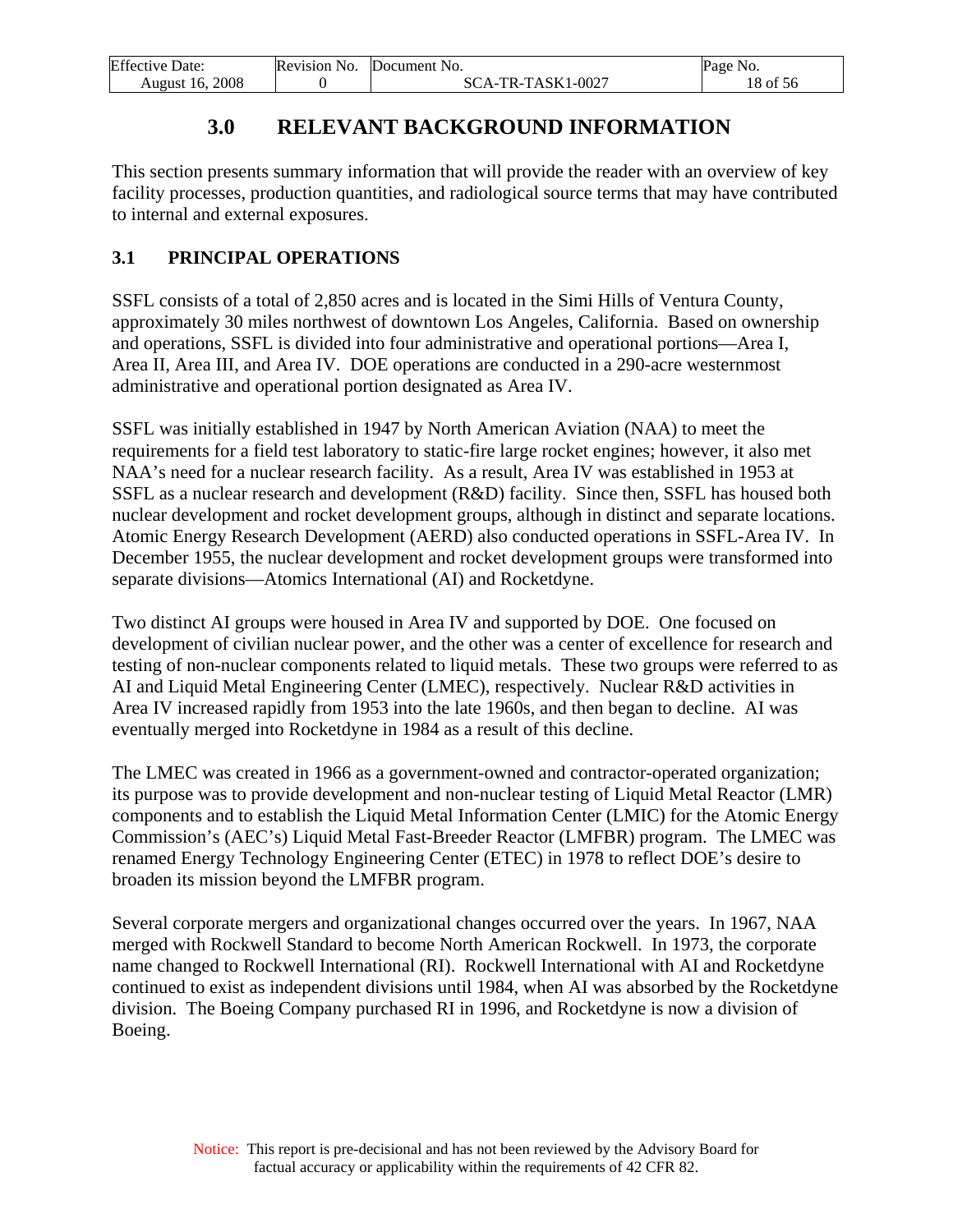<span id="page-19-0"></span>

| <b>Effective Date:</b> | Revision No. | Document No.   | Page<br>NO. |
|------------------------|--------------|----------------|-------------|
| 2008                   |              | -TR-TASK1-0027 | 19          |
| August 16.             |              | SCA-1          | of 56       |

Before the remaining research activities ended in 1998, three primary types of operations were conducted at Area IV: (1) development and testing of nuclear reactors, (2) nuclear support operations, and (3) non-nuclear energy R&D.

## **3.2 DEVELOPMENT AND TESTING OF NUCLEAR REACTORS**

Between 1953 and 1980, several nuclear reactors were built, tested, and operated in Area IV. These included both nuclear reactors and critical test assemblies. Nuclear reactor programs focused on the development and operation of homogeneous water boiler-type reactors, sodiumcooled graphite-moderated reactors, and uranium-zirconium hydride reactors.

#### **3.2.1 Homogeneous Water Boiler Reactors**

The water boiler reactors were operated in Buildings 4073 and 4093. The water boiler reactors used a 93% enriched uranyl sulfate solution held in a critical configuration in a spherical vessel. Rather than actually boil, the neutron and gamma flux caused radiolytic decomposition of water into hydrogen and oxygen in the form of tiny bubbles, which gave the impression of boiling. Area IV contained two water boiler reactors.

## **3.2.2 Sodium-Cooled Graphite-Moderated Reactors**

The Sodium Reactor Experiment (SRE) facility consisted of 12 structures, including the reactor building, office buildings, and support structures. Eight structures were directly involved in operations with radioactive materials:

- (1) Reactor Building (Building 4143)
- (2) Component Storage Building (Building 4041)
- (3) Temporary Hot Waste Storage Building (Building 4686)
- (4) Site Service Building (Building 4163)
- (5) Cold Trap Vault (Building 4695)
- (6) Liquid Radioactive Waste Vault (Building 4653)
- (7) Interim Radioactive Waste Storage Area (Area 4654)
- (8) Intermediate Contaminated Storage Area (Area 4689)

## **3.2.3 Systems for Nuclear Auxiliary Power Reactors**

The Systems for Nuclear Auxiliary Power (SNAP) program operated from 1956 to 1971 to support the development and testing of small reactors designed to provide power for research missions in space. The SNAP reactors were uranium-zirconium hydride reactors that used fully enriched (93%) uranium dispersed in fuel rods containing zirconium hydride. Seven SNAP reactors were tested and operated in Buildings 4010, 4024, 4028, and 4059.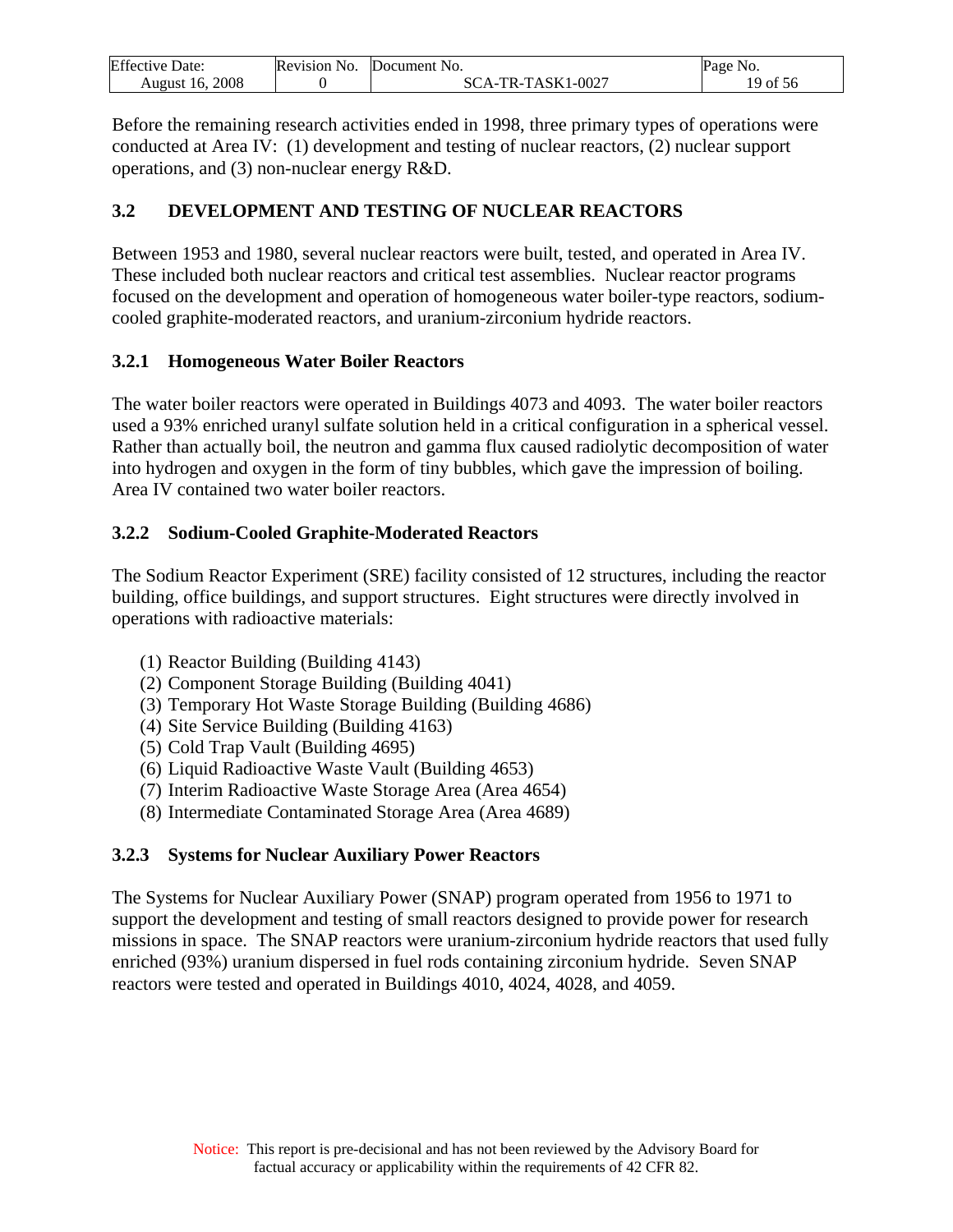<span id="page-20-0"></span>

| <b>Effective Date:</b> | Revision No. | Document No.      | Page No. |
|------------------------|--------------|-------------------|----------|
| 2008<br>August 16.     |              | SCA-TR-TASK1-0027 | 20 of 56 |

## **3.3 CRITICAL TEST FACILITIES**

Several programs used critical test facilities (i.e., low-power reactors) in Area IV. Use of these low-power reactors began in 1954, and continued until 1974. The critical test facilities included SNAP development test facilities, which were housed in Buildings 4373, 4012, 4019, and 4024. Critical test facilities supporting the development of civilian nuclear power included Buildings 4009 and 4100.

## **3.4 NUCLEAR SUPPORT OPERATIONS**

Starting in 1956, several operations were conducted in Area IV to support nuclear programs. These included the manufacture, management, and disassembly of fuel for reactor operations, as well as the operation of nuclear waste management facilities for offsite disposal.

## **3.4.1 Reactor Fuel Manufacturing**

As part of the nuclear reactor development work performed for the government, three different reactor fuel manufacturing operations occurred at the SSFL in Buildings 4003, 4055, and 4064. The first operation was the assembly of fuel elements for the SRE, the second was a plutonium fuel manufacturing facility, and the third was a uranium carbide fuel pilot plant. There was also a Fuel Storage Facility, used to store the Special Nuclear Materials (enriched uranium and plutonium) used to make the fuels.

#### **3.4.2 Disassembly and Examination of Reactors and Used Reactor Fuel Assemblies**

During reactor test operations, it was often necessary to examine reactor fuel assemblies and other test specimens to determine how they were performing. This involved handling and examining highly radioactive items, for which the Hot Lab operated in Building 4020 from 1959 to 1990. The Hot Lab was a  $16,000$ -ft<sup>2</sup> facility with four large hot cells with remote manipulators and cranes, a mock-up area, an operating area, and decontamination areas. Construction was completed in 1959, and the facility was used until 1990.

#### **3.4.3 Fabrication, Use, and Storage of Radioactive Sources**

Operations at SSFL required many instruments for detecting and measuring radioactivity, and these instruments were calibrated periodically using known quantities and types of radioactivity called sources, which were sealed containers that contained small measured quantities of radioisotopes. Sources were also used for some forms of radiography, irradiation testing, and other applications. Sources were manufactured in the Hot Lab at SSFL and used in various facilities at SSFL and elsewhere. Approximately 140,000 Ci of radioactive material (primarily Pm-147) were fabricated into sources at the Hot Lab. They were stored in secured locations and used under carefully controlled conditions.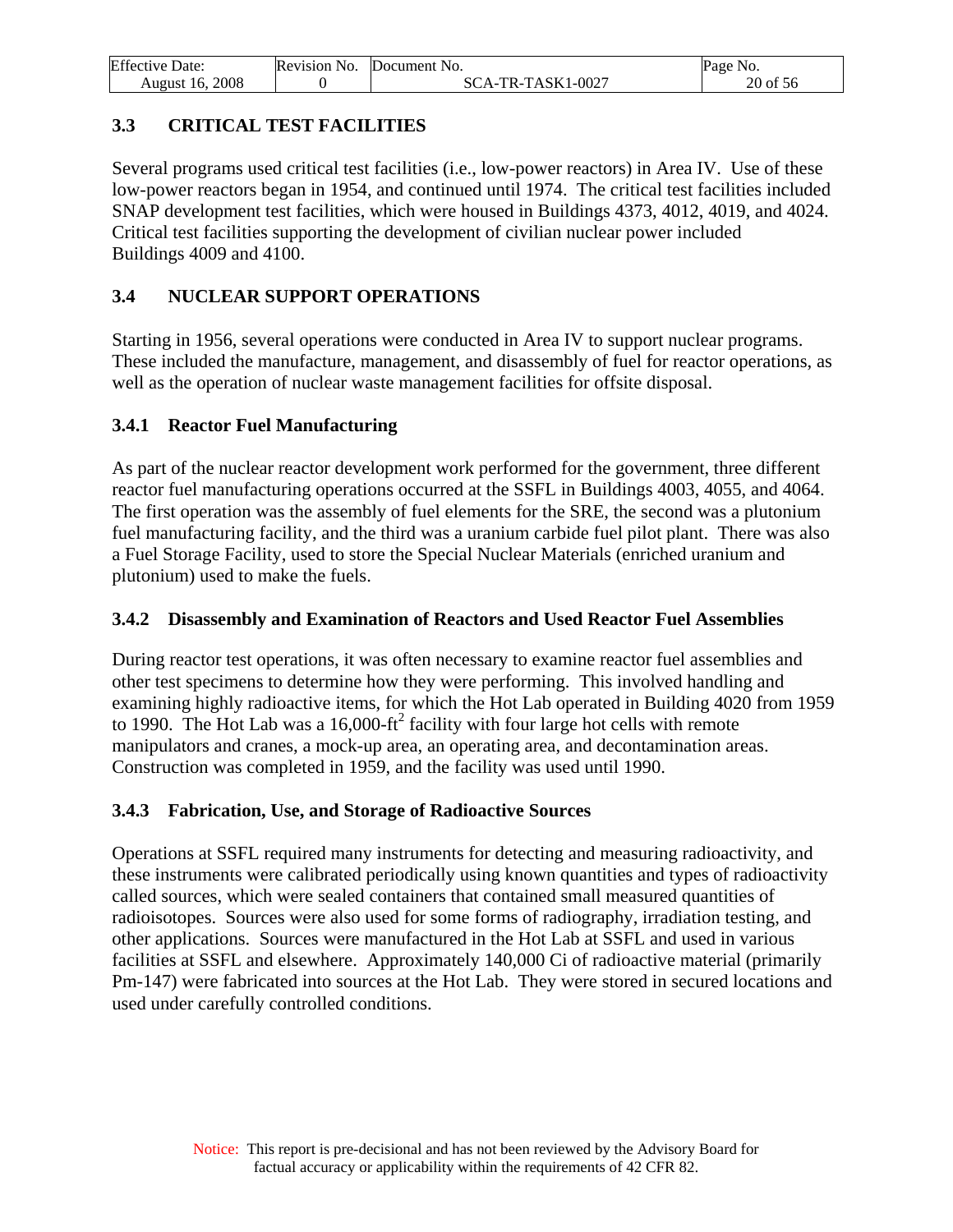<span id="page-21-0"></span>

| <b>Effective Date:</b> | Revision No. | Document No.        | Page No.   |
|------------------------|--------------|---------------------|------------|
| 2008<br>August 16.     |              | $SCA-TR-TASK1-0027$ | $21$ of 56 |

### **3.4.4 Preparation of Radioactive Material for Disposal**

The operation of nuclear reactors generates radioactive waste and other radioactive material that must be disposed of off the site. Other operations at the SSFL (fuel fabrication, reactor and fuel examination, etc.) also generated radioactive waste. Radioactive waste was prepared for disposal at the RMDF with support at the Interim Storage Facility (ISF) in Building 4654.

### **3.4.5 Research on Reprocessing Used Reactor Fuel**

The Hot Cave in the Engineering Test Building supported licensing of nuclear fuel reprocessing. The used fuel assemblies from nuclear reactors contain unused fissionable material, fissionable transuranic products (mainly plutonium), and fission products. Rockwell developed a process to make a partial separation of used fuel, removing part of the fission products so that the material could be used again as reactor fuel. The experiments used up to kilogram quantities of unirradiated uranium and thorium, and up to 100-g quantities of highly irradiated materials.

## **3.4.6 Operation of Particle Accelerators**

Rockwell operated a Van de Graaff generator in Building 4030, bombarding tritium targets with deuterons to produce neutrons. A second Van de Graaff generator was operated for neutron activation of materials.

## **3.4.7 Research Using Radioisotopes**

Some of the research at the SSFL required the use of special radioisotopes. For these tests, small quantities of specially prepared radioisotopes were brought to the SSFL, used in laboratories under carefully controlled conditions, and then either returned to the vendor or stored safely when reuse was required.

#### **3.4.8 Miscellaneous Operations**

Two of the facilities at SSFL, the Conservation Yard and the Sodium Disposal Facility (also referred to as sodium burn pit), were not intended for use with radioactive materials, but both were inadvertently contaminated. The site profile states that both areas have been remediated and that no residual contamination has been detected.

## **3.5 OTHER RELEVANT FACILITIES**

There are three other operations that are addressed in the site profile and include the Downey facility, the Canoga Park facility, and the De Soto facility. Each of these facilities is described below.

## **3.5.1 Downey**

The Downey facility, located in Downey, California, included AEC-funded activities performed in a small portion of a large building from 1948–1955. The AEC activities included mainly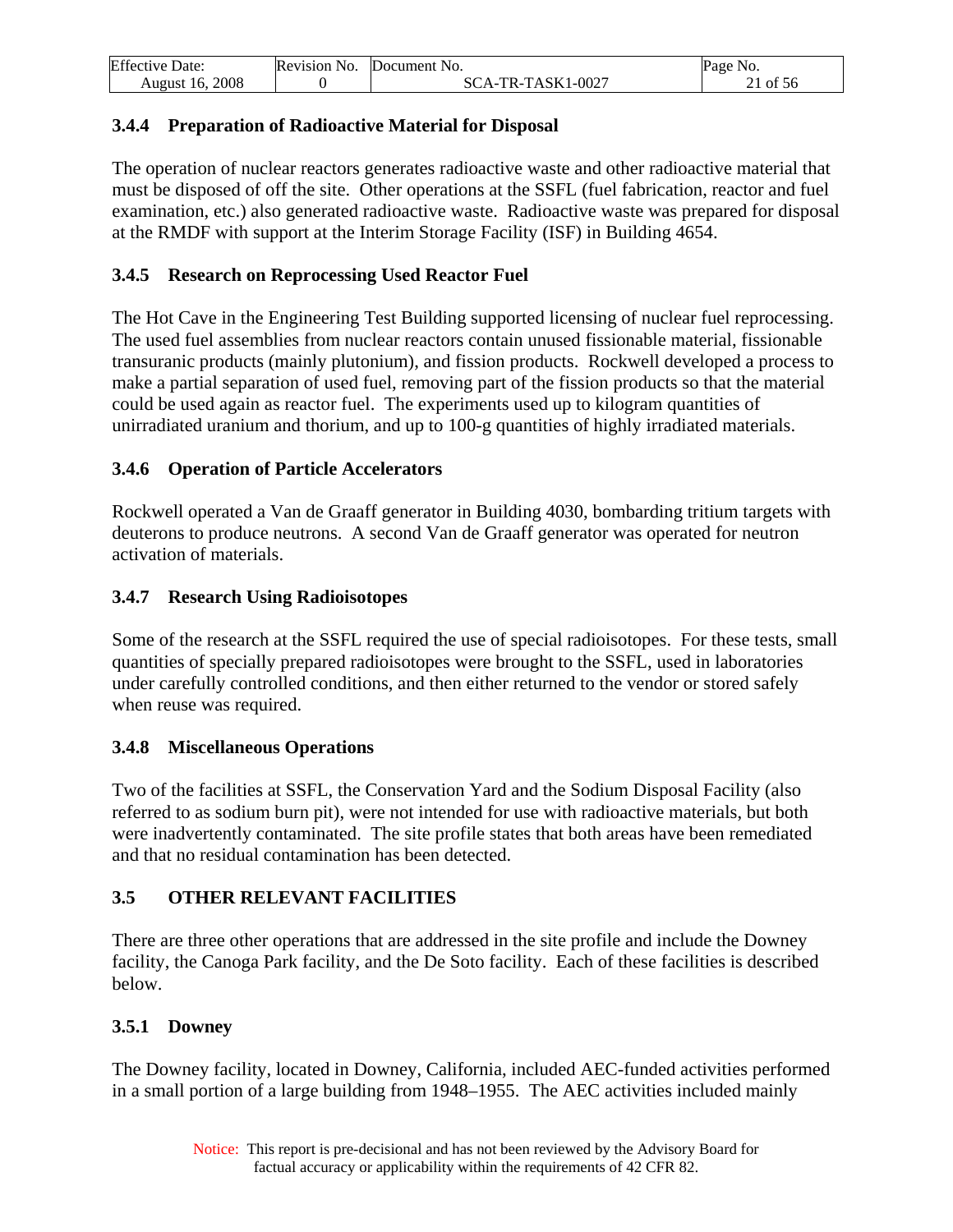<span id="page-22-0"></span>

| Effective           | Revision | N <sub>O</sub>                 | Page             |
|---------------------|----------|--------------------------------|------------------|
| Jate:               | No       | <b>Document</b>                | N <sub>0</sub>   |
| 2008<br>August<br>h |          | $1 - 0027$<br>ASK1<br>д_<br>к- | nη<br>ΟĪ<br>- 20 |

paper studies, R&D, and engineering studies. The R&D activities involved the use of a 2-MeV Van de Graaff generator, a small-scale radiochemical laboratory, a neutron counting room, and a construction area with a small 0.5-W teaching reactor.

## **3.5.2 Canoga Park**

Activities at the Canoga Park, California, facility occurred in the Vanowen Building from approximately 1954–1960. Activities that had been performed at the Downey facility were moved to the Canoga Park facility at the end of 1955. The primary activities performed at the Vanowen Building included design, development, and operation of small aqueous fuel reactors, fuel development, and radiochemistry, and beryllium machining is believed to have occurred.

## **3.5.3 De Soto**

Radiological operations occurred at the De Soto facility from 1959 to the mid-1990s. Nuclear fuel material and other radioactive materials were used in Buildings 101 and 104 (referred to as 001 and 004, respectively, prior to 1984) from 1959–1983. Building 104 was used at a muchreduced level until the mid-1990s. The nuclear operations conducted in these buildings included the Advanced Test Reactor (ATR) fuel fabrication and supporting activities; a Gamma Radiation Facility; and a mass spectroscopy (Helium Laboratory).

## **3.6 RADIONUCLIDES OF CONCERN**

Workers at SSFL were engaged in many process operations and maintenance activities that had the potential for external and internal exposures to a host of radionuclides shown in Table 2-3 of TBD-2. A credible assessment of worker exposures to these radionuclides is hampered as a result of the following:

- No specific information is available on diagnostic x-ray equipment and techniques used prior to 1971.
- There is a limited amount of internal personnel monitoring data for pre-1959 exposures. This is consistent with the findings that SSFL routine bioassay program was not initiated until August 1958.
- There is a lack of meaningful source term information (such as isotopic and curie content) for the 1955–1958 period.
- No stack effluent concentration data are available for the period prior to 1965.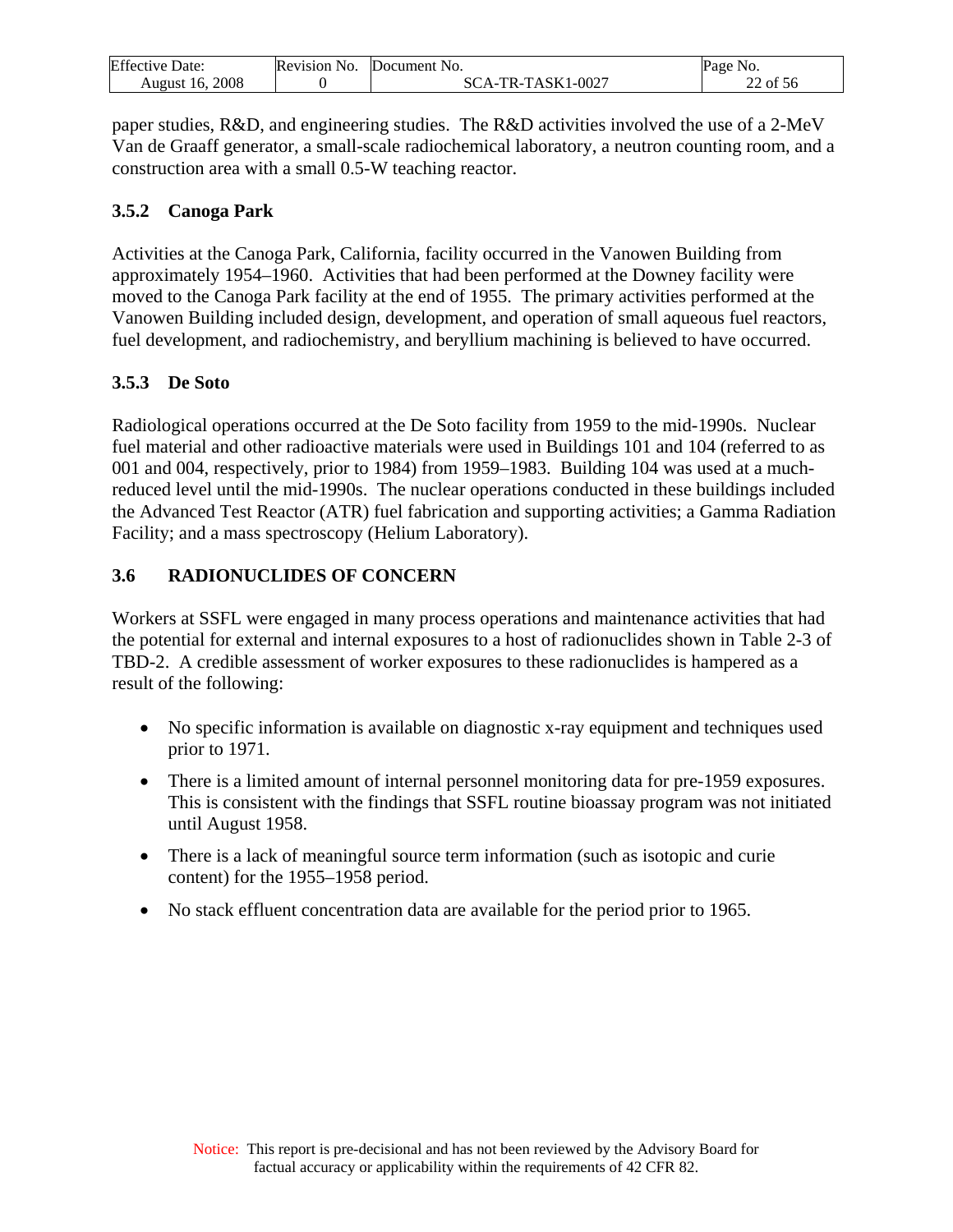<span id="page-23-0"></span>

| <b>Effective Date:</b> | Revision No. | Document No.                             | Page No. |
|------------------------|--------------|------------------------------------------|----------|
| 2008<br>16.<br>August  |              | A-TR-TASK1-0027<br>$\alpha_{\text{A}^-}$ | 23 of 56 |

## **4.0 FINDINGS IDENTIFIED IN THE SANTA SUSANA SITE PROFILE**

This section identifies findings that resulted from our review of the six TBDs that represent the SSFL site profile. Findings are grouped by their corresponding TBD. For some findings, supportive information is provided by one or more exhibits. For ease of tracking, findings and their associated exhibits are numbered in a manner that provides a linkage. For example, all findings associated with internal dose reflect TBD-5 (of ORAUT-TKBS-0038-5) and are discussed in Section 4.5 below. The first finding pertaining to internal dose is, therefore, identified as Finding 4.5-1. An exhibit that would support Finding 4.5-1 would be labeled as Exhibit 4.5-1. If there were more than one exhibit supporting this finding, they would be labeled as Exhibit 4.5-1A, Exhibit 4.5-1B, etc.

Some of the findings included below are not likely to have an impact on the preparation of dose reconstructions, but instead are provided to improve the quality of the site profile. These findings include "(Observation)" following the finding number.

#### **4.1 REVIEW OF TBD-1 (ORAUT-TKBS-0038-1) ATOMICS INTERNATIONAL – INTRODUCTION**

The Introduction explains the purpose and the scope of the site profile. This section provides a useful overview of the site profile, and explains the role of each TBD in support of the dose reconstruction process. Hence, the introduction helps in framing the scope of the site profile. The findings for TBD-1 are presented below.

#### **Finding 4.1-1. TBD-1 and subsequent TBDs present inconsistent dates of operation of various activities at the SSFL Site.**

The dates presented for various activities are not consistent and should be reviewed and revised to be consistent. For example, the Introduction (TBD-1, p. 1) states, "Area IV of the Santa Susana Field Laboratory (SSFL) established by the U.S. Atomic Energy Commission in 1966…" Page 3 of TBD-2, however, states, "Area IV was established at the SSFL in 1953 as a nuclear research and development facility." Later on this same page, it is stated that "Nuclear R&D activities in Area IV increased rapidly from 1953 into the late 1960s, then declined."

**Finding 4.1-2 (Observation). TBD-1 discusses the ways the facility has been referred to over the years. It focuses on the use of Atomics International (AI) to represent the entire site and Area IV [also known by many other names, including Energy Technology Engineering Center (ETEC)] as the primary area of study. TBD-2 uses ETEC in referring to the primary area of study, which is included in the document title. The titles of other TBDs include AI (TBD-3 and TBD-6), Area IV (TBD-4), and ETEC (TBD-6).** 

While this is not a big issue, the nomenclature should be consistent to avoid confusion. In addition, it appears that the intention of the TBDs is to address Area IV of SSFL and the outlying properties (Downey, De Soto, and Canoga) consistently. However, this is not the case. The TBDs focus more on Area IV and, in some cases, refer to information on Area IV when the item also contains information on the outlying properties (e.g., the title of Table 2-1 is "Site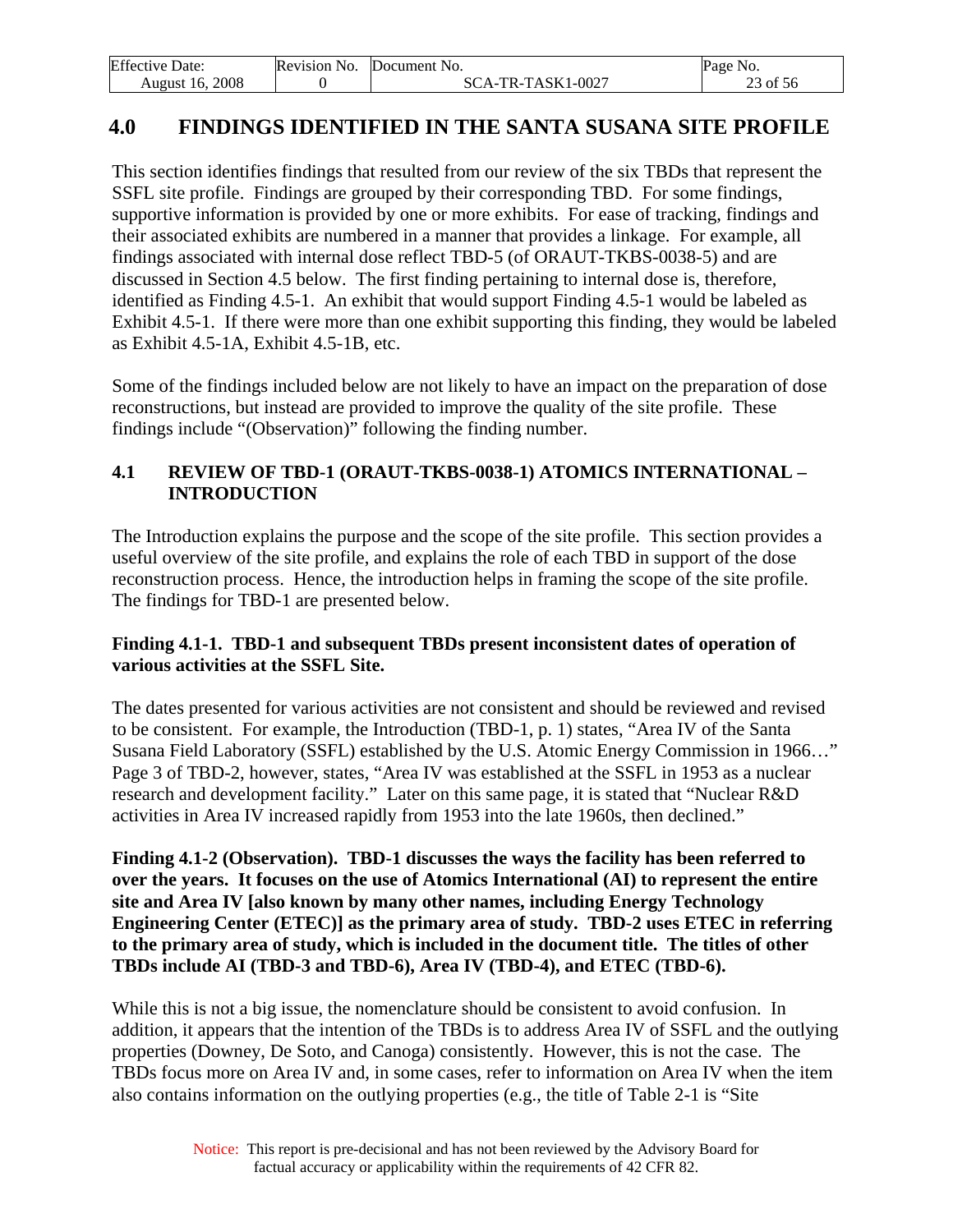<span id="page-24-0"></span>

| Effective          | No.             | Document No.                       | Page                          |
|--------------------|-----------------|------------------------------------|-------------------------------|
| Date:              | <b>Revision</b> |                                    | N <sub>0</sub>                |
| 2008<br>August 16. |                 | -TASK1-0027<br>$TR-$<br>$\Delta$ - | -56<br>$\sim$ t<br>$\angle 4$ |

Information of nuclear research operations conducted at Area IV," yet the table also includes information on the other three sites). Downey, Canoga Park, and DeSoto facilities do not have separate TBDs.

## **4.2 REVIEW OF TBD-2 (ORAUT-TKBS-0038-2) ENERGY TECHNOLOGY ENGINEERING CENTER – SITE DESCRIPTION**

The Site Description is an important document, because it provides a description of the facilities and processes, as well as historical information that serve as the underpinning for subsequent TBDs. Specifically, this document describes the history and current status of key facilities and processes, and the associated source terms that are relevant to dose reconstruction. SC&A's review of this section focused on whether all the potentially important site activities and processes are described, and whether characterization of source terms is complete and sufficient to support dose reconstruction.

It should be noted that much of the relevant background information contained in Section 3.0 of this report was taken from TBD-2. A positive feature of TBD-2 is a series of tables (i.e., Tables 2-1 through 2-6) that provide a comprehensive overview of key facilities and periods of operation, radionuclides of concern and quantities, and description of major incidents.

### **Finding 4.2-1: Additional information is available and should be presented related to the Sodium Reactor Experiment (SRE) coolant failure.**

TBD-2 contains a discussion of the SRE coolant failure in Section 2.2.1.1.2 and in Table 2-6. Section 2.2.1.1.2 provides very little information on the incident, and does not discuss any potential exposure information. Table 2-6 (30 pages later in the document) provides more detail on the incident, but does not provide any worker exposure information. There is information in Table 2-6 about exposure being negligible for nearby residents (a maximum theoretical calculated dose of 0.06 μrem to someone living in Susana Knolls, the nearest residential area at the time), but does not present exposure information for workers. Based on our review of claimant files, it does not appear that all workers who should have been badged were indeed badged. In instances where workers were not badged and may have worked in this area, the lack of exposure information is problematic.

Atomics International prepared two reports on this incident; a report titled *SRE Fuel Element Damage, An Interim Report (NAA-SR-4488)—November 15, 1959* (AI 1959), and a second report titled, *SRE Fuel Element Damage, Final Report (NAA-SR-4488 (suppl)—1961* (AI 1961), that are not referenced in TBD-2.

The dose reconstructions that were reviewed referenced TBD-2 in considering the SRE coolant failure and did not rely on the two AI reports from 1959 and 1961.

The interim report (AI 1959) contains information that would add value to the Site Profile as it relates to this incident. Examples of this information include the following: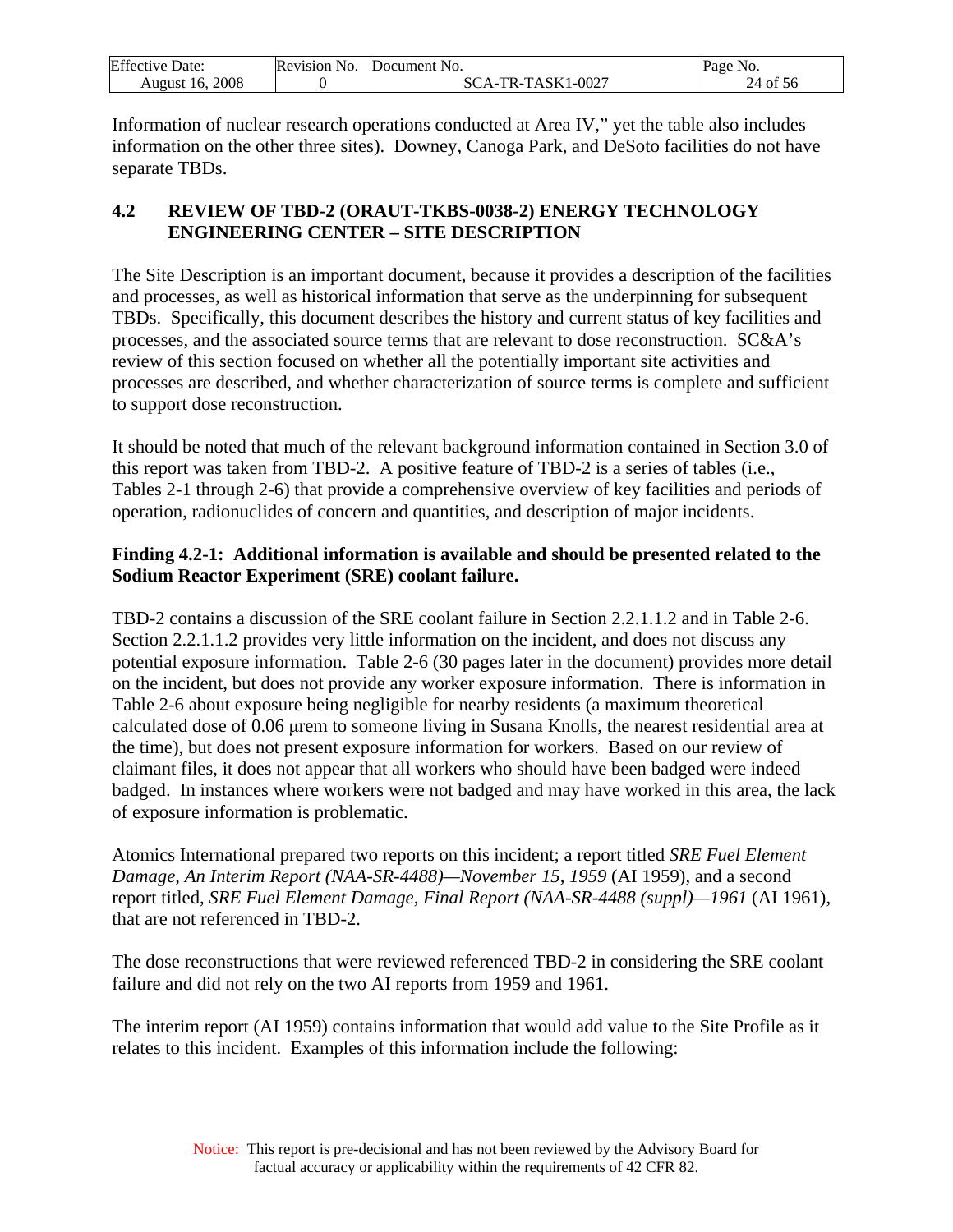| Effective<br>Date: | <b>Revision No.</b> | Document No.                                           | Page No.         |
|--------------------|---------------------|--------------------------------------------------------|------------------|
| 2008<br>August 16. |                     | 1-0027<br>TR-TASK1<br>$^{\circ}$ $^{\circ}$ $\Delta$ - | $c - c$<br>of 56 |

- *During this occasion, specifically, in October 1958, the maximum radiation levels in the general area of the moderator coolant pump were reported to be about 50 Mr/hr (October 14). Below shield blocks 1 and 2, the radiation level was about 21 mr/hr (on October 11).* (p. IV-C-9)
- *Radiation levels measured on April 18, 1959 varied from 50 to 420 mr/hr. …Additional measurements made 5 days later (a total of 17 days after shutdown) indicated no significant decay.* (p. IV-C-10) [Table IV-C-6 includes radiation levels in the Gamma Facility on various dates in August, September, and October of 1959. The measured radiation levels peaked on August 12 (2.9 r/hr) and decreased to 0.7 r/hr on October 5.]
- *Cold trapping was started during run 14. However, radiation measurements could not start until August 8 (due to the radiation hazard from the high radiation levels of Na24), at which time the dose rate, extrapolated to near the surface, was about 70 r/hr. It is possible that initial cold-trap dose rates, had they been measured, would have yielded significantly higher values.* (p. IV-C-12) [The radiation rates at the cold trap, shown in Table IV-C-7, range from 63 r/hr on August 8, 1959, to 50 r/hr, with a peak of 81 r/hr on August 13.]
- *Following the termination of run 14, the fuel handling cask was used to inspect the fuel elements in the reactor.* … *Operations directed towards removal of these slugs resulted in occasional radiation levels as high as 1000 r/hr at 1 ft. from the slugs. However, the maximum total exposure received by operations personnel during these cask operations did not exceed 1 rem in a single week.* (p. IV-C-22). [The basis for this last statement was not provided in the report and the number of personnel exposed was also not presented.]

The final report (AI 1961) also contains information that would be of value to the Site Profile. Examples of this information include:

- *This report discusses the distribution and management of the fission products during the recovery operations. During the recovery effort the objectives were: (1) To limit personnel exposure to an average dosage rate of 1.25 rem/quarter (5 rem/yr).* (p. III-19)
- *Throughout the recovery effort the radiation exposure to each individual was limited to less than 5 rem/yr. It was occasionally necessary to permit the weekly exposure for some key individuals to reach 600 mrem per week, in which case the individual was not exposed to radiation during the following week. Such exposures required a special permit, and only 30 permits were issued. For the 150 persons directly involved in the work, the average exposure was 2 rem/yr.*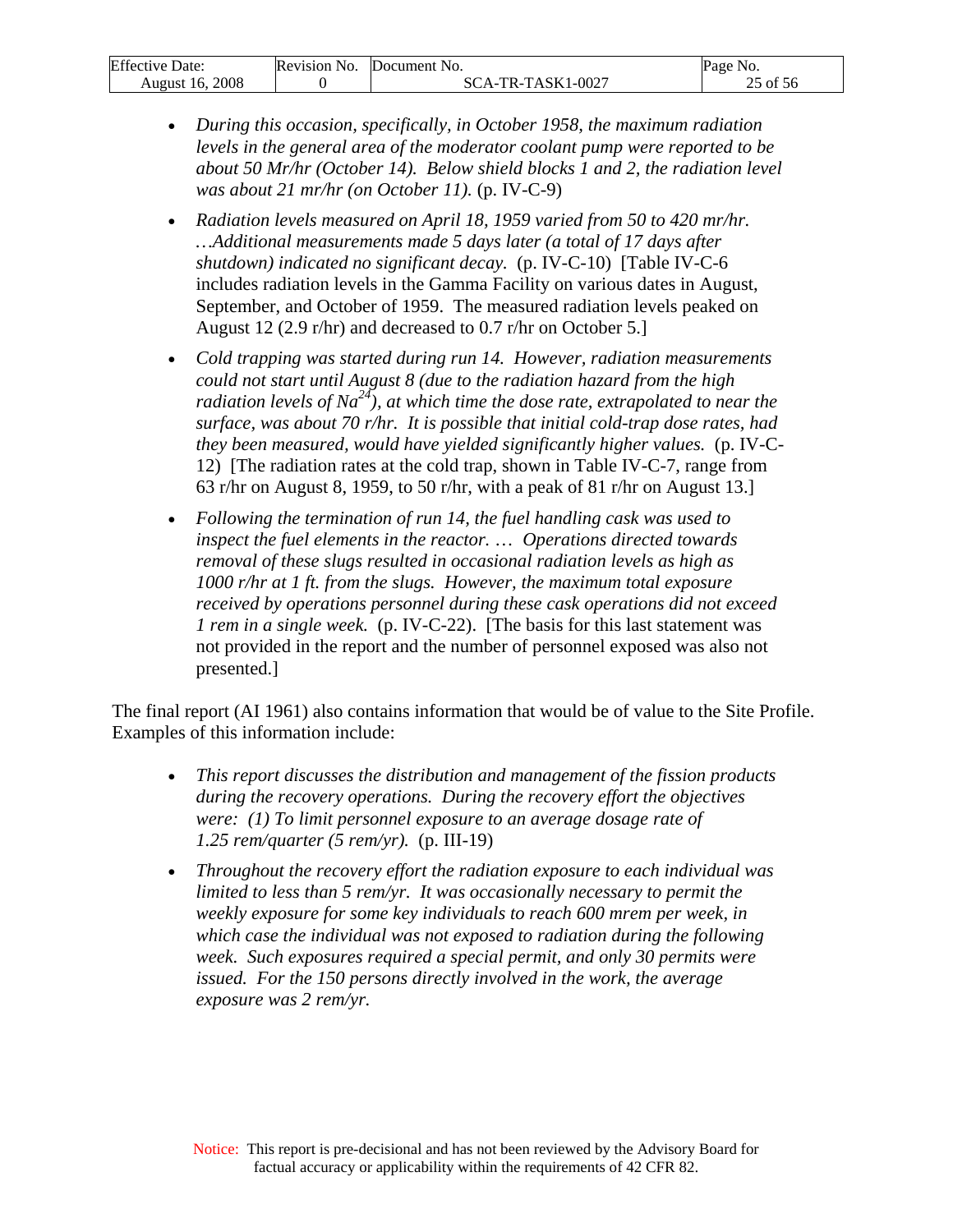| <b>Effective Date:</b> | Revision No. | Document No.      | Page No. |
|------------------------|--------------|-------------------|----------|
| August 16, 2008        |              | SCA-TR-TASK1-0027 | 26 of 56 |

#### **Finding 4.2-2. The TBD does not present information on the types of workers at the site. There is reference to "radiation workers," but this term is not defined and there is no information on the number of radiation workers at the site over the years of operation.**

The *SC&A Standard Operating Procedure for Performing Site Profile Reviews* (SC&A 2004) suggests that the site profile should include the identification of worker groups as each group relates to monitoring practices, and review how the site management dealt with each group. Ideally, the workers should be divided into the following groups:

- Workers who were not monitored for radiation exposure
- Workers who should have been, but were not monitored
- Workers who were monitored inadequately for radiation exposure
- Workers whose monitoring records are incomplete or missing
- Workers who were monitored adequately for radiation exposure

The above comments also apply specifically to decontamination and decommissioning (D&D) workers who were providing support at the facility from the 1960s onwards as reactors were decommissioned. Specific issues that would be helpful to cover include the following:

- Whether D&D workers were monitored for external dose and in what periods
- Whether D&D workers were monitored for internal exposure and how the exposure potential is to be determined

## **Finding 4.2-3: The Site Description lacks sufficient detail to assess potential exposures to workers.**

Given the unique and highly complex activities that characterize this site, descriptions of individual facilities/processes are too brief and may lack information considered relevant to dose reconstruction. For example, there is limited/incomplete data concerning discrete radiological events, as summarized in the text and in Table 2-6. At a minimum, a TBD should provide proper references/auditable documents of any significant radiological incidents. A review of the text and inspection of Table 2-6 of the TBD reveals that no references are cited for these incidents, and no useful data are provided that may be relevant to dose reconstruction. A prime example of this is the SRE incident discussed in Finding 4.2-1.

## **Finding 4.2-4: Incomplete listing of radionuclides.**

Section 2.3 and Table 2-3 identify radionuclides of potential concern by facility and time period.

Potentially significant radionuclides missing from TBD-2 include the following:

• **Na-24:** Large quantities of sodium-24 were likely produced in the SRE reactor and the SNAP8 Experimental Reactor. Moreover, both reactors experienced fuel failure that may have resulted in worker exposure.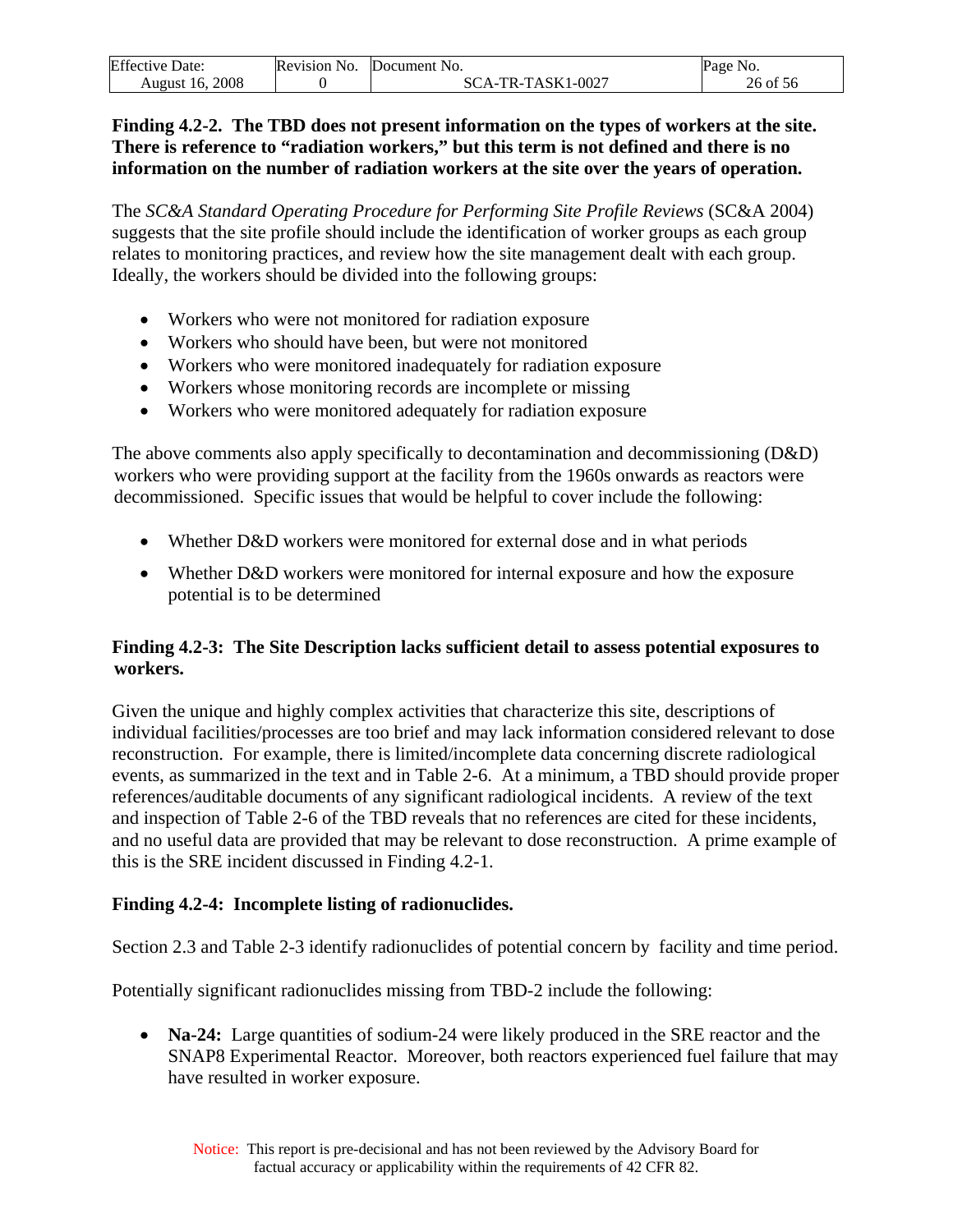| Effective<br>Date: | Revision No. | <b>Document</b> No. | Page<br>N <sub>O</sub> |
|--------------------|--------------|---------------------|------------------------|
| 2008               |              | -TR-TASK1-0027      | 56                     |
| August 16.         |              | SCA-'               | ΟĪ                     |

- **Radioiodines (I-131, I-133, and I-135):** These volatile and high-yield fission products were likely present at all reactor facilities.
- Mn-54 (and other activation products): Significant quantities of magnesium-54, as well as other activation products, would have been produced during reactor operations.
- **U-232 and U-233:** These radionuclides would have been present, since thorium-232 was used as fertile material at the SRE.

#### **Finding 4.2-5: TBD-2 contains discrepancies in the dates of operation provided in the text and in Table 2-1.**

Table 2-1 in TBD-2 summarizes the site information of all nuclear research operations conducted at Area IV, to include facility names, descriptions of facilities, periods of operation, and building locations. After reviewing TBD-2, SC&A found several discrepancies in Table 2-1 for the periods of operation of several facilities, as compared to the text descriptions of these facilities in TBD-2. These discrepancies are presented in Exhibit 4.2-5. Although the title refers to operations in Area IV, the table includes the De Soto Plant Building 104. The TBD should include a short discussion of the role of the facilities other than Area IV.

| <b>Section</b> | <b>Name</b>                                | <b>Description</b>                                                                                         | Period of<br>Operation | <b>Discrepancy in Period</b><br>of Operation<br>(SC&A Findings)                            | <b>Facility</b>              |
|----------------|--------------------------------------------|------------------------------------------------------------------------------------------------------------|------------------------|--------------------------------------------------------------------------------------------|------------------------------|
| 2.2.1.2.1      | <b>SNAP Critical Test</b><br>Facility      | <b>Second SNAP Critical Test</b><br>Facility                                                               | 1962-1968              | 1961-1967                                                                                  | Building 4012                |
| 2.2.2.3        | Radiochemistry<br>Laboratories             | Hot Radiochemistry<br>Laboratories                                                                         | 1959-1989              | 1959-1983, reduced work<br>until 1990s                                                     | DeSoto Plant<br>Building 104 |
| 2.2.1.3.1(1)   | <b>Engineering Test</b><br><b>Building</b> | Reactor fuel manufacturing<br>facility to support Sodium<br><b>Reactor Experiment</b>                      | 1954-1964              | Unable to determine the<br>dates of operation based<br>on information provided in<br>TBD-2 | Building 4003                |
| 2.2.1.3.5(1)   | <b>Hot Cave</b>                            | Hot cell for reprocessing used<br>reactor fuel                                                             | 1954-1964              | Unable to determine the<br>dates of operation based<br>on information provided in<br>TBD-2 | Building 4003                |
| 2.2.1.3.1(3)   | Uranium Carbide<br><b>Fuel Pilot Plant</b> | Uranium Carbide Fuel<br>Manufacturing Pilot Plant                                                          | 1964-1967              | $? - 1967$ (operations<br>completed in 9 months in<br>1967)                                | Building 4005                |
| 2.2.1.3.6(1)   | Van de Graaff<br>Accelerator               | Particle Accelerator                                                                                       | 1960-1964              | $? - 1962$ (removed from<br>building in 1962)                                              | Building 4030                |
| 2.2.1.3.2(1)   | Hot Lab                                    | Hot Laboratory for<br>disassembly and examination<br>of used reactor fuel                                  | 1957-1988              | 1959-1990                                                                                  | Building 4020                |
| 2.2.1.3.7(2)   | <b>Corrosion Testing</b><br>Laboratory     | Liquid Metals Compound<br><b>Testing Facility</b>                                                          | 1962-1986              | Unable to determine the<br>dates of operation based<br>on information provided in<br>TBD-2 | Building 4023                |
| 2.2.1.3.3(1)   | Radioactive<br>Measurement<br>Facility     | This facility for storage and<br>use of radioactive sources for<br>calibration of radiation<br>instruments | 1959-1974              | $? - 1974$                                                                                 | Building 4029                |

## **Exhibit 4.2-5: Discrepancies in Site Information of Nuclear Research Operations Conducted at Area IV**

(Source: TBD-2)

Notice: This report is pre-decisional and has not been reviewed by the Advisory Board for factual accuracy or applicability within the requirements of 42 CFR 82.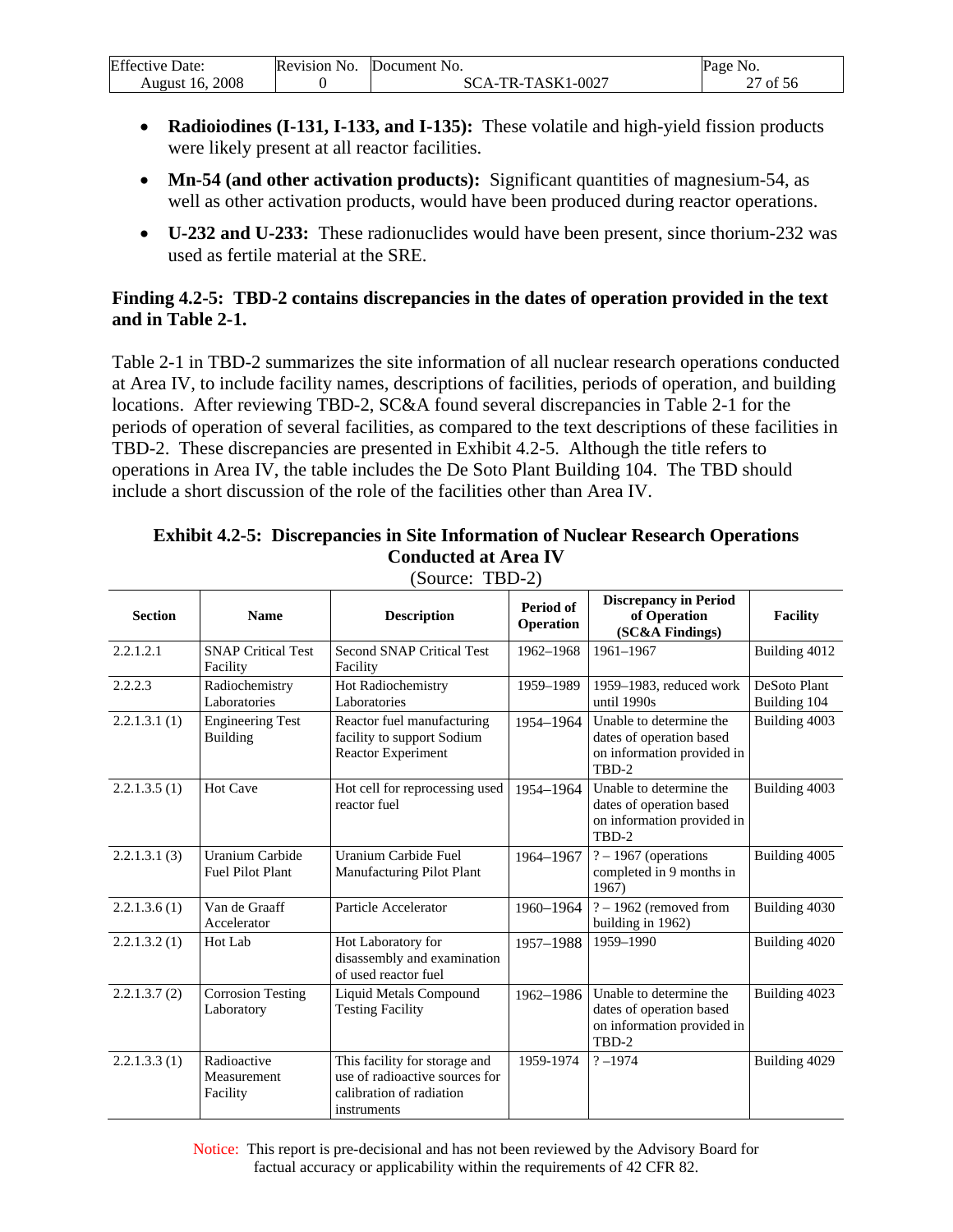<span id="page-28-0"></span>

| <b>Effective Date:</b> | Revision No. | Document No.      | Page No. |
|------------------------|--------------|-------------------|----------|
| August 16, 2008        |              | SCA-TR-TASK1-0027 | 28 of 56 |

#### **Exhibit 4.2-5: Discrepancies in Site Information of Nuclear Research Operations Conducted at Area IV**

(Source: TBD-2)

| <b>Section</b>                   | <b>Name</b>                  | <b>Description</b>                                                                                         | Period of<br><b>Operation</b> | <b>Discrepancy in Period</b><br>of Operation<br>$SC&A$ Findings) | Facility      |
|----------------------------------|------------------------------|------------------------------------------------------------------------------------------------------------|-------------------------------|------------------------------------------------------------------|---------------|
| 2.2.1.3.1(4)<br>and<br>2.2.1.3.7 | <b>Fuel Storage Facility</b> | Fuel Storage Facility is a<br>vault built to provide storage<br>for fissionable fuel material<br>(EU & PU) | 1958-1993                     | $? - 1993$                                                       | Building 4064 |

#### **Finding 4.2-6 (Observation): The history/relationship of the private entities at SSFL should be presented early in this TBD and other TBDs, so it is clear how these firms are related.**

An example of a paragraph that could be included early in each of the TBDs is presented below.

The AEC began work at SSFL in 1948 through a contract with North American Aviation (NAA). The purpose of this contract was to conduct nuclear research operations at Area IV of SSFL and the Downey, Canoga, and De Soto sites. NAA's work was conducted through one of its divisions, AI. Several corporate mergers and organizational changes occurred over the years. In 1967, NAA merged with Rockwell Standard to become North American Rockwell. In 1973, the corporate name changed to Rockwell International (RI). Atomics International and another division, Rocketdyne, operated independently under RI until 1984, when AI was absorbed by the Rocketdyne division. The Boeing Company purchased RI in 1996, with Rocketdyne continuing as a division of Boeing.

The dates of operation for the various activities presented in the NIOSH SEC Petition Evaluation Report (Petition SEC-00093 or "ER") were consistent with the period of operations listed in Table 2-1 of TBD-2 for the following facilities: SNAP Critical Test Facility, Engineering Test Building, Hot Cave, Van de Graff Accelerator, Corrosion Testing Laboratory, Radioactive Measurement Facility, and Fuel Storage Facility. However, SC&A was unable to confirm the periods of operation for the following facilities: Radiochemistry Laboratories, Uranium Carbide Fuel Pilot Plant, and the Hot Lab. The periods of operation need to be reviewed and the document revised accordingly.

## **4.3 REVIEW OF TBD-3 (ORAUT-TKBS-0038-3) ATOMICS INTERNATIONAL – OCCUPATIONAL MEDICAL DOSE**

Existing programmatic documents do not furnish a complete record of the criteria used since 1948 to determine which workers were required to have x-ray examinations or the frequencies of the examinations; nevertheless, some information is available.

*The review of records suggests that:* 

• *About half of the pre-employment examinations included both posterioranterior (PA) and lateral (LAT) chest views and one or two views (PA and*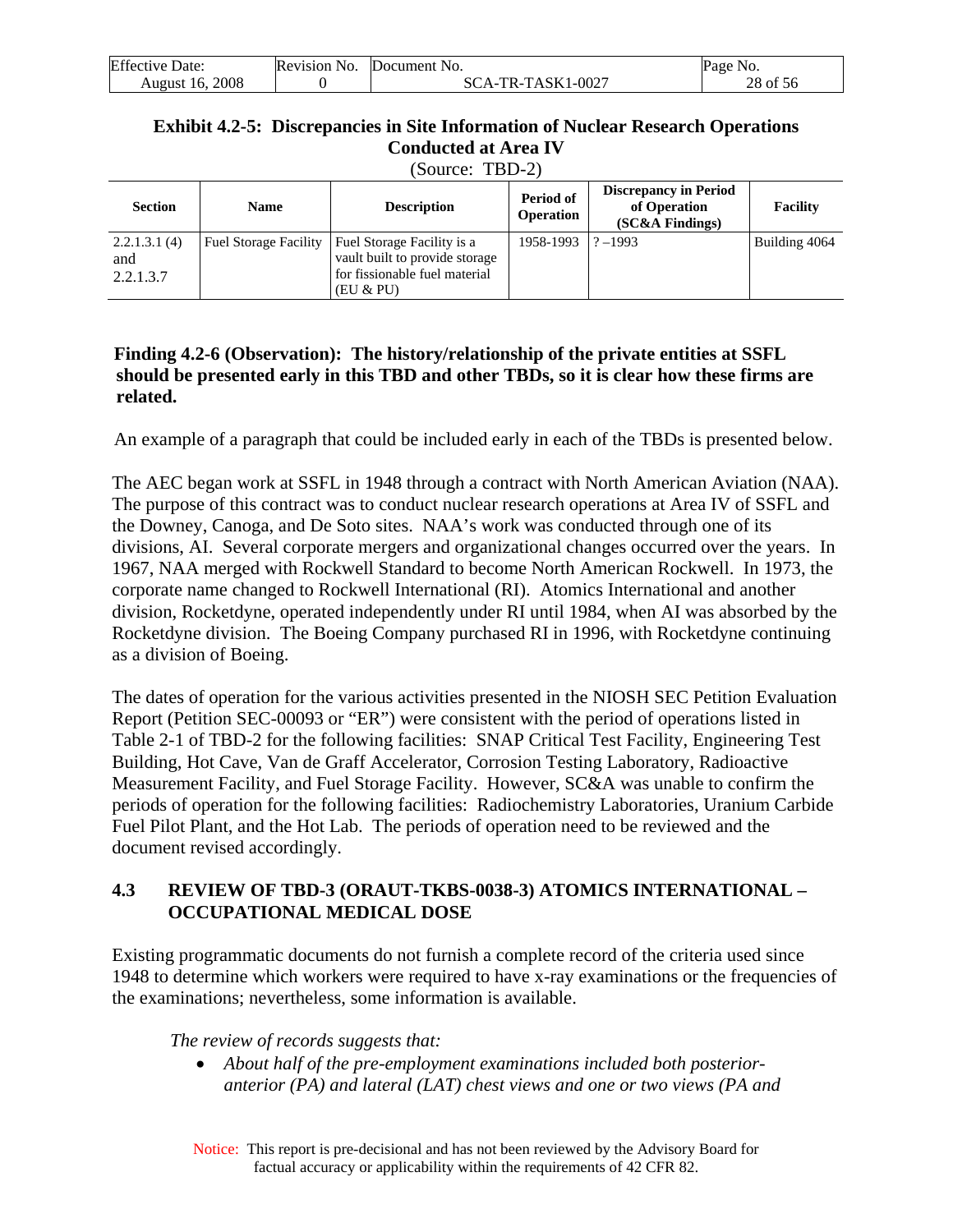| <b>Effective Date:</b> | Revision No. | Document No.        | Page No. |
|------------------------|--------------|---------------------|----------|
| August 16. 2008        |              | $SCA-TR-TASK1-0027$ | 29 of 56 |

*LAT*) of the lumbar spine. The remainder included only one PA chest *view.* 

- *It was rare for an employee to have annual chest radiographs. Most individuals were never subjected to periodic radiographic reexamination.*
- *Of those who were reexamined, the typical periodic examination frequency was every 3 to 5 years. About half of those reexamined had one PA chest view. Others had a PA chest and some form of lumbar-spine examination.*
- *There was no evidence of collimation on the radiographs.*
- *There was no evidence suggesting the use of photofluorography.*
- *There was no evidence suggesting the use of fluoroscopy.*
- *There was no evidence suggesting the use of stereo chest films (same view on two films, slightly displaced).*
- *All typical views PA chest, LAT chest, AP lumbar spine, and LAT lumbar spine – commonly found in the records were of the same size: 14 in. by 17 in.*
- *In a few cases, antero-posterior (AP) spot and LAT spot lumbar-spine views were observed, and in these cases a smaller film size, 10 in. by 12 in., was common.*
- *There was no evidence of the use of gonadal shielding in the lumbar-spine views.*

Radiation safety standards from 1966–1972 required "pre-exposure examinations" and termination examinations for radiation workers. Even though some employees were not radiation workers, it is assumed that all employees received a pre-employment examination consisting of a PA chest film, LAT chest film, AP lumbar spine film, and AP lumbar spine spot film. For 1972 through 1997, a similar examination policy was in place. After 1997, preemployment lumbar-spine and chest radiography were no longer required.

#### **Finding 4.3-1: The TBD requires subjective interpretation and makes unreasonable demands on the dose reconstructor.**

Since formal documentation regarding AI policy for administering routine medical examinations prior to 1997 has not been identified, the TBD states the following in Section 3.4.2:

*… Lacking specific claimant information, assume each radiation worker had a PA and LAT radiographic chest examination every year and one AP lumbar spine*  with an AP lumbar spine spot film examination every four years. [Emphasis added.]

In Section 3.7, the TBD provides the following guidance for dose reconstruction: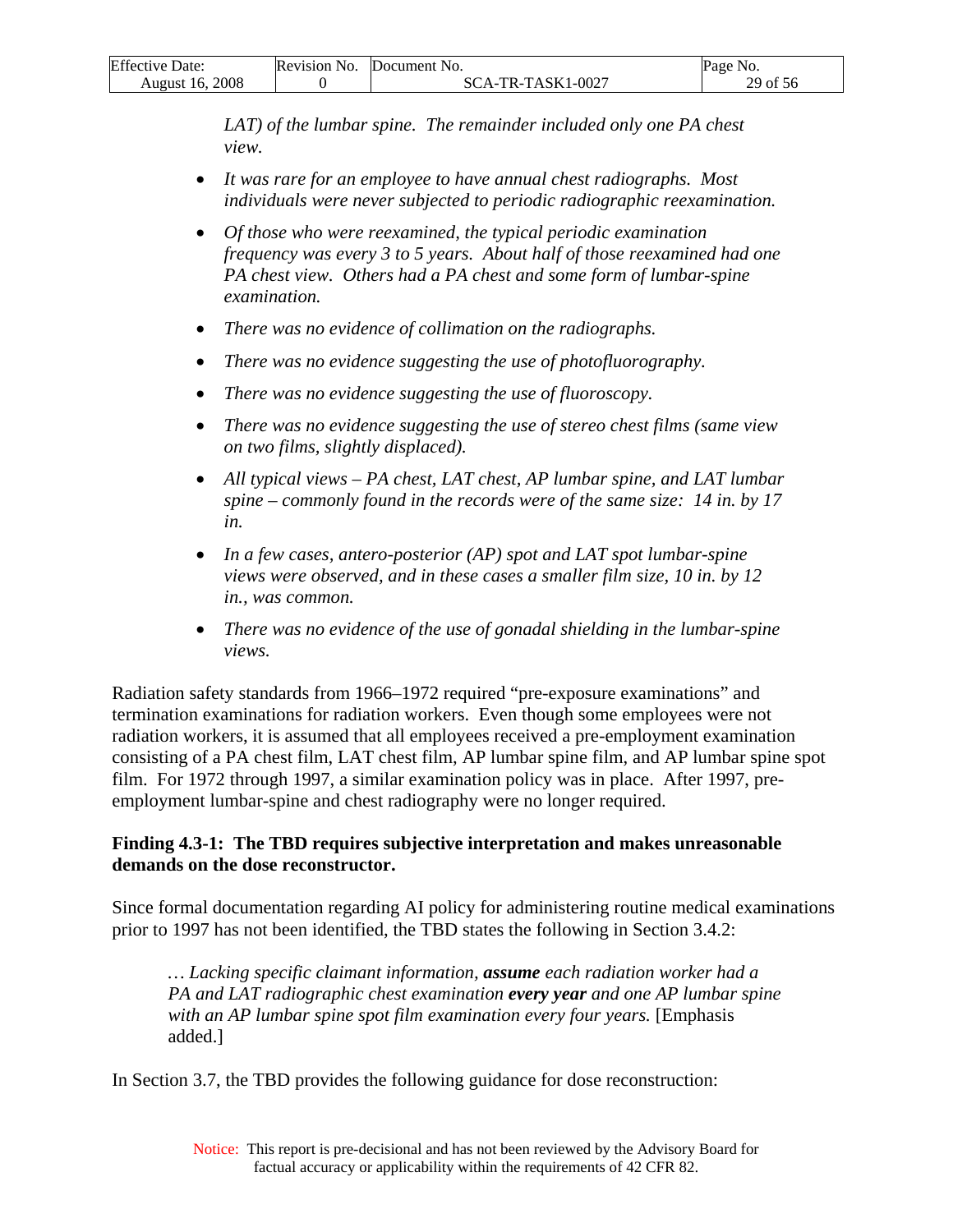<span id="page-30-0"></span>

| <b>Effective Date:</b> | Revision No. | Document No.      | Page No. |
|------------------------|--------------|-------------------|----------|
| August 16, 2008        |              | SCA-TR-TASK1-0027 | 30 of 56 |

*The records provided by DOE are likely to include adequate information to define the date, type, and count of X-ray examinations that were administered to the claimant as a condition of employment. Use the assumptions regarding radiographic exposure frequency only for screening or when specific claimant records are not available.* 

*If confusion about the radiographic exposure record exists, consider requesting that the notes on the exterior of the envelope(s) containing the claimant's X-ray films be transcribed and provided. These notes should give insight to the reason that the exposures were made, for example pre-employment examination, routine surveillance, or diagnosis of injury. . . .* [Emphasis added]

SC&A interprets this guidance to imply that for dose reconstructions defined by "best estimates," the dose reconstructor is to make the following decisions/assumptions:

- Determine whether the **absence** of DOE records reflects the fact that (1) the claimant was **not** subjected to medical radiation exposure, or (2) the claimant may have been subjected to medical exposure, but records have been lost and default values apply.
- Request additional data from the DOE and decipher medical "notes" regarding the reasons for and type of medical exposures.

If our interpretation of stated guidance is correct, SC&A concludes that current guidance not only imposes unreasonable demands on the dose reconstructor, but more importantly may lead to subjective and inconsistent interpretation of records/absence of records.

#### **Finding 4.3-2: Table 3-2 should be revised to show that the exposure units [i.e., PA chest ESE (mR) and Organ dose (rem)] should be modified to indicate these exposures are "per examination."**

Table 3-2 should be clarified, so that it is clear that the exposure units (mR and rem) are actually mR/examination and rem/examination. While this may be assumed by some dose reconstructors, it may not be clear to others.

#### **4.4 REVIEW OF TBD-4 (ORAUT-TKBS-0038-4) AREA IV OF THE SANTA SUSANA FIELD LABORATORY, THE CANOGA AVENUE FACILITY (VANOWEN BUILDING), THE DOWNEY FACILITY, AND THE DE SOTO AVENUE FACILITY (SOMETIMES REFERRED TO AS THE ENERGY TECHNOLOGY ENGINEERING CENTER [ETEC] OR ATOMICS INTERNATIONAL) – OCCUPATIONAL ENVIRONMENTAL DOSE**

Occupational environmental dose refers to radiation exposures received by workers while onsite but outside the SSFL facilities from facility discharges to the atmosphere, ambient external radiation originating in the facilities, and inadvertent ingestion of site-generated radionuclides. The environmental monitoring program was established at Area IV in May 1954, before construction of the first radiological facility, with emphasis on soil, vegetation, and water sampling.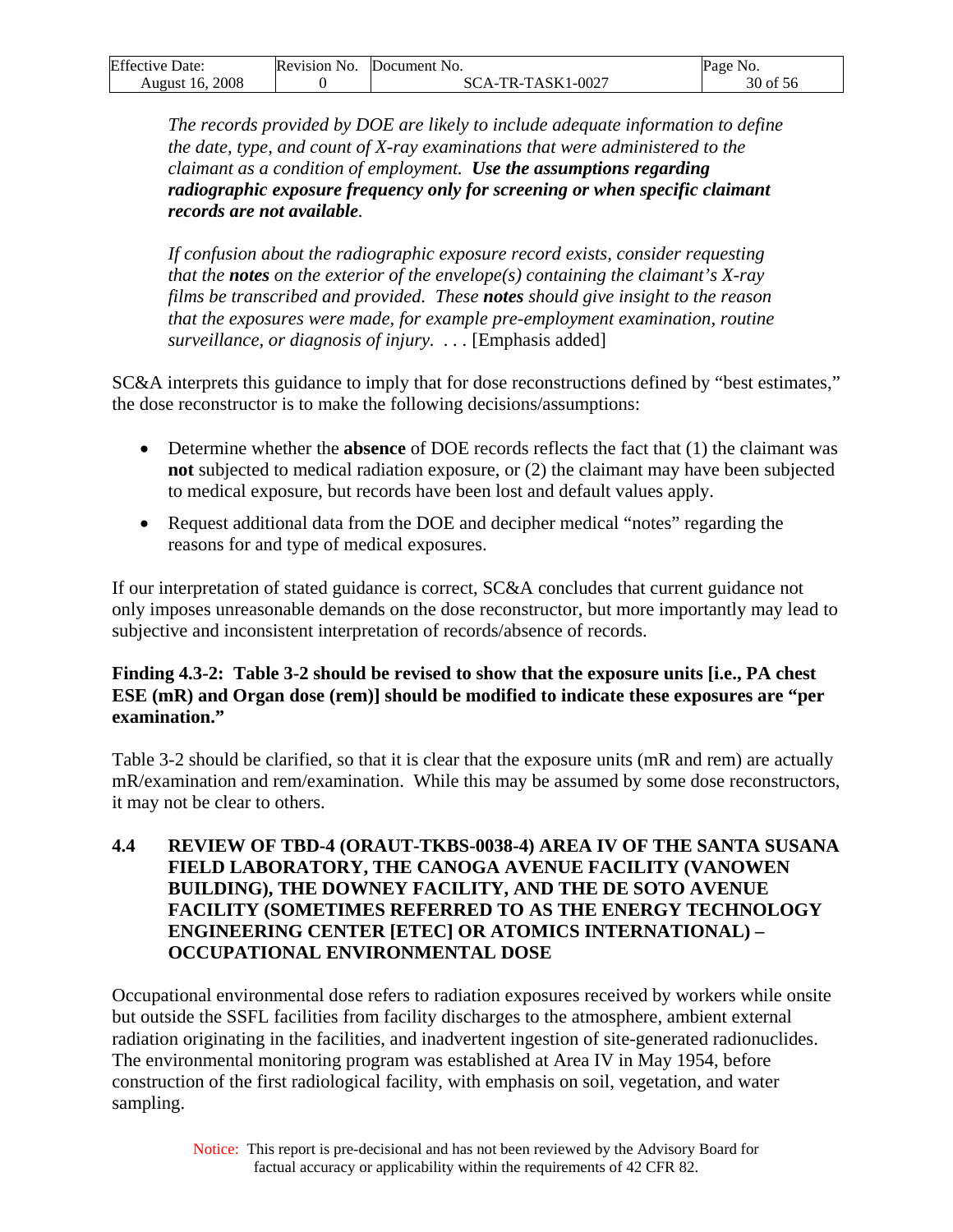| Effective          | No.             | Document No.                                 | Page                              |
|--------------------|-----------------|----------------------------------------------|-----------------------------------|
| Date:              | <b>Revision</b> |                                              | N <sub>0</sub>                    |
| 2008<br>August 16. |                 | -TASK1-0027<br>TR <sub>-</sub><br>$\Delta$ - | $\sim$ $\sim$ $\sim$<br>-56<br>ΟĪ |

TBD-4 provides guidance and data for assigning occupational environmental doses for Area IV, and the Downey, Canoga, and De Soto sites that make up SSFL, for all years, starting with 1954 through 1999. Due to insufficient environmental monitoring/data limitations, the TBD relied on the following data and applied the following assumptions in order to provide the dose reconstructor the means to estimate inhalation intakes that are radionuclide-specific and for all years of facility operations.

*Average annual gross alpha/gross beta concentrations in facility stack emissions were the basis for estimating potential worker environmental inhalation intakes. Most of the available SSFL stack emission data include annual average gross alpha and gross beta concentrations at the stack point of release. Years with data vary by facility, but gross alpha/gross beta concentration information is available for most years between 1971 and 1999. …* 

*…Identification of specific radionuclides released from various facilities in stack emissions are available … from 1988 to 1999 and were used to characterize radionuclide emissions for all years. …* 

*…In years where data were not available, stack concentrations were assumed to be the average yearly gross alpha and gross beta concentrations in stack effluents from years 1971 to 1999, for which data were available.* 

*…Furthermore, the average percentage that each identified radionuclide contributed to the gross alpha or gross beta concentration determined from 1988 to 1999 data was applied to each of these years to make radionuclide-specific stack concentration estimates….* 

*…Because the stack effluent concentrations were at the point of release, a further reduction factor of 0.01 was taken to account for the lessened overall intake due to contribution from multiple, widely spaced facilities; atmospheric dispersion of stack effluent over the course of a year's exposure; and building wake effects.* [Emphasis added.]

The approach for the reconstruction of environmental occupational exposures, as briefly summarized above, was evaluated against data presented in TBD-2, which includes Figure 2-3 (enclosed here in Exhibit 4.4). The findings associated with this TBD are presented below.

#### **Finding 4.4-1: Surrogate use of the time-integrated average yearly gross alpha/gross beta stack emission corresponding to years 1971 to 1999 (when stack measurements were taken) is likely to underestimate stack emissions for years 1954 through 1970.**

SC&A's conclusion is supported by the steady reduction in facility operations over time, as illustrated in Exhibit 4.4. For example, nuclear reactor programs were essentially phased out in the early 1970s.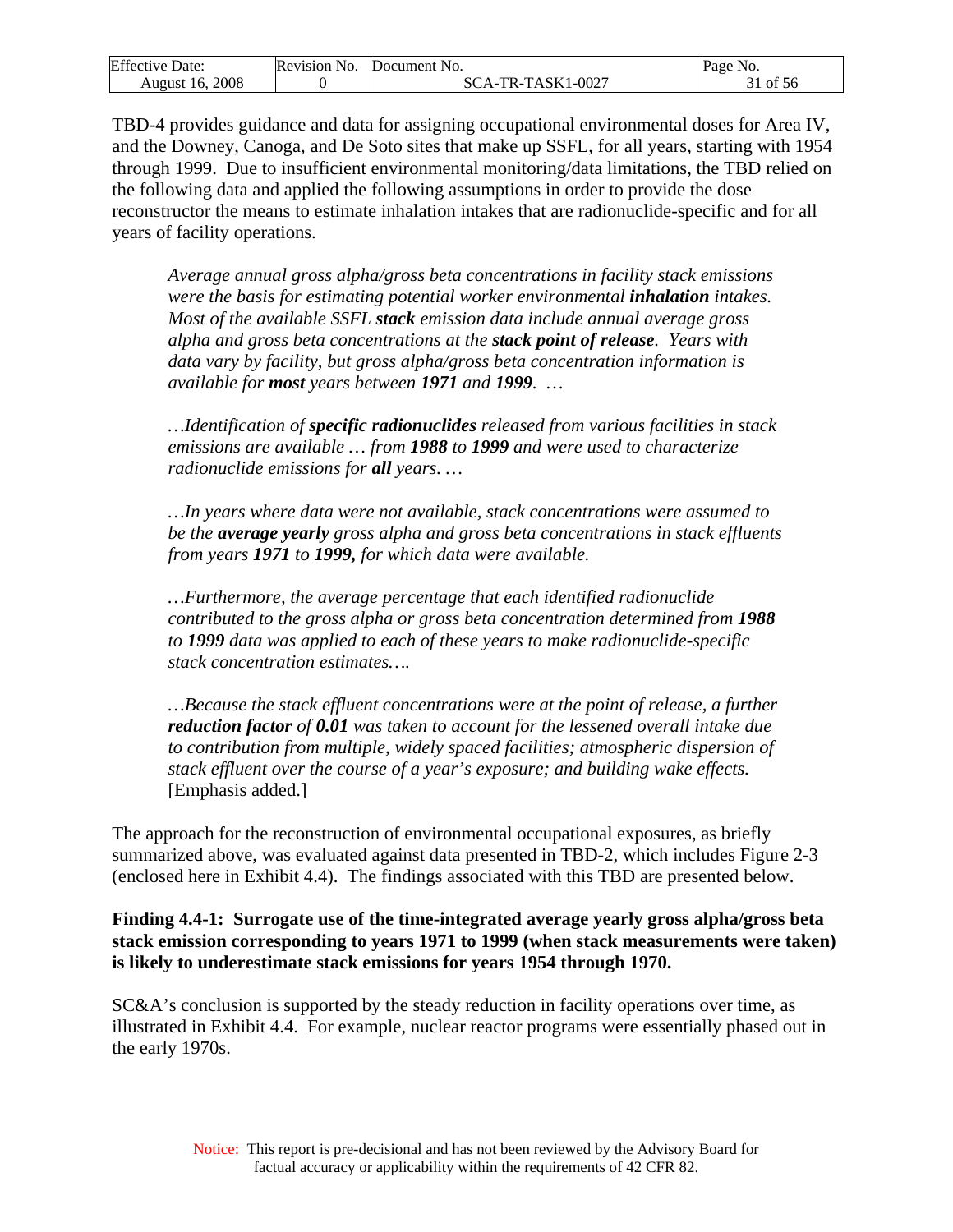| <b>Effective Date:</b> | Revision No. | Document No.      | Page No. |
|------------------------|--------------|-------------------|----------|
| August 16, 2008        |              | SCA-TR-TASK1-0027 | 32 of 56 |

#### **EXHIBIT 4.4**



Notice: This report is pre-decisional and has not been reviewed by the Advisory Board for factual accuracy or applicability within the requirements of 42 CFR 82.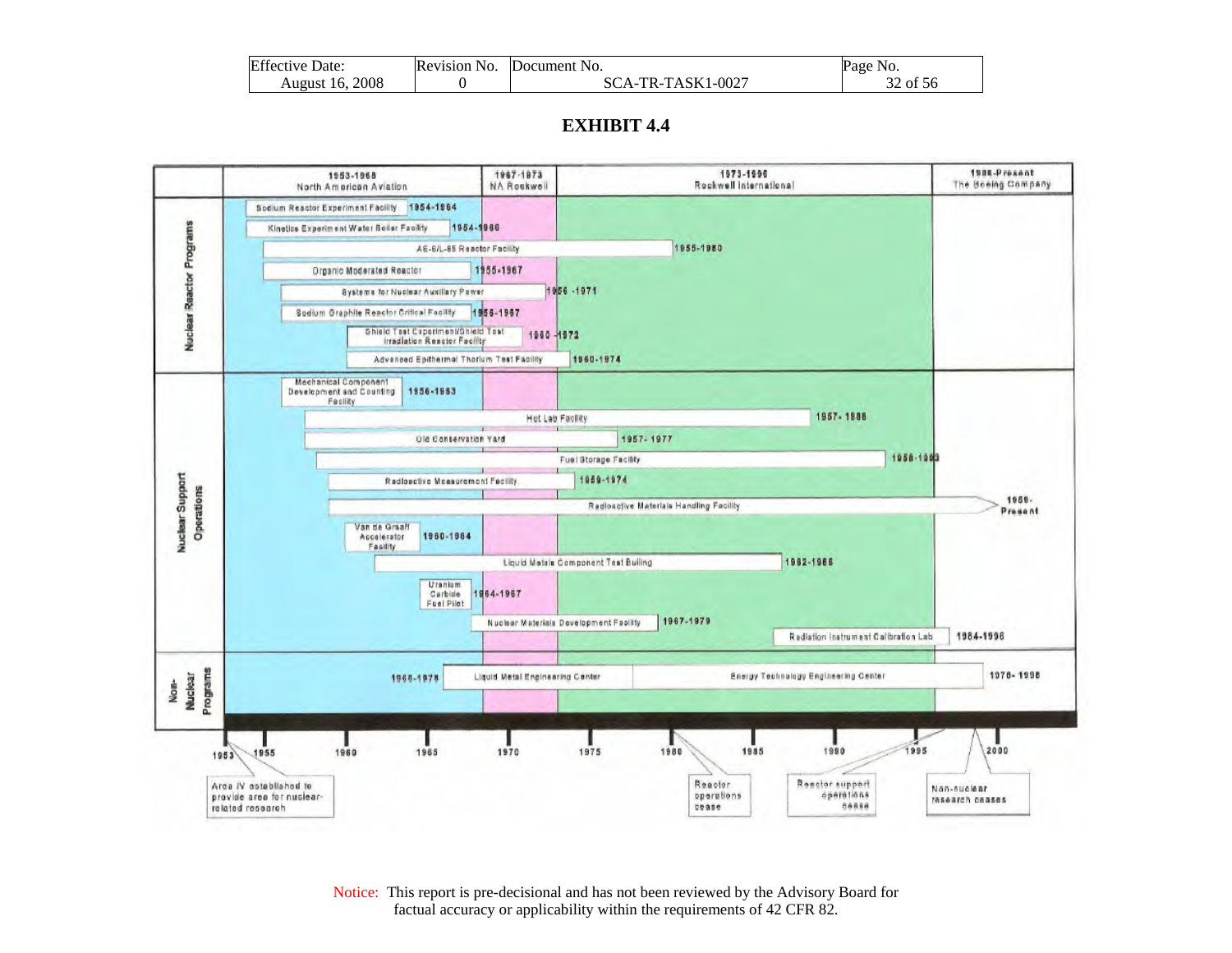| <b>Effective Date:</b> | Revision No. | <b>Document No.</b> | Page<br>N <sub>O</sub> .      |
|------------------------|--------------|---------------------|-------------------------------|
| August 16, 2008        |              | SCA-TR-TASK1-0027   | $\sim$ $\sim$ $\sim$<br>of 56 |

#### **Finding 4.4-2: Use of average radionuclide-specific stack emission data representing years 1988 through 1999 as surrogate data is unlikely to be representative of stack emissions for years 1954 through 1987.**

Use of radionuclide-specific data obtained only after 1988 as surrogate data for all prior years that go back to 1954 is inappropriate, due to major shifts in facility operations and processes (see Exhibit 4.4). For example, in Section 5.3.1.5 of TBD-5 (Occupational Internal Dose) of the SSFL site profile, the following statement appears:

*By 1989, all R&D activities had ended. All work with radioactive materials has been in conjunction with ongoing decontamination and decommissioning activities. …* [Emphasis added]

#### **Finding 4.4-3: The basis for a single "reduction factor of 0.01 as a way of converting average air concentrations (at points of release for multiple stacks) to breathing zone air concentrations for all site locations and all years of facility operations is not supported.**

Furthermore, the 0.01 reduction factor for deriving breathing zone air concentrations is solely linked to stack emissions. Not addressed in estimates of inhalation doses is the resuspension of ground surface contaminants that build up over time.

### **Finding 4.4-4: Estimates of annual external occupational environmental doses prior to 1974 are incomplete and are based on multiple "assumptions" that are neither explained nor properly referenced.**

Sections 4.6.4, 4.6.5, and 4.6.6 of TBD-4 acknowledge the lack of external dose rate monitoring data prior to 1974, and provide unsupported/unreferenced assumptions that were used to derive annual external dose estimates for a **restricted** number of facilities, as given in Table 4-4 of the TBD.

#### **Finding 4.4-5: The TBD states that potable water is not a source of occupational radiation exposure, which is inconsistent with what is presented in the SEC Evaluation Report and other information sources.**

Under the ingestion pathway in Section 4.7 of the TBD, it states "Potable water is not a source of occupational radioactive material at SSFL because the SSFL facilities used either bottled water from an off-site vendor (Moore, Fisher, and Rowe 1962) or the city water supply." However the SEC ER (p. 50) states "Available data indicate that onsite water supply wells were the primary water source from 1949 to 1964." In addition, other references (Winzer 1980; Winzer 1981; and Curphey 1983) indicate that well water was a source of drinking water into the 1980s.

Although the ER stated that the drinking water supply wells did not have elevated levels of tritium  $(>1,000 \text{ pCi/l})$  (concern with tritium given current tritium plume on site), the SEC ER has tried to bound any contamination that may have existed when the onsite supply wells were the source of drinking water with a resulting value of 30,000 pCi/l. More recent Boeing reports (Boeing 2003; Boeing 2004; Boeing 2005; and Boeing 2006) have documented tritium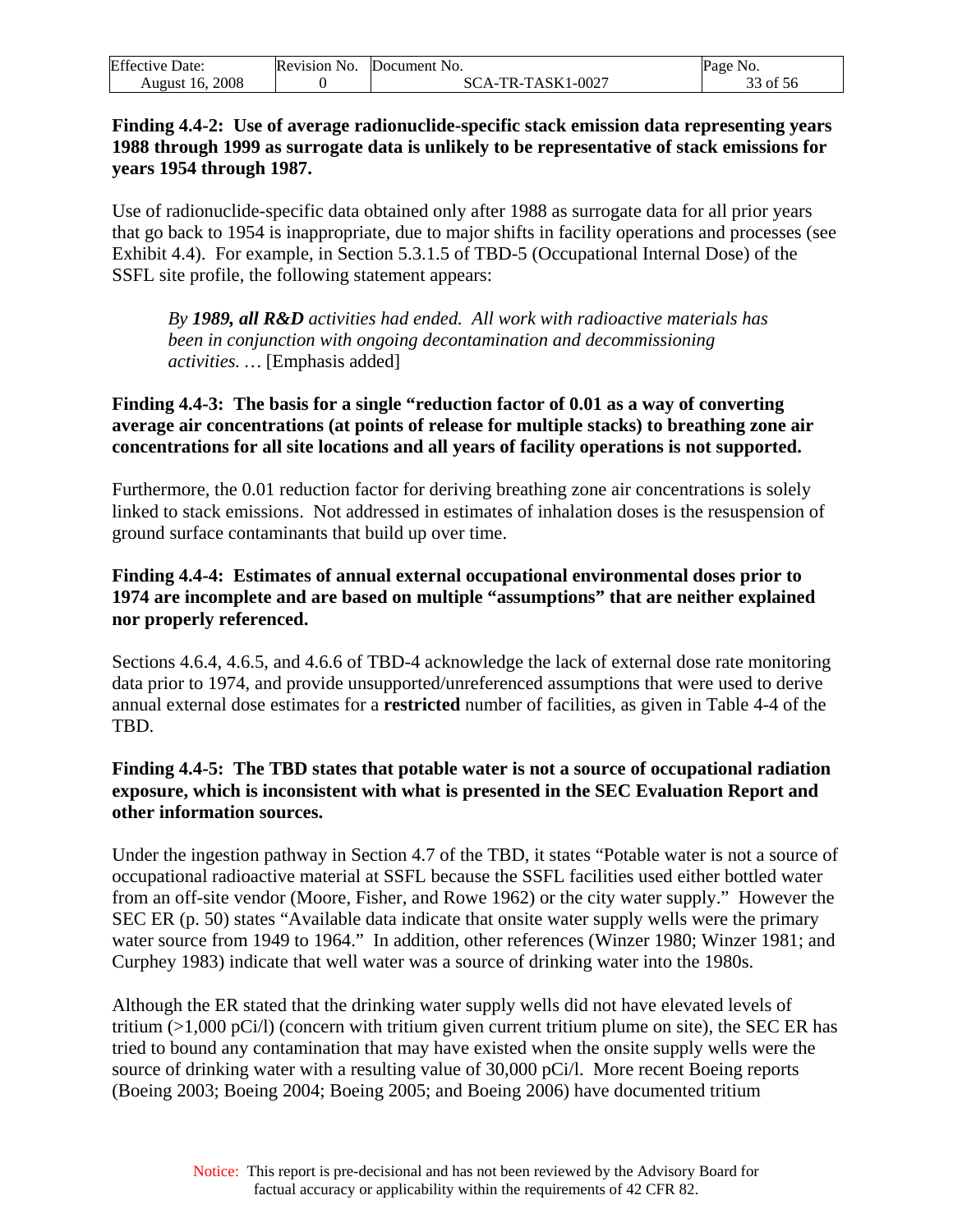<span id="page-34-0"></span>

| Effective<br>Date: | Revision No. | Document<br>` No.                  | Page No.                      |
|--------------------|--------------|------------------------------------|-------------------------------|
| 2008<br>August 16. |              | -TR-TASK1-0027<br>80<br>$\Delta$ - | $\sim$ $\sim$ $\sim$<br>of 56 |

concentrations as high as 117,000 pCi/L in the monitoring wells (not the drinking water wells). The TBD should be revised to include this information and discuss this pathway.

#### **Finding 4.4-6: Additional information should be sought and provided on exposures to the sodium burn pit and other contaminated areas.**

The sodium burn pit was built to clean nonradioactive metallic sodium and NaK from various scrap test components. Contamination was identified in the sodium burn pit in 1978, at which time monitoring of the area began and continued until 1983. Prior to 1978, no radioactivity was expected in this area, thus raising questions whether individuals involved in these activities would be considered for internal monitoring. It is unclear when the radioactive contamination was introduced to the burn pit or how far back in time the potential exposure to radiation exists. Given the violent nature of the operation, it would be expected that this operation would have generated an airborne hazard. Since the sodium burn pit was not expected to result in radiation exposures, there was no routine monitoring. But this does not mean that routine exposure can be ruled out. In one of the dose reconstructions presented to support the SEC ER, the claimant (a fireman) was assigned to the sodium burn pit. Five out of 10 of the fireman's bioassays were above the method detection limit (MDL). In addition, there are no radionuclide-specific bioassay data available for the fireman. The site profile should contain additional information on this unit and the potential exposures to workers, given information that is available.

The TBD also does not consider exposure to contaminated soil that has resulted from spills and other incidental releases. For example, a review by an EPA official in 1989 (Dempsey 1989) identified Building 064, the Special Nuclear Materials Storage Area, that had been contaminated as a result of a spill. This EPA official also had concerns about the validity of some, if not all, of their environmental data:

*In the Rocketdyne procedure, soils are heated in a muffle furnace for 8 hours at 500 C. Several problems were identified: first, this temperature is sufficient to volatilize most man-made radionuclides of concern, including cesium-137 and strontium-90. Second, from the Rocketdyne procedure, soil is sieved through a coors crucible to obtain uniform particle size…. This procedure is a screening method at best and is not an accurate quantitative procedure.* 

## **4.5 REVIEW OF TBD-5 (ORAUT-TKBS-0038-5), ENERGY TECHNOLOGY ENGINEERING CENTER – OCCUPATIONAL INTERNAL DOSE**

TBD-5 describes the internal dosimetry (bioassay) program at SSFL, with key excerpts from this section presented below. Entry into the bioassay program was based on job assignment. By 1959, routine urine samples were requested weekly, mainly on Fridays. By the early 1960s, the bioassay program "normally" consisted of urinalysis for personnel whose work assignments involved "potential exposure to radioactive materials." The frequency of sampling varied from one to four per year, depending on the nature of the employee's work, past exposure history, etc.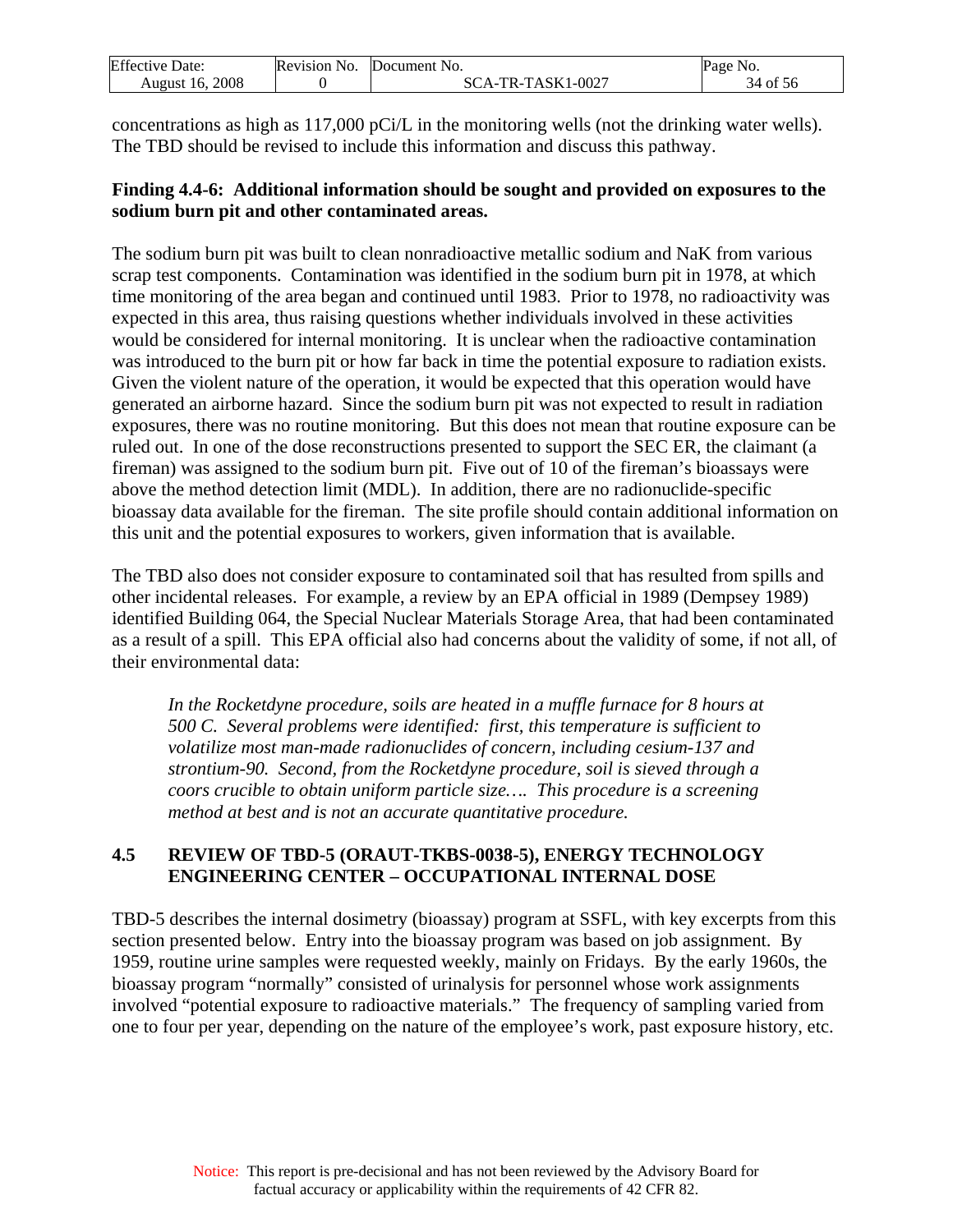| Effective          | <b>Revision</b> | N <sub>O</sub>                                                        | Page                   |
|--------------------|-----------------|-----------------------------------------------------------------------|------------------------|
| Jate:              | NO.             | Document                                                              | N <sub>O</sub>         |
| 2008<br>August 16. |                 | $TASK1$ - $\cup$<br>$1 - 0027$<br>$\Delta$ -<br>SC.<br>$\mathbf{R}$ – | $\sim$ $\sim$<br>of 56 |

In 1970, standards for bioassay sampling were published (Staszesky 1970). Work in areas where unencapsulated radioactive material was present required baseline and termination urine samples. A new baseline could be required for a change in job assignment. For new operations, a "pilot" bioassay program consisting of weekly urine samples could be required until a pattern was established. Regular work in these areas required a quarterly routine urine sample, but monthly samples could be required in a case of high exposure potential. Periodic fecal samples and in vivo counts could also be required. Employees who performed work in these areas only periodically were subject to semiannual urine samples. Personnel such as project engineers, industrial engineers, etc., who frequently entered these areas but did not perform hands-on work provided annual routine urine samples.

By the mid-1970s, the definition of who was included in the routine bioassay monitoring program had changed to "personnel whose work assignments potentially expose them to respirable-sized radioactive aerosols" (Hart 1979). By the late 1980s, the criterion was "personnel whose work assignments potentially expose them to radioactive aerosols" (Tuttle 1989). Quarterly urine sampling was the norm through the 1980s (Hart 1979; 1980a,b,c; Eggleston 1983, 1984; Tuttle 1985, 1986a,b,c, 1988a,b, 1989).

Special bioassay sampling, consisting of more frequent urine testing, was in place very early (1960), and in the mid-1970s, fecal sampling was also used, but "only when gross internal contamination" was suspected (Hart 1979). Using the concept of a Maximum Possible Body Burden (MPBB), an excretion rate was determined by radionuclide that would indicate that one MPBB had been received. For several years prior to 1968, the policy was to restrict employees from work in potential airborne areas until their body burden was less than 25% of the MPBB (Alexander 1968a). Starting in January 1968, ETEC imposed a restriction from work in areas with potential airborne exposure (or in some cases, from all radiation areas) if the bioassay results indicated the receipt of 50% or more of the MPBB. The restriction remained in place until two consecutive bioassay samples indicated that the remaining deposition was less than 25% of the MPBB (Staszesky 1970).

SC&A's findings for TBD-5 are presented below.

#### **Finding 4.5-1: Monitoring for internal exposure of SSFL workers was incomplete and poorly documented for most years of facility operation.**

In Section 5.2 (page 10) of the TBD, the evaluation of the SSFL internal monitoring program is prefaced with the following statement:

*Early 1960s AI documents describe all the elements of a comprehensive radiation safety program, including a laboratory with bioassay capability. …* [Emphasis added]

This statement, however, was tempered by numerous admissions in subsequent sections of the TBD. A sampling of statements suggesting serious deficiencies and data limitations include the following: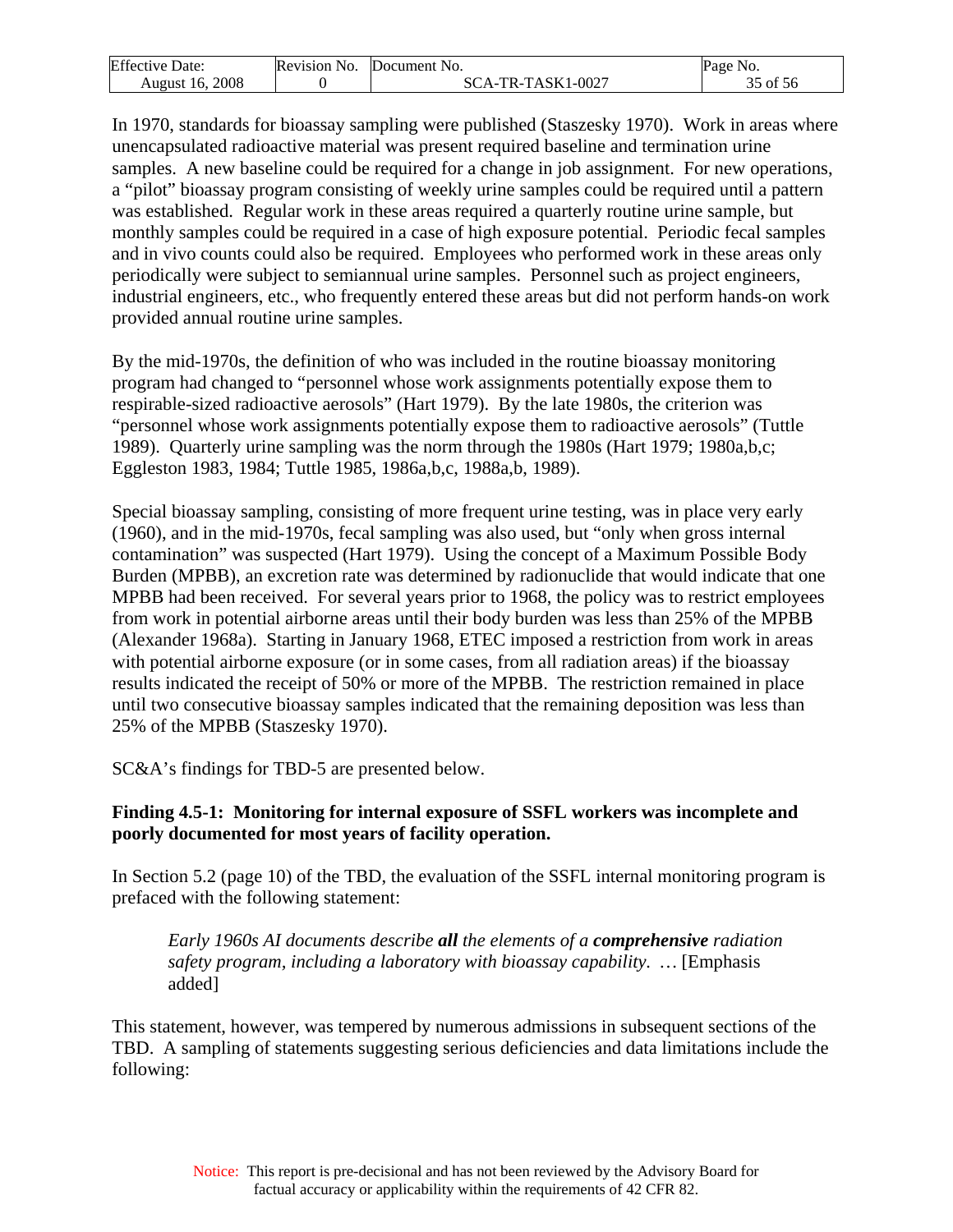| <b>Effective Date:</b> | Revision No. | Document No.      | Page No. |
|------------------------|--------------|-------------------|----------|
| August 16, 2008        |              | SCA-TR-TASK1-0027 | 36 of 56 |

Page 13:

*Specific radionuclides could be determined "where required" (Lang 1960).*  Some detail has been found on early urinalysis methods. In addition to the in*house laboratory capability, bioassay services were contracted to the following vendors:* [Eight vendors are listed.]

*…Information on the periods during which ETEC used these laboratories was not found.* [Emphasis added.]

 In addition to the eight contract laboratories, ETEC had its own **in-house** laboratory, which analyzed urine for uranium content by fluorometric method. Exposure to uranium may have existed in various states of enrichment up to 93%.

Page 14:

*Due to its higher specific activity, EU activity could be determined by counting….* 

*No specific information on sensitivities for the in-house laboratory was obtained….* [Emphasis added.]

Page 15 (Regarding Thorium):

*No details of early thorium analyses were recovered…* 

Page 15 (Urinalyses for period 1967–1974):

*Partial documentation on bioassay methods from 1967 through 1974 was found. …These documents are believed to refer to services offered by UST* [one of the eight contract laboratories].

Page 17 (Urinalysis for period 1975–1988):

*The following analytical methods were taken from a series of annual reports…. The measurement "type" in parentheses appears in many personnel bioassay records. The detection limits should have improved over the years. However, a listing was not found. …* [Emphasis added.]

Page 18 (On the method for analyzing mixed fission products):

*Mixed fission products were precipitated from a basic oxalate media. … Alkali metals such as 137Cs did not precipitate. In addition, volatile fission products such as 1-131 were lost. …* [Emphasis added.]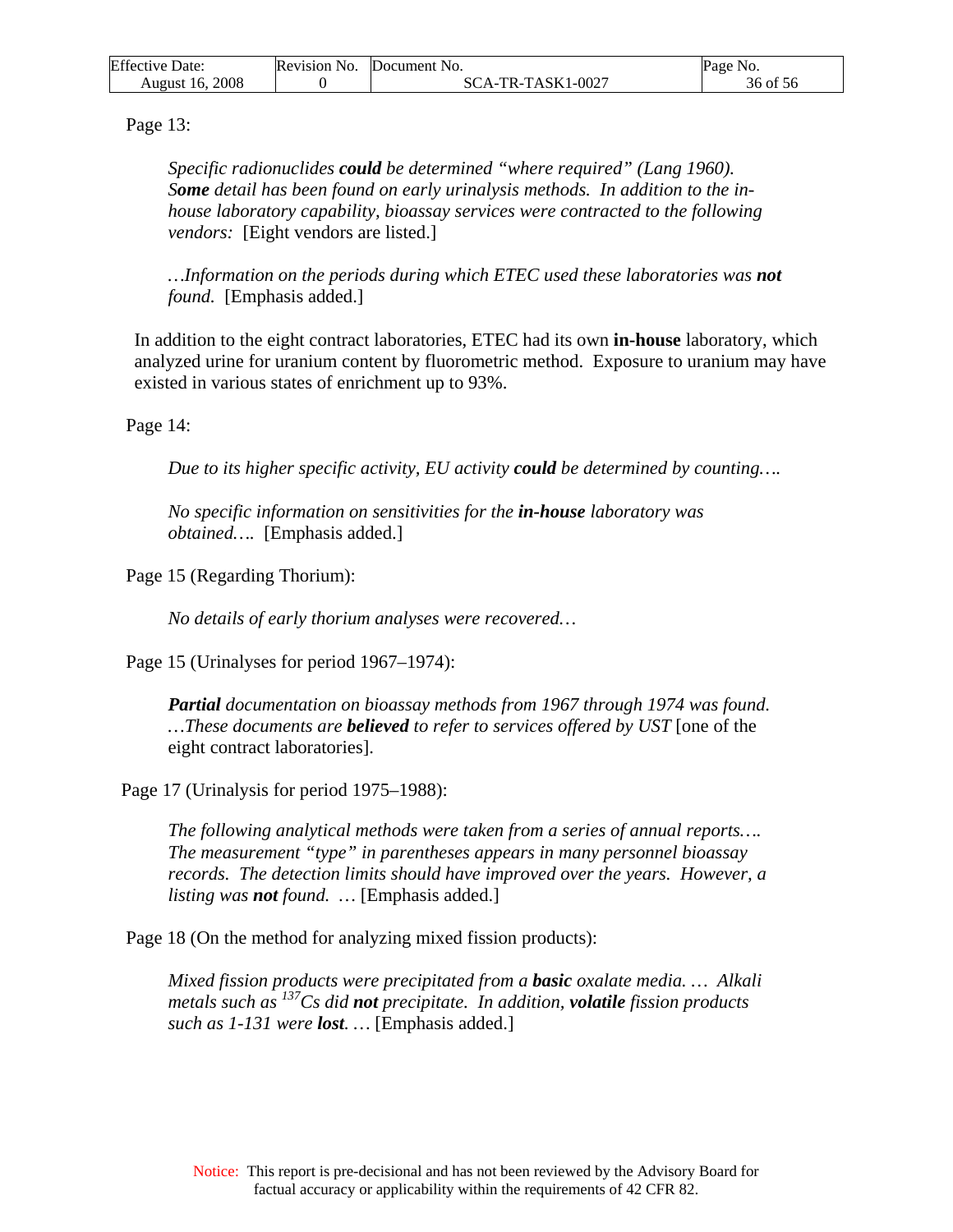| <b>Effective I</b><br>Date: | Revision No. | <b>Document</b> No. | Page No.             |
|-----------------------------|--------------|---------------------|----------------------|
| 2008                        |              | SCA-TR-TASK1·       | $\sim$ $\sim$ $\sim$ |
| August 16.                  |              | $.1 - 0027$         | of 56                |

Page 19 (On in vitro methods for individual radionuclides):

*Although fecal sampling was mentioned as both a routine and a special bioassay method in site documents, little detail has been found about the analytical methods used. …* [Emphasis added.]

Page 20 (On the use of whole-body counting for monitoring workers):

*… whole-body counting for fission or activation products was apparently not part of the routine bioassay program at ETEC. Between 1975 and 1988, only 25 counts on 25 individuals were summarized in annual reports. …All WBCs were reported positive for 137Cs. Ten counts were performed in 1977 and 15 were performed in 1979.* [Emphasis added.]

Page 20/21 (On the use of chest counting):

*In 1967, the first chest (lung) counts for uranium using a medical system were performed at UCLA. The 186-keV gamma ray from the decay of 235U was used to quantify the amount of EU in the lung … Calibration of this system was crude;…* 

*Starting in 1968, Helgeson Nuclear Services provided lung counting services. … The results were reported in milligrams of*  $235U \pm 2$  *sigma...* 

*By 1977, two 5-in.-diameter, thin-window phoswich detectors were used, …* [to detect U-235]

(SC&A notes that all chest measurements only quantified the amount or the activity of U-235. Without a firm understanding of the level of enrichment, the more important contribution of U-234 to total alpha activity cannot be determined.)

Page 25 (On solubility type, fraction activity, and particle size per facility):

*In the absence of any measurements or studies, NIOSH guidance requires the use of default solubility classes and particle size values from the International Commission on Radiological Protection. … With one exception, facility-specific solubility and particle size data for ETEC has not been found. Activity fractions were not available with the exception of those for limited fuel fabrication operations. … Table 5-9 lists* [recommended/default] *this information.* [Our review of Table 5-9 indicates that to date, (1) a solubility class has not been assigned to all radionuclides, (2) activity fractions are lacking for several facilities, (3) activity fractions are based on inappropriate data, and (4) activity fractions fail to identify select radionuclides (e.g., Na-24, radioiodines)].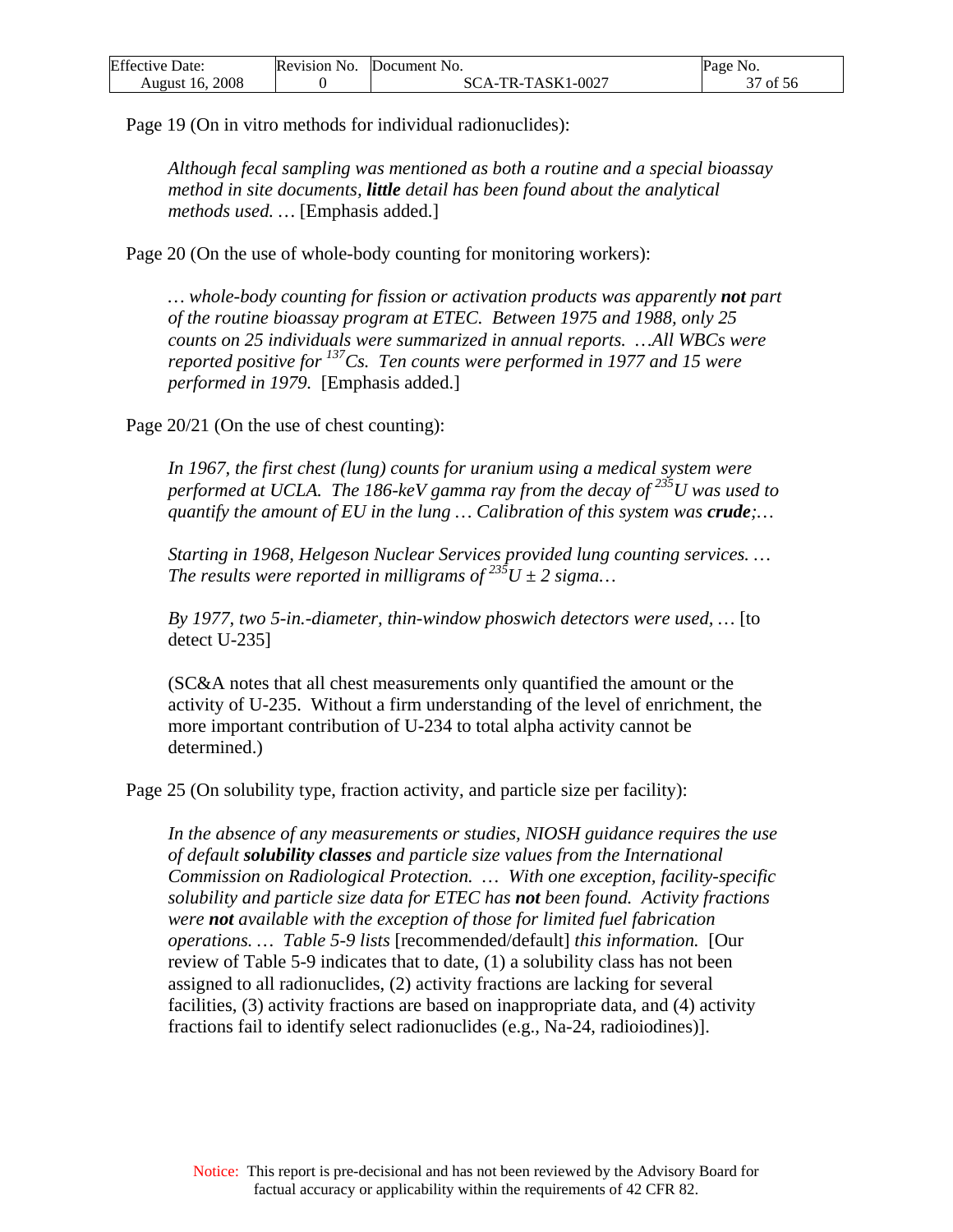| Effective<br>Date:            | Revision No. | Document No.   | Page<br>NO. |
|-------------------------------|--------------|----------------|-------------|
| 2008<br>August<br><b>ID</b> . |              | -TR-TASK1-0027 | -56<br>ОI   |

#### **Finding 4.5-2: Insufficient correlation between bioassay data and potential exposures to specific radionuclides.**

Two sources in the site profile (NIOSH 2008, ORAUT 2006e) state that there is sufficient bioassay and other supporting data available for 1959 and beyond to establish an upper bound for uranium, mixed fission products (MFPs), Po-210, plutonium, SR-90, tritium, and thorium. SC&A does not believe that these sources have clearly demonstrated a correlation between the bioassay data available and the potential exposures to specific radionuclides. They have not clearly defined for which workers each of the procedures were conducted, including gross alpha and gross beta. From a brief review of claimant files, it appears that monitoring was not routine for all workers handling radioactive material. Furthermore, detection limits for 1975–1988 are unavailable, and Table 5-9 containing solubility type and fraction of activity is incomplete in many cases.

#### **Finding 4.5-3: Missing radionuclides in bioassay data.**

The site profile indicates that bioassay data were available for gross alpha, gross beta, uranium, fission products, plutonium, thorium, Po-210, Sr-90, H-3, P-32, S-35, C-14, Pm-147, americium, and curium. Potential exposure to radionuclides such as U-233 and U-234 could have occurred during these operations.

## **Finding 4.5-4: No coworker model.**

The site profile has not cited an internal coworker model as necessary, and the document does not address the use of a coworker model for those individuals potentially exposed, but not monitored. A review of some of the claimant files indicates that some workers, who it appears should have been monitored, were not monitored, and those workers who were monitored were not monitored on a routine basis. In many cases, the dose reconstruction reports rely on guidance that has been developed for internal dose determinations based on other site information, rather than relying on site information. A coworker model would allow for more precise determinations of the doses the SSFL workers received.

#### **Finding 4.5-5: Assumption of chronic intake in evaluating bioassay results.**

TBD-5 states on page 11, "By 1959, routine samples were requested on Fridays and each employee was required to submit the first voiding on Monday morning (following the absence from work of 48 hours or more)." This is an important statement and it requires some guidance for the dose reconstructor. The Site Profile recommends that exposure be considered as chronic intake for situations of routine exposure. However, since the samples were taken at least 48 hours after last intake, if a chronic intake is assumed instead of the real scenario (5 days of work/week and samples taken 2 days after exposure), the estimated intake will be almost 3 times lower compared to the real scenario. Exhibit 4.5-5A presents the daily excretion rates (Bq/Bq intake) for the scenarios of chronic intake and chronic intake simulating the working days (8 hours per day, 5 days per week) for a case of inhalation of uranium Type S, AMAD=5μm. The excretion rate expected 48 hours after the last intake is about 3 times lower compared to the rate assuming chronic intake. This difference will be reflected in the estimated intake. Exhibit 4.5-5B presents the intake values calculated assuming the two scenarios described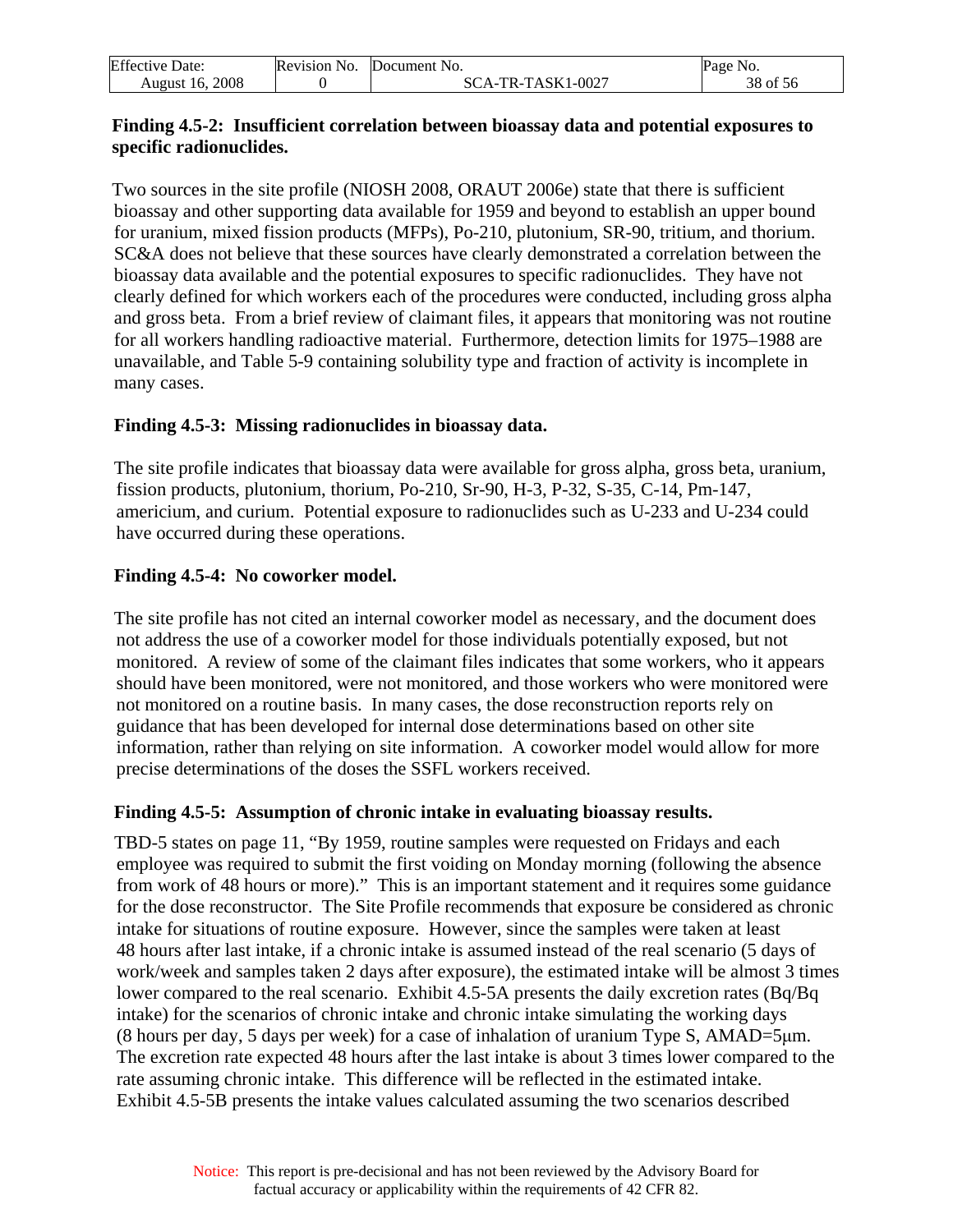| Effective<br>Date: | Revision No. | <b>IDocument No.</b>    | Page<br>N <sub>O</sub> .                |
|--------------------|--------------|-------------------------|-----------------------------------------|
| 2008<br>August 16. |              | TR-TASK1-0027<br>'А - 1 | $\sim$ $\sim$ $\sim$<br>30<br>ΟĪ<br>-20 |

above. The simulation assumes a quarterly frequency of monitoring and the result of urinalysis equal to 1 Bq/day of U. Based on this assumption, if the intake is estimated assuming chronic intake simulating the real scenario, it will be 1,900 Bq. However, if the intake is estimated assuming chronic intake, it will be 690 Bq for that interval of monitoring. The respective 50-year committed doses for bone surface will be 4.54 Sv and 2.31 Sv. The site profile should provide guidance on how to address samples collected on the weekends. The assumption of 24-hours chronic intake used in the site profile is not claimant favorable.

#### **Exhibit 4.5-5A – Daily urinary excretion for uranium simulating chronic inhalation of Type S, AMAD=5 μm**

Chronic intake for 24 hours and chronic intake during 8 hours/day, 5 days/week



| Exhibit 4.5-5B – Intakes derived for each day of the week assuming a chronic intake of |  |
|----------------------------------------------------------------------------------------|--|
| uranium Type $F(AMAD=5$ um), urinary excretion equal to $1Bq/d$                        |  |

|          |           | Chronic intake – simulating working days    |               |                                 |                |               |
|----------|-----------|---------------------------------------------|---------------|---------------------------------|----------------|---------------|
|          |           | $(8 \text{ hrs/day} - 5 \text{ days/week})$ |               | <b>Chronic intake – 24hours</b> |                |               |
|          |           | <b>Urinary</b>                              |               |                                 | <b>Urinary</b> |               |
| Days of  |           | excretion                                   | <b>Intake</b> | Days of                         | excretion      | <b>Intake</b> |
| exposure |           | rate $(Bq/d)$                               | (Bq/day)      | exposure                        | rate $(Bq/d)$  | (Bq/day)      |
| 85       | Monday    | 1.16E-03                                    |               | 85                              | 1.42E-03       |               |
| 86       | Tuesday   | $1.21E-03$                                  |               | 86                              | 1.43E-03       |               |
| 87       | Wednesday | 1.23E-03                                    |               | 87                              | 1.43E-03       |               |
| 88       | Thursday  | 1.24E-03                                    |               | 88                              | 1.43E-03       |               |
| 89       | Friday    | 1.25E-03                                    |               | 89                              | 1.44E-03       |               |
| 90       | Saturday  | 5.81E-04                                    |               | 90                              | 1.44E-03       |               |
| 91       | Sunday    | 5.25E-04                                    | $1.90E + 03$  | 91                              | 1.45E-03       | $6.90E + 02$  |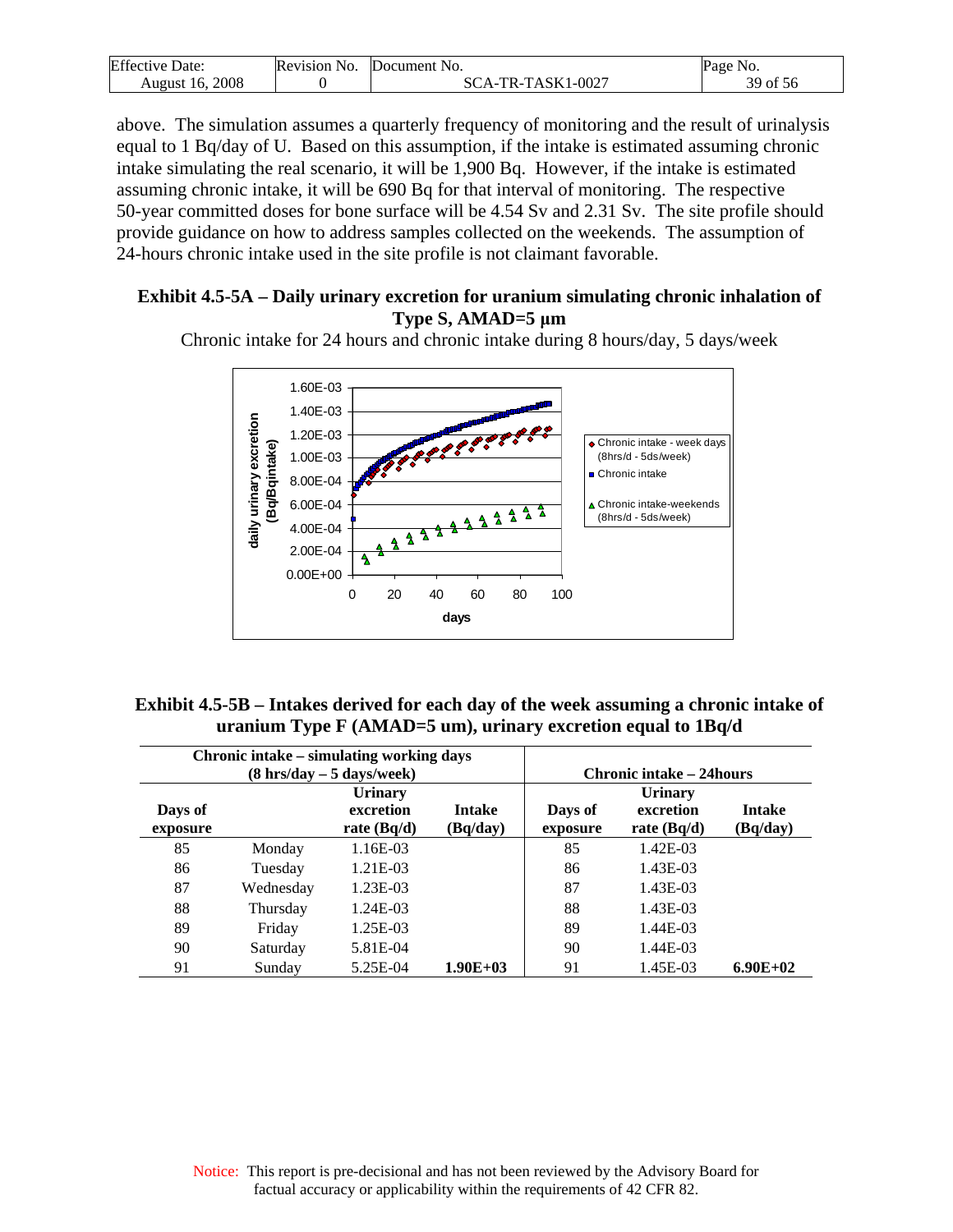| <b>Effective Date:</b> | Revision No. Document No. | Page No. |
|------------------------|---------------------------|----------|
| August 16, 2008        | SCA-TR-TASK1-0027         | 40 of 56 |

#### **Finding 4.5-6: There are some inconsistencies between the MDA values described in the text and the ones reported in Table 5.4 of the TBD.**

Examples of these inconsistencies include the following:

- The methodology for determination of Ca-45 and radium are not described in the text, but the minimum detectable amount (MDA) values are reported in Table 5.4.
- Phosphorus, sulfur, carbon, americium, and curium are not included in Table 5.4.
- Neptunium and depleted uranium should be part of the source term, but they are not mentioned in the text or Table 5.4.
- On page 15, the sensitivity for Po-210 analysis was shown as 0.001 dpm/mL; however, the MDA in Table 5.3 is 0.01 dpm/mL.
- It is noted on page 15 that autoradiography started around October 1966, although the methodology applied for Pu measurements before 1966 was not noted. If it was gross alpha counting, a discussion is needed on how to distinguish plutonium from enriched uranium and other alpha emitters.
- The MDA values for uranium measured through fluorimetric methods (Procedures A and B) in the text are 0.5 μg/L for Procedure A and 0.05 μg/L for Procedure B and are not in agreement with Table 5.4, where the values are shown as 3 μg/L and 0.2 μg/L. In Table 5.4, the MDA for Procedure A is not distinguished from Procedure B.
- The MDA value in the text for uranium measured through radiometric methods (urine) (p. 16) is 0.5dpm/sample (standard sample volume per day was 1,500 mL), which is not in agreement with Table 5.4, where it is shown as 6 dpm/L. The MDA values for uranium analysis in feces are reported in Table 5.4, but the methodology is not mentioned in the text.
- Plutonium Procedure A and Procedure B (p. 16) describe the methodology to determine Pu in urine samples, but in Table 5.4, the MDA values are for feces samples.
- The MDA value for polonium in the text  $(p. 16)$  is 0.5 dpm/sample and in Table 5.4, it is 0.01 dpm/mL.
- The MDA value for strontium in the text  $(p. 16)$  is 4 dpm/sample, and in Table 5.4, it is 0.02 dpm/mL.
- The MDA value for promethium in the text  $(p, 17)$  is 5 dpm/sample and in Table 5.4, it is 0.05 dpm/sample.

#### **Finding 4.5-7: Clarification of MDA related to testing methodology.**

The site profile states that most uranium samples were apparently analyzed by using both uranium radiometric and fluorimetric methods (UR, UF) (p.17). The site profile should present the MDA for enriched uranium in cases of samples analyzed just by fluorometric methodology, which can be very important for the estimate of missed dose.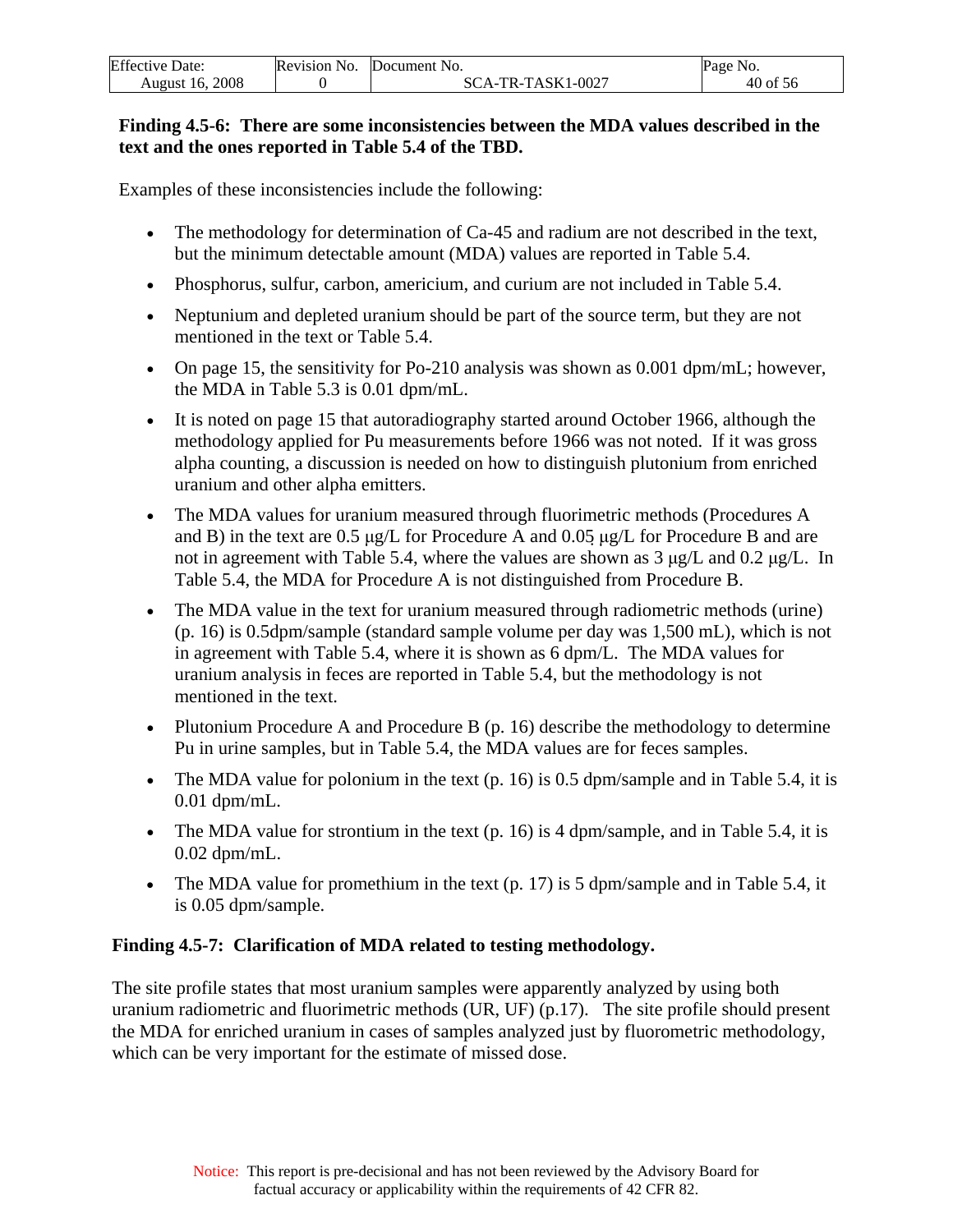| Effective<br>Date: | Revision No. | <b>Document</b> No.      | Page No. |
|--------------------|--------------|--------------------------|----------|
| 2008<br>August 16. |              | -TR-TASK1-0027<br>$SCA-$ | 1 of 56  |

#### **Finding 4.5-8: Inconsistent presentation of dates of operation.**

The dates of operation shown in Table 5.9 of TBD-5 should be revised once the dates in Table 2.1 of TBD-2 are corrected (see Finding 4.2-5).

#### **Finding 4.5-9: Neptunium and depleted uranium not included in Table 5.9.**

TBD-2 identifies neptunium and depleted uranium activities in Building 4064 (fuel storage facility). However, there is no mention of neptunium and depleted uranium in Table 5.9 of TBD-5.

#### **Finding 4.5-10: Inappropriate solubility type.**

TBD-5 recommends solubility Type S to be applied for the dose reconstruction for workers in the powder room. This recommendation is not claimant favorable. There are data available (Leggett et al. 2005) that recommend specific lung retention parameters for workers exposed to airborne uranium aluminide. The data analyzed in this paper seem to be related to the workers in the powder room at ETEC. The author shows that several months after the start of the UAlx fuel fabrication program, it became evident from monitoring data that the behavior of inhaled UAlx differed from that of other forms of uranium that had been handled at this facility, and that intake and lung retention were being underestimated from standard models and assumptions. In addition, the urinary excretion rate has a different behavior compared to the behavior from standard International Commission on Radiological Protection (ICRP) solubility types. It appears that UAlx particles initially dissolved extremely slowly in the lungs, but began to break apart or otherwise change form after a few months, resulting in an increase over time in the rate of absorption of U to blood. This inferred behavior differs markedly from the monotonically decreasing dissolution and absorption rates derived from each of the three absorption types defined in the Human Respiratory Tract Model (HRTM) of the ICRP (ICRP 1994 and 2002), as shown in Figure 4.5-10A. The author recommends specific lung retention parameters for UAlx. As shown in Figure 4.5-10B, the urinary excretion rate differs from ICRP Type S and Type M solubilities.

This information should be taken into consideration. Applying specific lung retention parameters for UAlx (Leggett et al. 2005), the systemic doses are about 40% higher compared to Type S solubility, as recommended in Table 5.9 (TBD-5).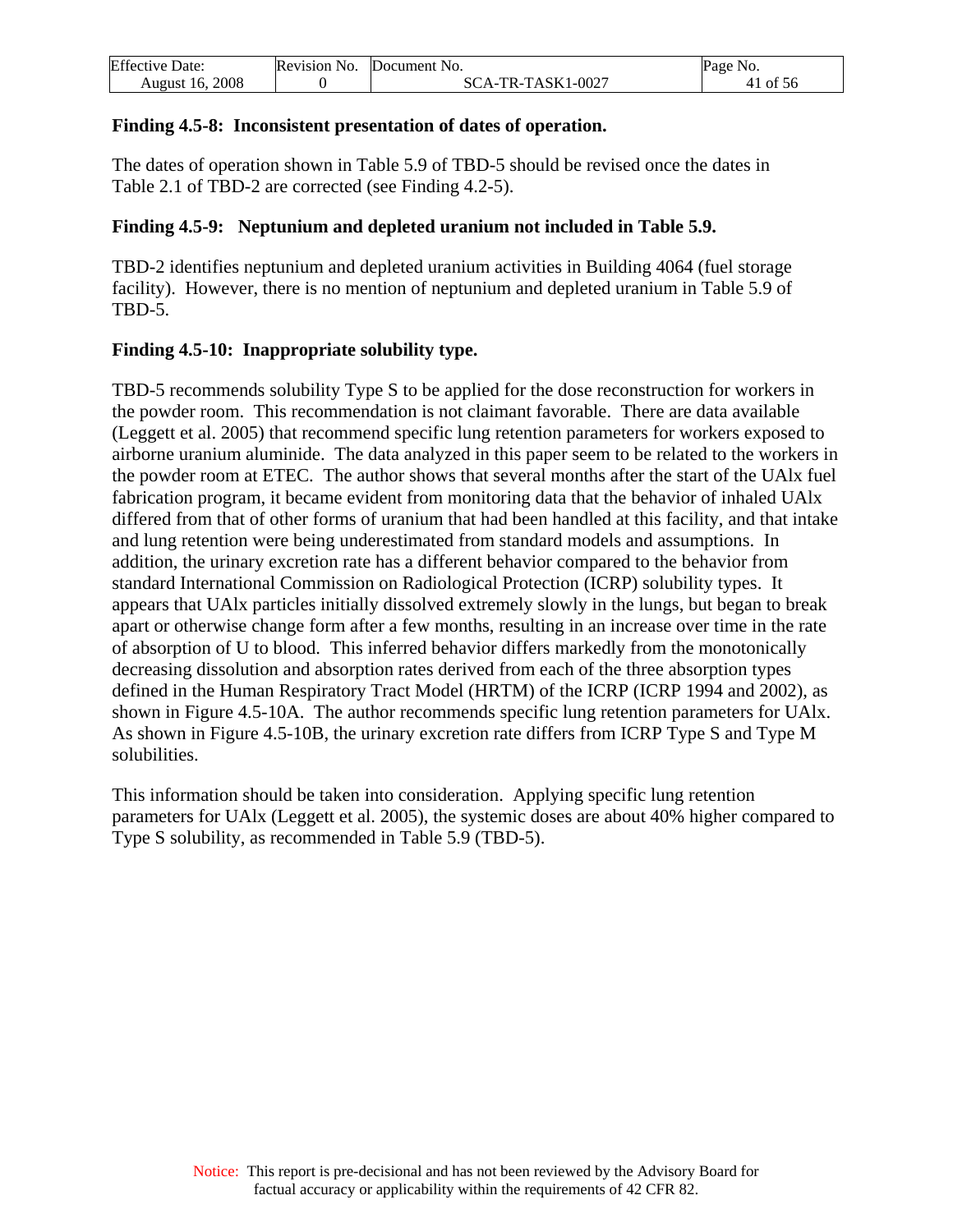



**Figure 4.5-10A. For acute inhalation of U, change with time in the rate of absorption of U from the respiratory tract to blood as predicted by the model for UAl***x* **described in Leggett's paper and the ICRP default models for relatively insoluble material (Type S, AMAD = 5 μm) and moderately soluble material (Type M, AMAD = 5 μm) (Leggett et al. 2005).** 



**Figure 4.5-10B. Daily urinary U following acute inhalation, as predicted by the UAl***x*  **model in Leggett's paper and ICRP default models for relatively insoluble material**   $(T$ ype S,  $A$ MAD = 5  $\mu$ m) and moderately soluble material (Type M,  $A$ MAD = 5  $\mu$ m). **The ICRP's systemic biokinetic model for U (ICRP 1995) was applied in all cases (Leggett et al., 2005).**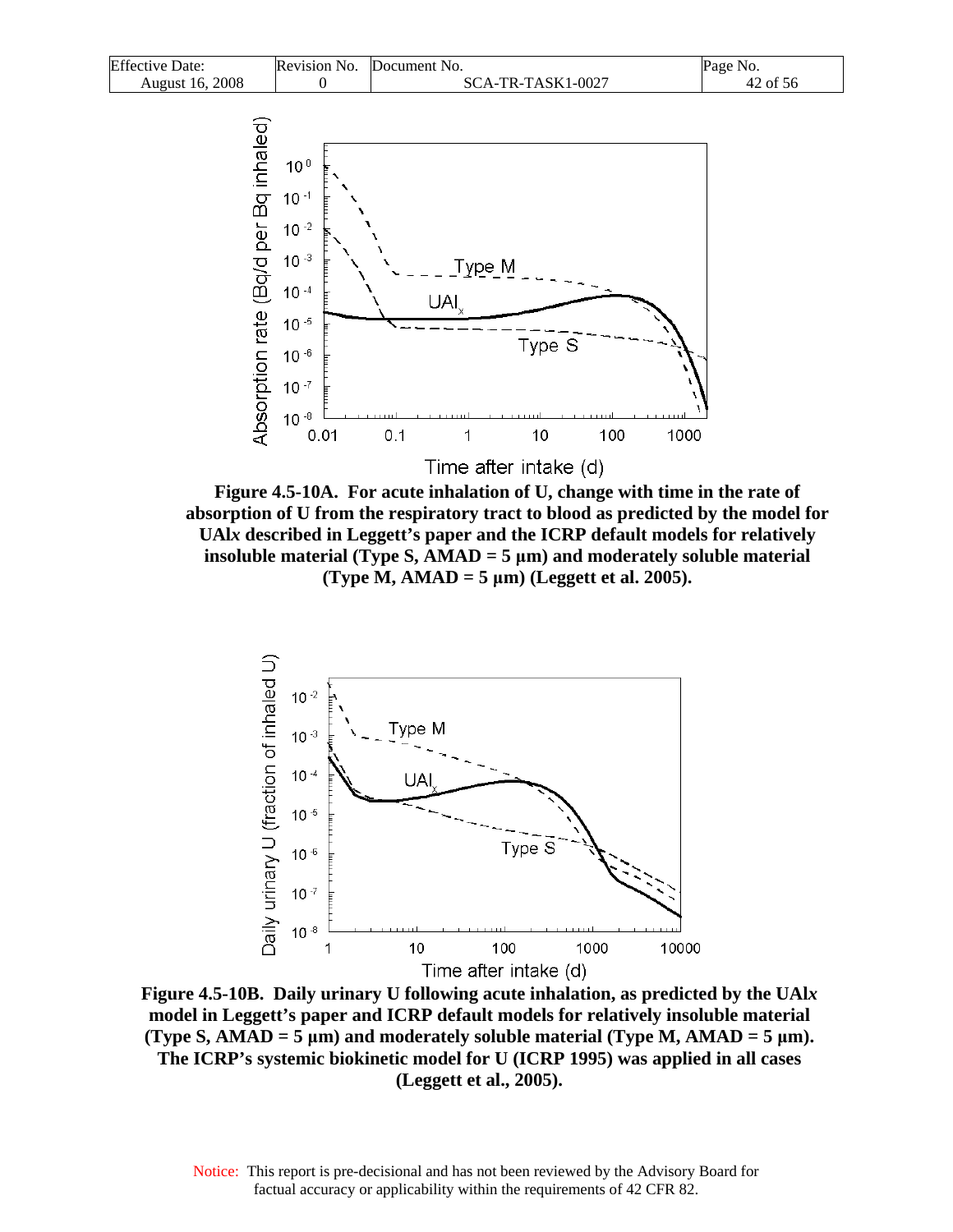| <b>Effective Date:</b> | Revision No. Document No. | Page No. |
|------------------------|---------------------------|----------|
| <b>August 16, 2008</b> | SCA-TR-TASK1-0027         | 43 of 56 |

#### **Finding 4.5-11. Elements presented in TBD-2 are not addressed in TBD-5.**

TBD-5 states the following:

*Without bioassay or air sample data, the last resort is determination of airborne concentrations using source term evaluations (NIOSH 2002, p. 19). Data on the amount of dispersible material available does not appear to be available for ETEC.* 

There are some elements described in TBD-2 that are not included in TBD-5.

#### **Finding 4.5-12: NIOSH's interpretation of reported values by the contract laboratory Nuclear Science and Engineering Corp. (NSEC) may not be correct.**

Section 5.3.1.2 (page 14) of TBD-5 attempts to clarify data reported by NSEC related to urinalyses for gross alpha, gross beta, and MFPs:

#### *Gross Alpha*

*Shepard (1959) gave a minimum measurable concentration of 7.5 dpm/L for gross alpha counting. NSEC gave its minimum measurable concentration as 0.2 cpm/mL (NSEC 1957). It is assumed that this is a typographical error and 0.2 dpm/mL was intended.* [Emphasis added.]

#### *Gross Beta*

*Shepard (1959) gave a minimum measurable concentration of 75 dpm/L for gross beta counting. NSEC gave its minimum measurable concentration as 1.0 cpm/mL (NSEC 1957). It is assumed that this is a typographical error and 1.0 dpm/mL was intended.* [Emphasis added.]

#### *Mixed Fission Products*

*… for beta activity with an approximate minimum detectable amount (MDA) of 60 dpm/sample* [is assumed] *(ORAU 2004, p. 27) … NSEC gave its minimum measurable concentration as 2.0 cpm/mL (NSEC 1957). It is assumed that this is a typographical error and 2.0 dpm/mL was intended.* [Emphasis added.]

The unsupported assumption that in all three cases a "typographical error" was in fact made may not be correct, given the discrepancies between the values reported by NSEC relative to those of Shepard:

| Shepard 1959        | <b>NSEC</b>               |
|---------------------|---------------------------|
| $7.5 \text{ dpm/l}$ | $0.2$ cpm/ml or 200 cpm/l |
| $75 \text{ dpm}/l$  | 1 cpm/ml or $1000$ cpm/l  |
| $60 \text{ dpm}/l$  | 2 cpm/ml or $2000$ cpm/l  |
|                     |                           |

If, in fact, the NSEC data were correctly reported in the units of cpm/ml, and adjusted for yield(s) and counting efficiencies, MDA values (redefined in dpm/l) are likely to more than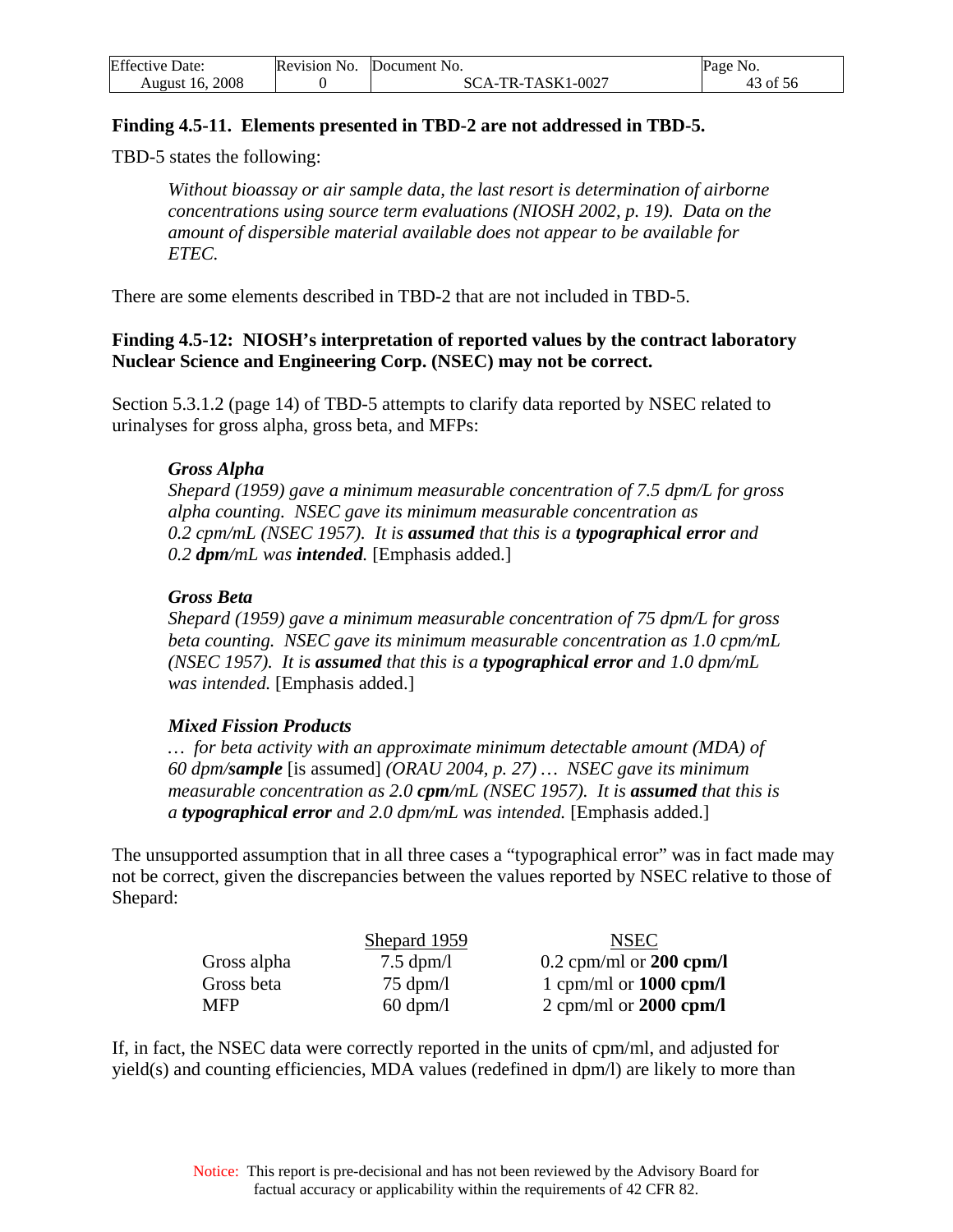| Effective             | Revision | <b>Document</b>                              | Page             |
|-----------------------|----------|----------------------------------------------|------------------|
| Date:                 | NO.      | 'NO.                                         | N <sub>O</sub> . |
| 2008<br>-16<br>August |          | -TASK1-<br>$1 - 0027$<br>TD.<br>$\mathbf{r}$ | 0Ī<br>-56<br>44  |

double. Such large differences are hard to explain and raise questions about the credibility of bioassay data provided by contract laboratories as a whole.

#### **Finding 4.5-13: Potential difficulties associated with uranium bioassay data.**

Uranium at SSFL, to which workers may have been exposed, existed in various degrees of enrichment (i.e., 2% to 93%). Section 5.3 of TBD-5 discusses the two independent methods used to assess uranium in urine; the fluorometric method only identifies uranium concentrations in μg/ml, while the radiometric method assesses the gross alpha activity in dpm/l. Given the potentially wide range of specific activities of uranium defined by fluorometric urine data, all fluorometrically analyzed urine would also require a **concurrent** radiometric evaluation of that sample in order for these data to be useful to dose reconstruction.

From information contained in Section 5.3 of the TBD, it is unclear whether urine samples were consistently analyzed by both fluorometric **and** radiometric methods. It is **not** unreasonable to assume that for the early years, concern for the chemical toxicity of uranium may have limited urine bioassay to the fluorometric method. If this assumption is true, the absence of concurrent radiometric analysis of urine samples would severely limit the value of early fluorometric data.

Thus, in the event that a fluorometric urine bioassay cannot be matched with a concurrent radiometric analysis, a claimant-favorable default value should be used that defines the enrichment level of uranium.

#### **Finding 4.5-14: There are unanswered questions regarding the completeness and quality of personnel exposure records.**

In Section 5.2 of the TBD, the following statements appear:

Page 10:

*…AI established health and safety files on each employee that contained radiation exposure records, injury records, and other "pertinent" data (Lang undated, 1960). Today, personnel radiation exposure records are in the Radiation Safety Records Management System (RSRMS), which encompasses about 170 file cabinets*. [Emphasis added.]

Page 12:

*The bioassay records in the individual files generally consist of:* 

*• Individual Personnel Keysort Cards (Figure B-2, Attachment B), which were used to track the type, frequency, and week of sample collection. … The forms can be difficult to read due to the quality of the copies, and dose reconstructors should refer to the forms listed below for urine and fecal data. This form might be the only place in vivo* [?] *data are listed.* [Emphasis added.]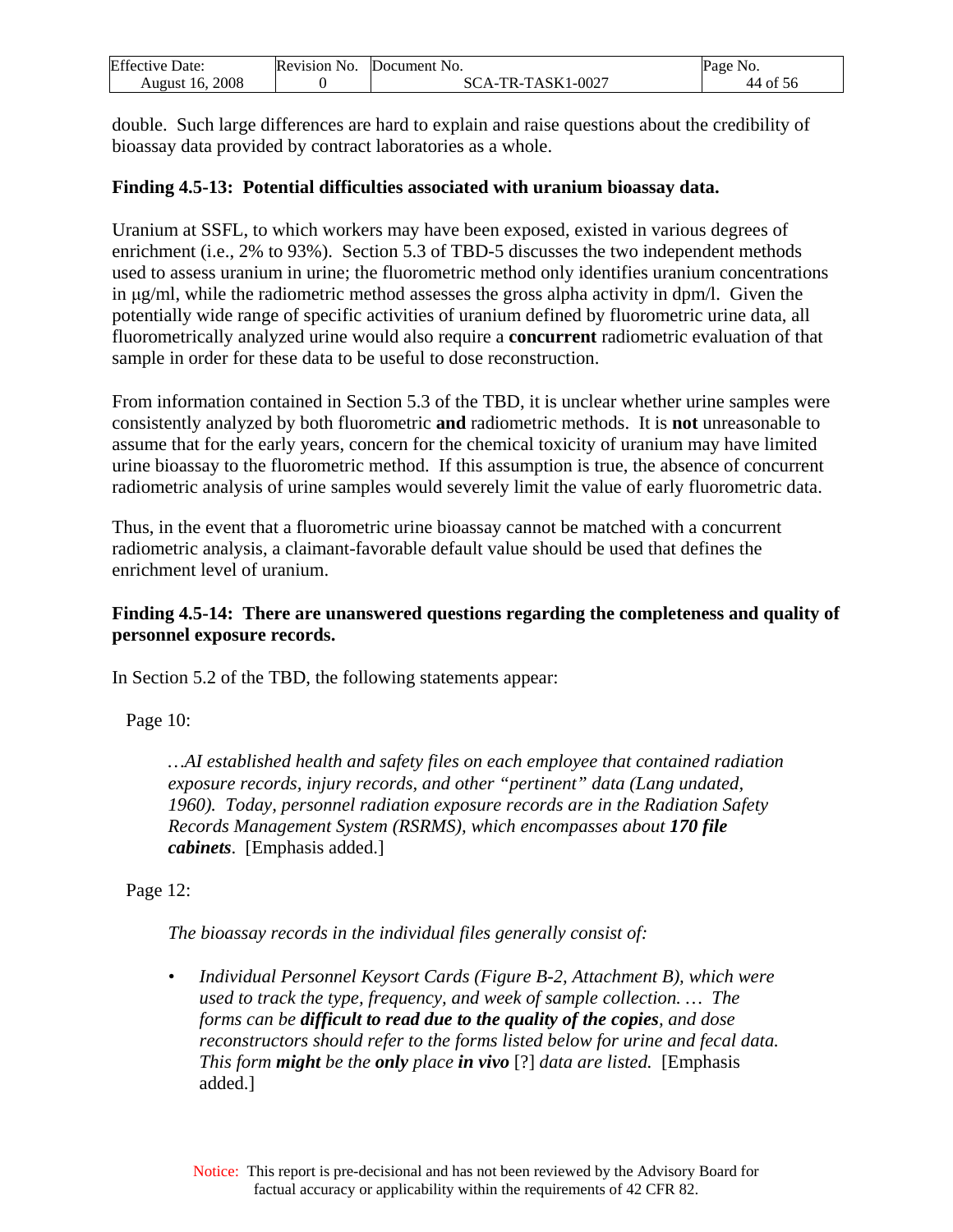| <b>Effective Date:</b> | Revision No. | Document No.      | Page No. |
|------------------------|--------------|-------------------|----------|
| August 16, 2008        |              | SCA-TR-TASK1-0027 | of 56    |

Section 5.7 (page 23):

*The bioassay results from ETEC and its predecessor organizations are apparently not available in a computerized format. The units used to report the results are generally included in the hard-copy reports. …* [Emphasis added.]

Section 5.8 (page 23):

*No codes have been found* [for excreta samples]*. …* 

These statements suggest that (1) all personnel records currently exist in hardcopy form only, and (2) records may be of poor quality, difficult to interpret, and incomplete.

SC&A concludes that the use of these records for dose reconstruction will require a comprehensive assessment regarding the quality and completeness of records contained in the 170 file cabinets and provide necessary guidance to dose reconstructors for their interpretation/use.

#### **Finding 4.5-15: Use of SSFL site survey data/source term cannot be regarded as useful surrogate data for bioassay data in dose reconstruction.**

In the absence of an individual's in vitro/in vivo bioassay data, the TBD provides the following information and guidance to dose reconstructors:

Section 5.11 (page 26):

*If bioassay data are not adequate to evaluate an individual's internal doses, dose reconstructors can use workplace monitoring data (NIOSH 2002). The following types of workplace data might be available for ETEC: breathing zone air samples, general area air samples, and surface contamination surveys. However, these data are not likely to be in individual exposure records. Data on respirator use are not likely to be available … resuspension factors are not likely to be available.* [Emphasis added.]

Section 5.12 (page 30):

*Without bioassay or air sample data, the last resort is determination of airborne concentrations using source term evaluations (NIOSH 2002, p. 19). Data on the amount of dispersible material available does not appear to be available for ETEC.* [Emphasis added.]

This "guidance" is deficient and places an unrealistic responsibility on the dose reconstructor.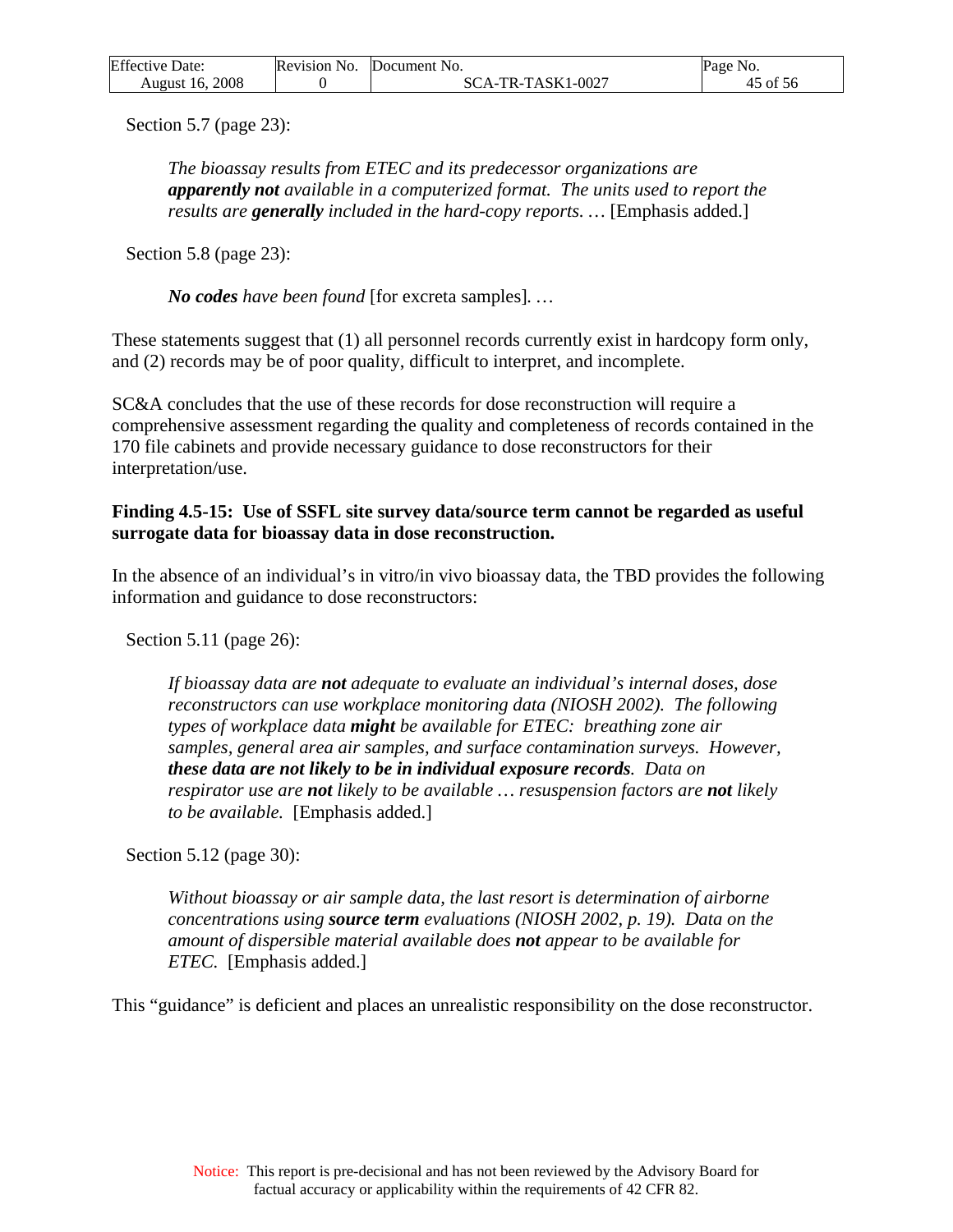<span id="page-46-0"></span>

| <b>Effective Date:</b> | <b>Revision No.</b> | <b>Document</b> No.     | Page<br>NO. |
|------------------------|---------------------|-------------------------|-------------|
| 2008<br>August 16.     |                     | -TR-TASK1-0027<br>SCA-' | of 56       |

#### **Finding 4.5-16: Potential unmonitored internal exposures associated with radiation incidents are not addressed.**

TBD-5 does not specifically address radiological incidents that may have resulted in workers' internal exposures that were unmonitored. However, TBD-2 identified six major radiological incidents that are further summarized in Table 2-6. Included among major incidents were the following, which involved (1) the Water Boiler Neutron Source (WBNS in Building 4093), (2) Sodium Reactor Experiment (SRE in Building 4143), and (3) SNAP 8 Experimental Reactor (S8ER in Building 4010).

The first two incidents occurred in 1959 and the third occurred in the early 1960s. Based on information provided in TBD-5, it is unclear (1) whether workers exposed during these early incidents were adequately monitored for internal exposure, and (2) if workers were, in fact, monitored, whether their exposure records exist. A particular concern involves the potential exposures associated with the SRE, which resulted in the partial melt of 13 fuel assemblies and the loss of Na coolant. Worker exposures may have included a complex mixture of highly enriched uranium, actinides, MFPs, and various activation products, including large amounts of Na-24.

## **4.6 REVIEW OF TBD-6 (ORAUT-TKBS-0038-6) ATOMICS INTERNATIONAL – OCCUPATIONAL EXTERNAL DOSE**

This TBD contains supporting documentation to assist in the evaluation of occupational external doses from processes that occurred at AI. An objective of this document is to provide supporting technical data to evaluate, with assumptions favorable to claimants, occupational external doses that can be reasonably associated with worker radiation exposures. This document addresses the evaluation of unmonitored and monitored worker exposure, missed dose, and the bias and uncertainty associated with the monitoring of external dose.

#### **Finding 4.6-1: No coworker model.**

TBD-6 has not cited an external coworker model approach as necessary, and the document does not address the use of a coworker model for those individuals potentially exposed, but not monitored. It appears that individuals may have been unknowingly exposed. An October 22, [1](#page-46-0)962, memorandum from F.H. Badger<sup>1</sup> to the Health and Safety File regarding "Health and Safety Observations at RMDF" states that "Routine smear surveys have repeatedly revealed significant contamination or radiation dose rates in areas usually thought to be free of radioactive material." One of the examples provided was a 4 Rad/hr capsule lying in an area thought to be uncontaminated.

SC&A performed a cursory review of more than 30 dose reconstructions related to the badging of radiation workers. Several observations were made in this review. First, it does not appear any of the claimants, including those that were likely defined as radiation workers, were badged for their full employment period. Other employees who did not work in areas likely to contain

 $\overline{a}$ <sup>1</sup> F.H. Badger was employed by Atomics International. His title was Analyst, Health Physics, Senior Health and Safety Operations.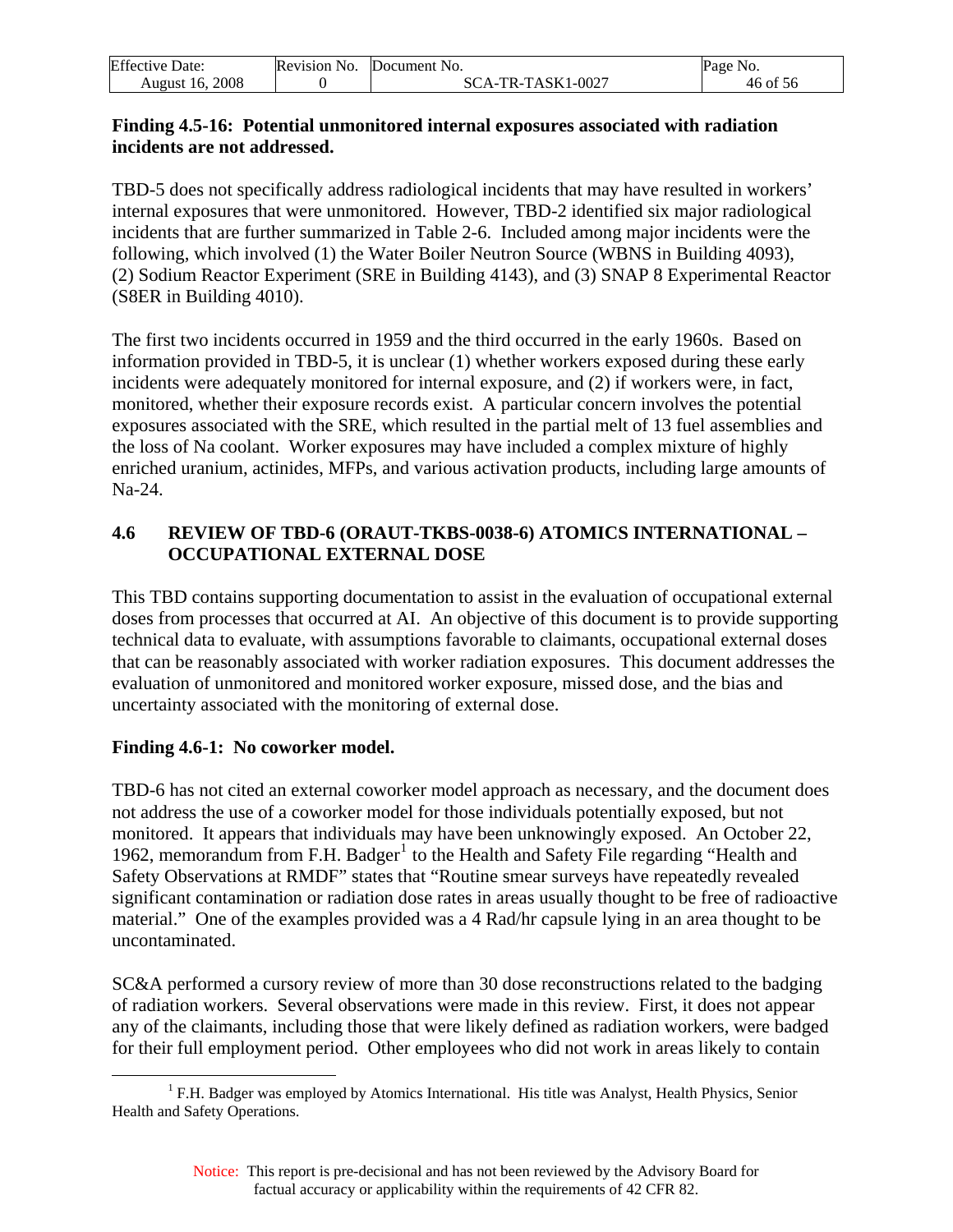| Effective 1<br>Date: | <b>Revision No.</b> | Document No.                 | Page<br>NO. |
|----------------------|---------------------|------------------------------|-------------|
| 2008<br>August 16.   |                     | -TR-TASK1-0027<br>$\Delta$ - | of 56       |

radioactive materials (e.g., administrative staff and staff that were involved with the rocket testing) were not badged. Some employees, who may or may not have worked in areas containing radioactive material, were not badged and therefore were assumed not to have worked in areas containing radioactive materials.

In addition, in an April 1991 Tiger Team Assessment, the DOE noted several issues with the external radiation dosimetry program. The report, as an example, noted, "In 1989 and 1990, extremity doses were not added in to exposure records or reported to the Radiation Exposure Information Reporting System (REIRS)."

Based on the poor track record of badging employees appropriately, the conclusion of no monitoring being equal to no work in a radiation area does not seem to be justified. The dose reconstructor should be able to look at a job title and determine potential exposure, and then be linked to a coworker model.

## **Finding 4.6-2: Workers were unlikely to have been monitored for thermal neutrons.**

As stated in Section 6.2, "…Both fast and **thermal** neutrons were **measured** and **recorded** as whole-body (WB) dose in rem." This statement is contradicted in Section 6.4, where it states, "…It is assumed that the dose recorded was the result of **fast** neutron exposure."

The second statement is likely to be correct, since the common practice at DOE facilities was to assess NTA film for tracks produced by proton recoil. It is unlikely that NTA dosimeters were modified and calibrated for tract analysis of **thermal** neutrons. [Tracks in emulsions exposed to thermal neutrons may be produced by nitrogen in the gelatin that captures a thermal neutron and releases a 0.58 MeV proton –  $N^{14}(n, p) C^{14}$ .

## **Finding 4.6-3: Due to the level of uncertainty surrounding neutrons at SSFL, it may not be appropriate to use Y-12 data as a surrogate.**

In the absence of empirical data involving neutron spectra for reactors and Pu fuel storage facilities, the lack of dosimeter calibration methods, and the relative insensitivity of NTA film to neutrons with less than 500 keV (or as much as 1 MeV), there remains an undefined level of uncertainty for recorded neutron doses. Therefore, the use of  $Y-12$  data as surrogate values may not be appropriate.

#### **Finding 4.6-4: NTA film applicability to neutrons at energies below 500 keV.**

This TBD assumes that the NTA film effectively measured all neutron exposure received at AI, and does not consider correction factors for the insensitivity of NTA to neutrons at energies below 500 keV. Actual neutron energy spectrum data is limited to a few facilities (i.e., SRE). There is no discussion of neutron-to-photon ratios in the site profile; however, it is mentioned as an option for calculating thermal neutron exposure in the ER report.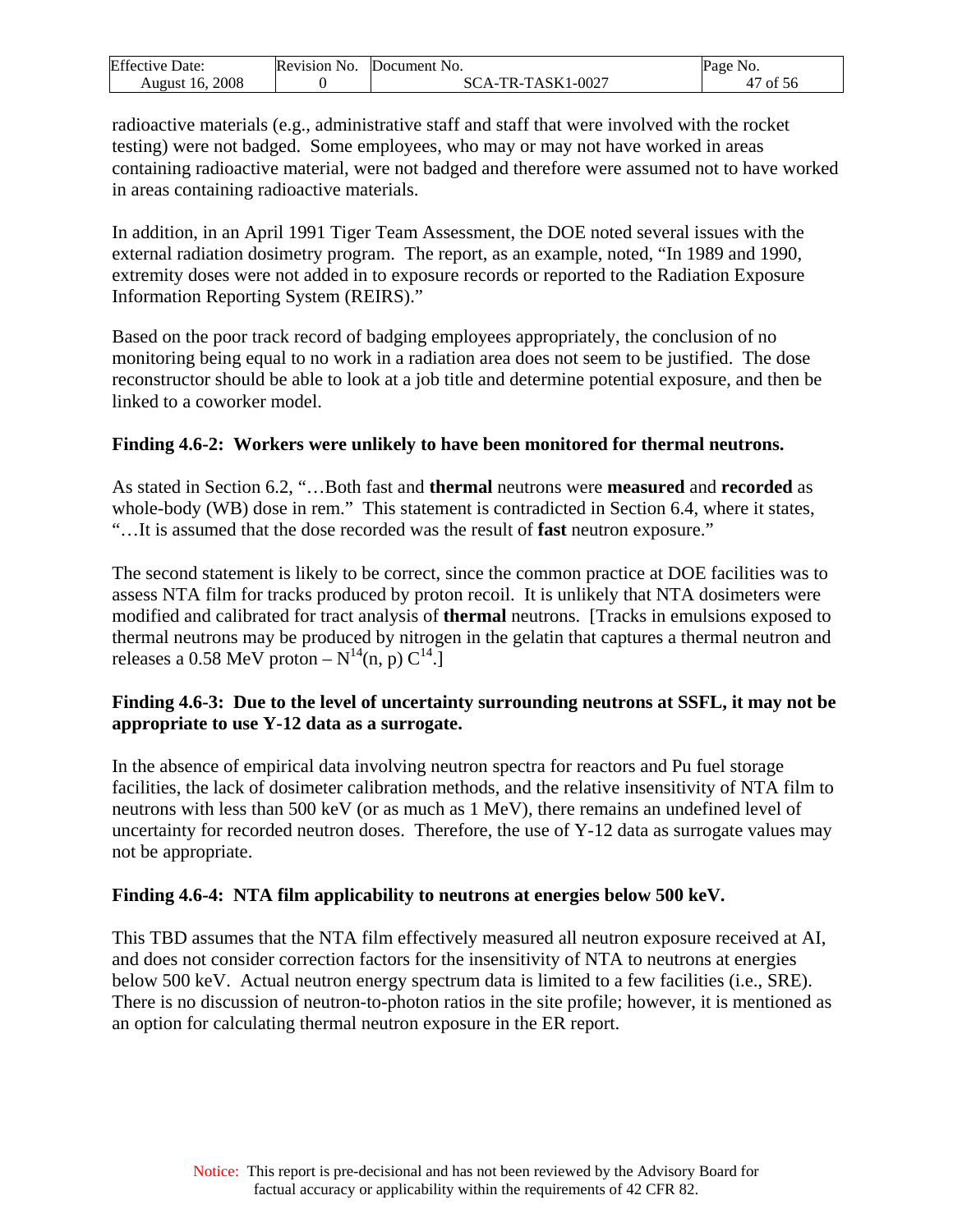| Effective<br>Date: | Revision No. | <b>Document</b> No.                         | Page<br>NO.                            |
|--------------------|--------------|---------------------------------------------|----------------------------------------|
| 2008<br>August 16. |              | $1 - 0027$<br>-TASK1<br>$TR-$<br>$\Delta$ - | $\sim$ $\sim$ $\sim$<br>48<br>ΟĪ<br>рb |

#### **Finding 4.6-5: Dosimeter response to low energy photons.**

TBD-6 does not discuss issues associated with the response of dosimeters to low-energy photons. There are statements to the effect that the dosimeter was similar in design to the Hanford dosimeter. The Hanford dosimeter applied a correction factor for exposure of plutonium facility workers to compensate for badge shortcomings. The ER indicates there are source term data available to bound low-energy photon dose; however, no specific information on source term is provided. Furthermore, there is no consideration for dose from skin contamination incidents.

#### **Finding 4.6-6: No justification for use of surrogate time periods in considering releases from the stack.**

The TBD states the following regarding stack emissions:

*No data was available for the 1959 to 1970 time period. Because operations and activities during this period took place in many of the facilities addressed in later years, the average yearly gross alpha and gross beta concentrations in stack emissions for 1971 to 1999 were assumed for each of these years.*

In addition, the TBD states, "No data are available prior to 1958. Fission product releases from 1954 to 1958 are assumed to be the same as those in 1959 to 1964. The alpha-emitting radionuclides are assumed to be 10% of the alpha-emitting radionuclide releases from 1959 to 1964. Releases at the Downey and Canoga Park facilities are assumed to be the same as the 1954 Area IV releases."

There is insufficient supporting information to justify the use of the surrogate time periods.

#### **Finding 4.6-7: Inadequate consideration of Area I in the TBD.**

The DOE had operations and facilities in Area I, as well as Area IV of the SSFL facility. However, no consideration has been given to potential exposure in Area I of SSFL, such as potential exposure for the coal gasification process.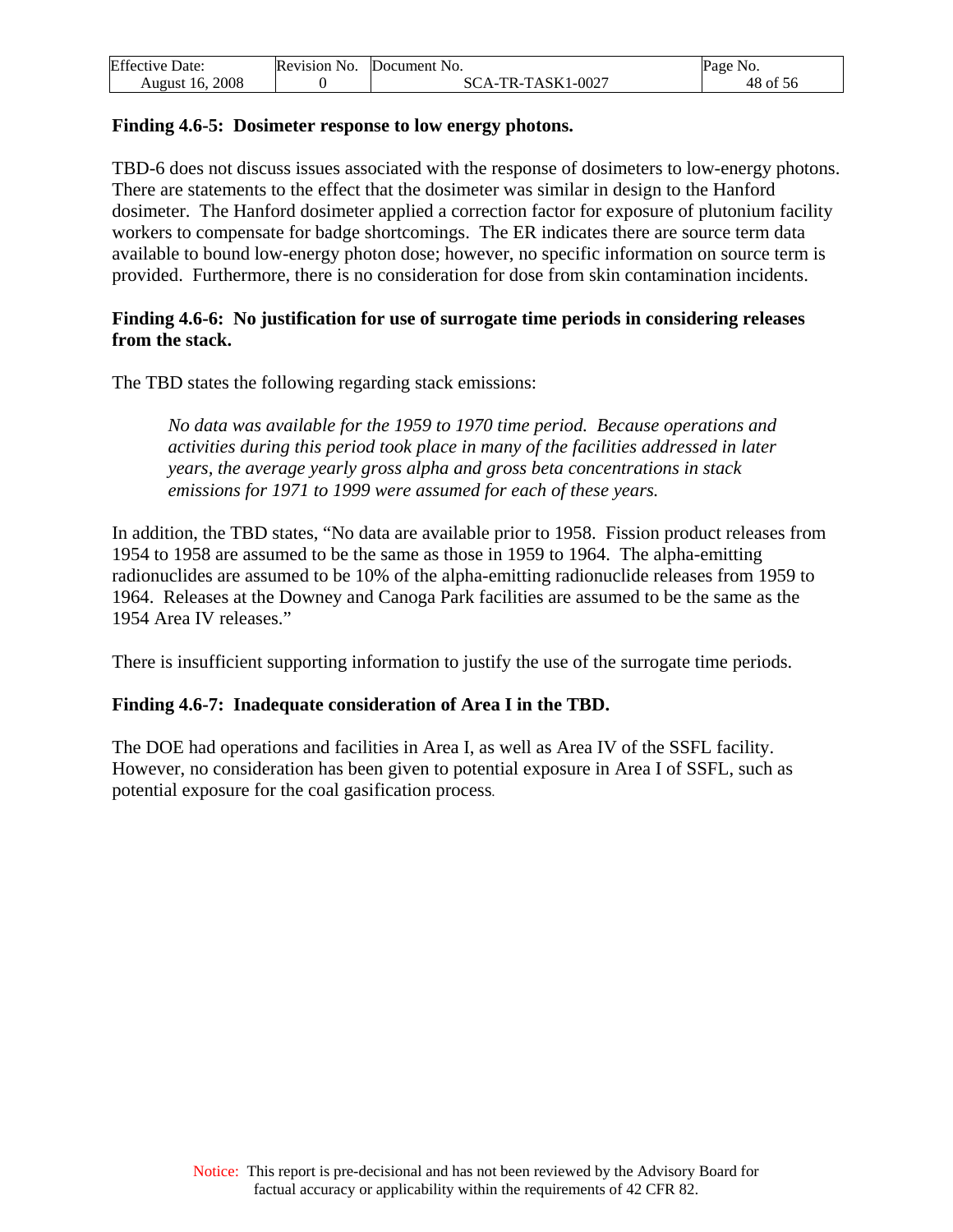<span id="page-49-0"></span>

| <b>Effective Date:</b> | Revision No. | Document No.      | Page No. |
|------------------------|--------------|-------------------|----------|
| August 16. 2008        |              | SCA-TR-TASK1-0027 | 49 of 56 |

# **5.0 PRELIMINARY SEC ISSUES**

SC&A was tasked by the Advisory Board to perform a preliminary review of the SEC Petition and Evaluation Report for the Santa Susana Field Laboratory to determine if there are any significant issues associated with the conclusions reached by the Evaluation Report.

Petition SEC-00093, qualified on October 19, 2007, requested that NIOSH consider the following class: "All employees who worked in all areas of Santa Susana Field Laboratory— Area IV during the time period from 1955 to the present (which incorporated the post-1987 remediation period)."The petitioner mentioned that there was inadequate information associated with the sodium burn pit and internal monitoring; inadequate air monitoring; and referenced the Tiger Team report (DOE 1991) that mentioned inadequate radiation badges and faulty HEPA filters. The original petition was revised on November 16, 2007.

Based on its preliminary research, NIOSH reduced the petitioner-requested class to a class that included the time period from January 1, 1955, through December 31, 1965. NIOSH evaluated the following class: "All employees of the Department of Energy (DOE), its predecessor agencies, and DOE contractors and subcontractors who worked at Area IV of the Santa Susana Field Laboratory from January 1, 1955, through December 31, 1965."

Based on its full research, NIOSH modified the petitioner-requested class to define a single class of employees for which NIOSH cannot estimate radiation doses with sufficient accuracy. The NIOSH proposed class includes "all employees of the Department of Energy (DOE), its predecessor agencies, and DOE contractors and subcontractors who were monitored while working in any area of Area IV of the Santa Susana Field Laboratory for a number of work days aggregating at least 250 work days from January 1, 1955, through December 31, 1958, or in combination with work days within the parameters established for one or more other classes of employees in the SEC."

The basis for modification of the class was that NIOSH stated that they could not estimate internal exposures with sufficient accuracy during the period from 1955 through 1958 (which they stated as a period with limited internal monitoring data). January 1, 1955, was used as the initial date for consideration, since NIOSH did not believe radiological activities occurred at Area IV before this time. December 31, 1958, was used as the end date, since NIOSH believed there was sufficient internal monitoring available after this date to determine the dose to an individual based on a routine in vitro bioassay program that was established in August 1958 (Kellehar 1966).

**Issue #1:** The language for the proposed class includes employees "who were monitored." The ER expands on the meaning of "who were monitored" (p. 11) by stating that the proposed class includes all employees who were monitored, or should have been monitored, for internal radiological exposures while working in all areas of Area IV. At a minimum, the language for the proposed class should be modified to include employees who should have been monitored. The ER has no further guidance on who should have been monitored. TBD-4 indicates that the definition of the types of workers that were to be monitored changed on several occasions (TBD-4, pp. 11–12). Early entry into the bioassay program was apparently based on job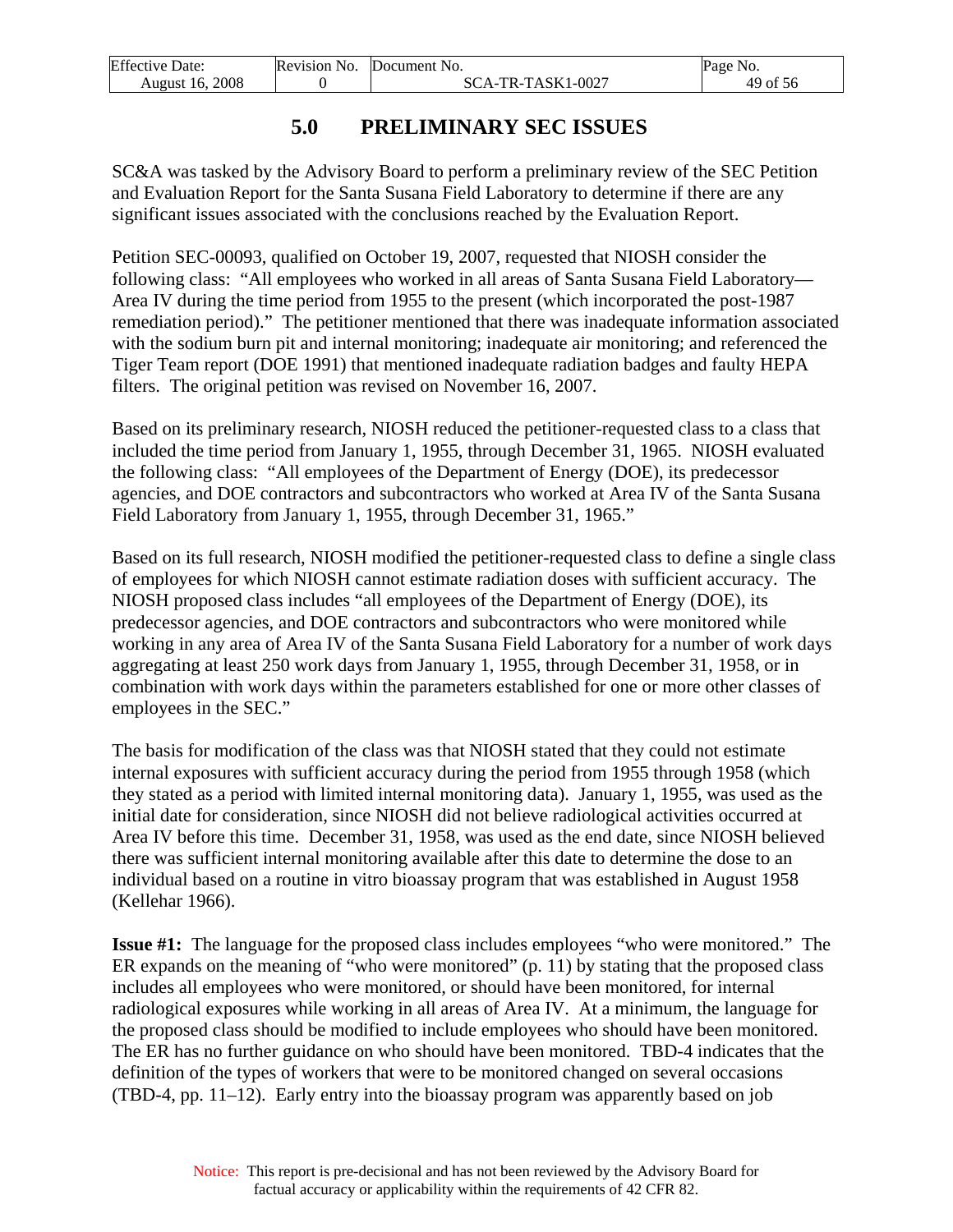| <b>Effective Date:</b> | Revision No. | <b>Document</b> No. | Page No.             |
|------------------------|--------------|---------------------|----------------------|
| 2008                   |              | CA-TR-TASK1-0027    | $\sim$ $\sim$ $\sim$ |
| August 16.             |              | SC.                 | 50 of 56             |

assignment. By the early 1960s, the bioassay program "normally" consisted of urinalysis for personnel whose work assignments involved "potential exposure to radioactive materials." By the mid-1970s, the definition of who was included in the routine bioassay monitoring program had changed to "personnel whose work assignments potentially expose them to respirable-sized radioactive aerosols." By the late 1980s, the criterion was "personnel whose work assignments potentially expose them to radioactive aerosols." Given the evolution of who should have been monitored at SSFL, it is recommended that additional guidance be provided in the ER on which workers should have been monitored.

**Issue #2:** Additional research needs to be performed related to when radiological activities began at Area IV. The SEC ER uses the date of January 1, 1955, as the initiation of radiological activities at Area IV. However, TBD-2 (p. 3) states, "Area IV was established at the SSFL in 1953 as a nuclear research and development facility." Later on this same page, it is stated that "Nuclear R&D activities in Area IV increased rapidly from 1953 into the late 1960s, then declined."

**Issue #3:** The original SEC petition requested that both the De Soto and Area IV locations be considered in the class of workers. When the petition was revised, the locations relevant to the petition were described as "Santa Susana Field Lab" and "Area IV—All Areas." There is no explanation in the ER on why Area IV was the only location considered. The site profile addresses the Downey, Canoga Park, and De Soto facilities in addition to Area IV.

**Issue #4:** The Evaluation Report restricts the time period evaluated to January 1, 1955, to December 31, 1965, but does present the basis for the end date of December 31, 1965.

**Issue #5:** NIOSH has proposed December 31, 1958, as the end date for the period to be considered for this class of workers. The basis for this date was that sufficient internal monitoring data were available after this time to determine the dose to an individual. Many of the findings in Section 4.5 of this report present concerns about the adequacy of the bioassay program after 1958. For example, it appears that plutonium bioassays were not performed until 1966, which is well after 1959, when adequate internal dose was stated as being available in the ER. Furthermore, it is not clear (from Lee 1963) if Pu and Sr analysis started in 1963, or if there were extensive troubles encountered in taking the measurements.

In addition, there are concerns about the adequacy of the data to assess external doses and doses resulting from environmental exposures, as discussed in Sections 4.6 and 4.4, respectively. For example, NIOSH presents four sample dose reconstructions on the O drive (AB document review SSFL subdirectory). Example #2 involves a fireman whose duties included removal ("burning") of sodium from reactor components at the sodium burn pit. No external dose data are available for this fireman until many years after the fireman started work.

**Issue #6:** Page 4 of the Evaluation Report Summary, in the section on "Health Endangerment Determination," states the following:

*NIOSH did not identify any evidence supplied by the petitioner or from other resources that would establish that members of the proposed worker class were*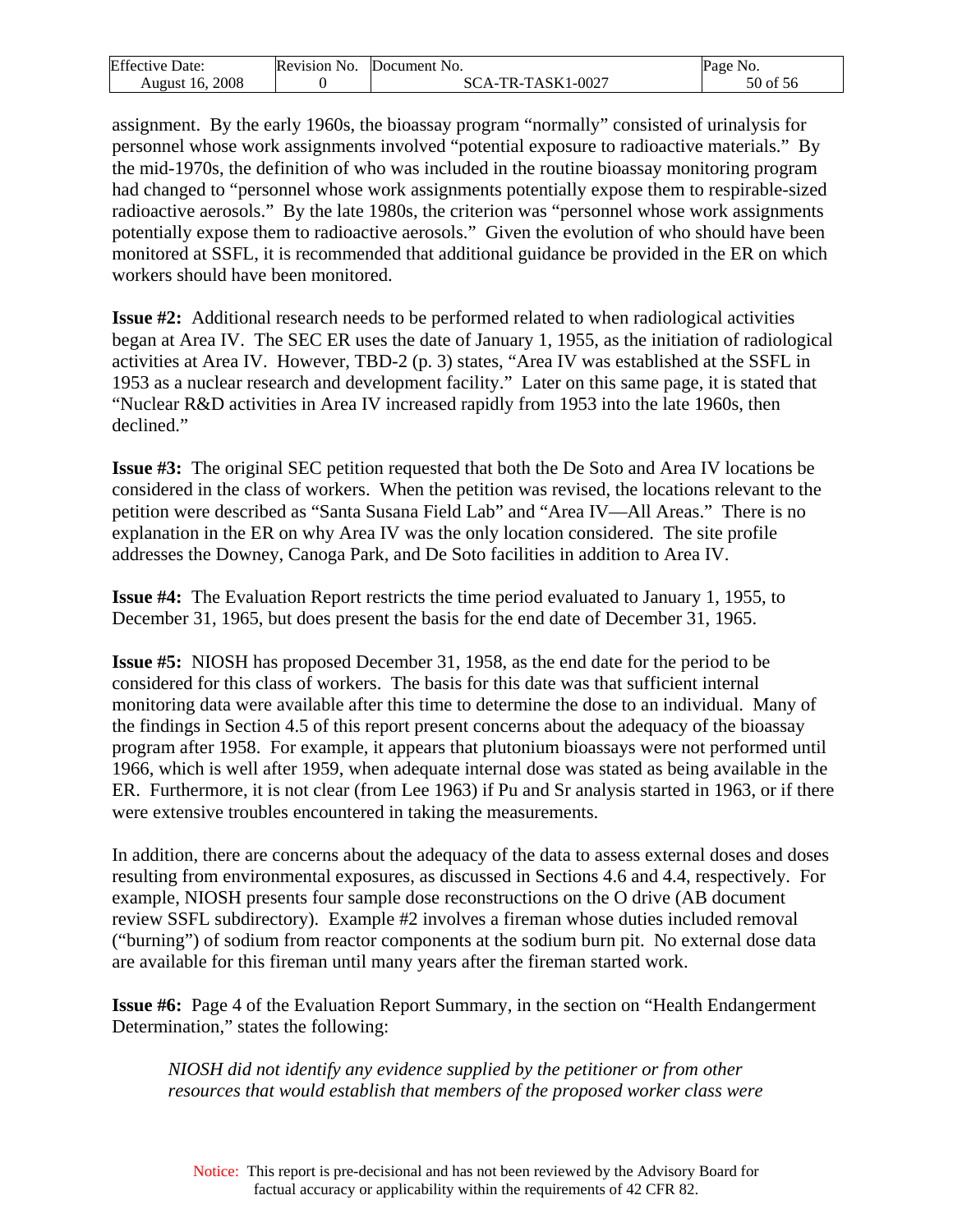| Effective<br>Date: | <b>Revision No.</b> | <b>IDocument</b> No. | Page<br>No. |
|--------------------|---------------------|----------------------|-------------|
| 2008               |                     | -TR-TASK1-0027       | ΟĪ          |
| August 16.         |                     | $\Delta$ -           | 56          |

*exposed to radiation during a discrete incident likely to have involved levels of exposure similarly high to those occurring during nuclear criticality incidents. However, evidence indicates that some workers in the proposed class may have accumulated substantial chronic exposures through episodic intakes of radionuclides, combined with external exposures to gamma, beta, and neutron radiation.* [Emphasis added.]

The focus of this comment is on the last sentence of this quote and involves two issues. First, there is no basis presented in the Evaluation Report for concluding that there were substantial chronic exposures at the facility. This information should be presented to justify the proposed class to be added to the SEC. The second point is that assuming there is information that justifies accumulated substantial exposures, NIOSH should add a discussion on what changed after 1958 that would have eliminated or reduced these chronic exposures, particularly for those workers who were not monitored, but should have been monitored. In fact, many of the Area IV programs and operations did not begin until after 1958 (see Exhibit 4.4), and would have been additional sources of exposure.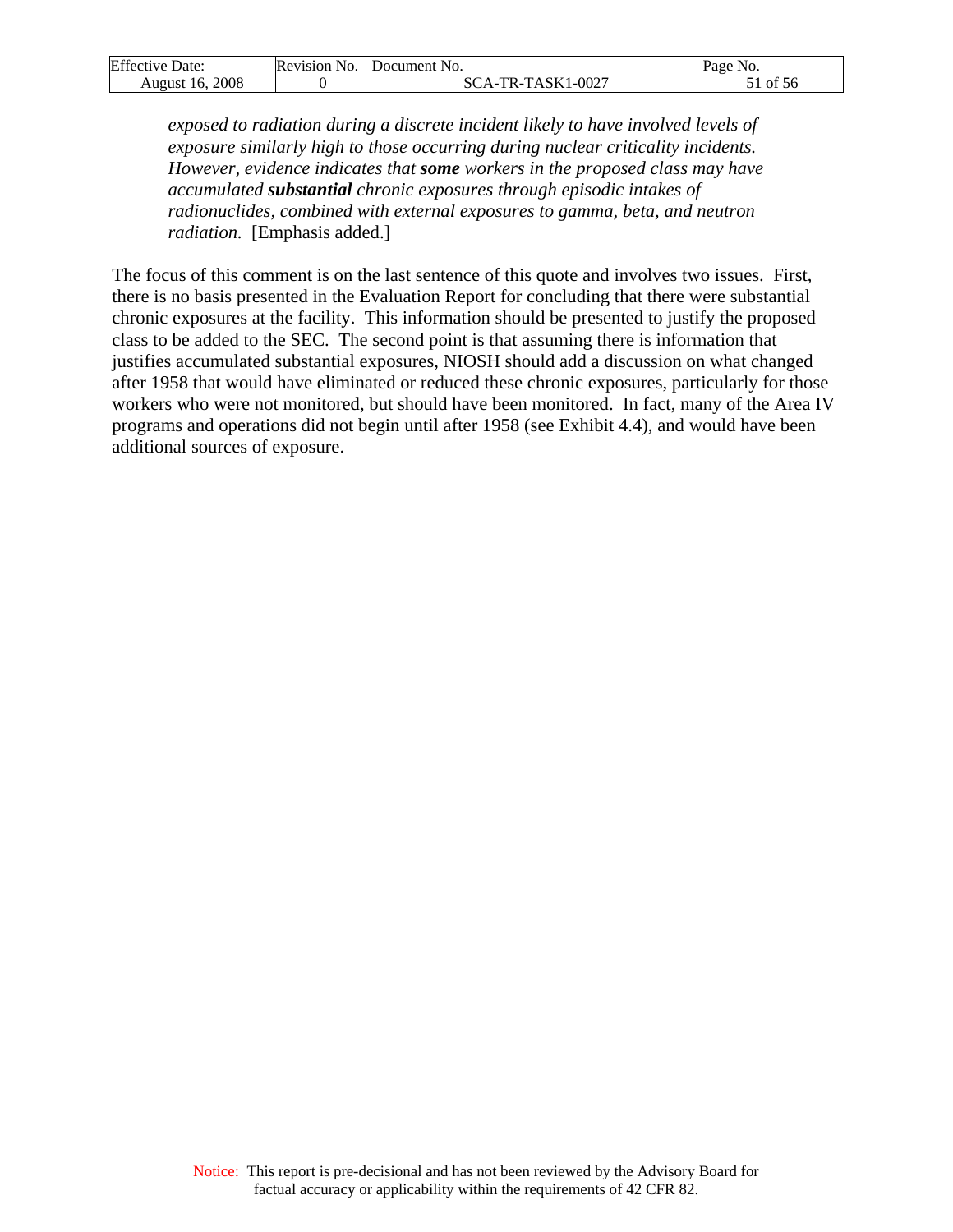<span id="page-52-0"></span>

| <b>Effective Date:</b> | Revision No. | Document No.      | Page No.   |
|------------------------|--------------|-------------------|------------|
| August 16, 2008        |              | SCA-TR-TASK1-0027 | $52$ of 56 |

## **6.0 REFERENCES**

42 CFR Part 82. *Methods for Radiation Dose Reconstruction Under the Energy Employees Occupational Illness Compensation Program Act of 2000;* Final Rule, Federal Register/Vol. 67, No. 85/Thursday, May 2, 2002, p 22314.

AI (Atomics International) 1959. *SRE Fuel Element Damage, An Interim Report (NAA-SR-4488)*. November 15, 1959.

AI (Atomics International) 1961. *SRE Fuel Element Damage, Final Report (NAA-SR-4488 (suppl)*. 1961.

Alexander, R.E., 1968a. "Restriction of Employees from Radiologically Controlled Areas," Atomics International, Canoga Park, California. January 10, 1068.

Badger, F.H., 1962. Memorandum from F.H. Badger (Atomics International) to the Health and Safety File regarding "Health and Safety Observations at RMDF," October 22, 1962.

Boeing 2003. *Site Environmental Report for Calendar Year 2002, DOE Operations at the Boeing Company, Rocketdyne Propulsion & Power*, The Boeing Company. September 2003.

Boeing 2004. *Site Environmental Report for Calendar Year 2003, DOE Operations at the Boeing Company, Rocketdyne Propulsion & Power*, The Boeing Company. September 2004.

Boeing 2005. *Site Environmental Report for Calendar Year 2004, DOE Operations at the Boeing Company, Santa Susana Field Laboratory*, The Boeing Company. September 2005.

Boeing 2006. *Site Environmental Report for Calendar Year 2005, DOE Operations at the Boeing Company, Santa Susana Field Laboratory,* The Boeing Company. September 2006.

Curphey, J., 1983. Memorandum from J. Curphey (District Sanitary Engineer for the State of California, Department of Health Services, Sanitary Engineering Section) to T.J. Gannon (Rockwell International), *Subject: Rockwell International Corporation, Rocketdyne Division, System No. 56-004*. March 9, 1983.

Dempsey, G.D., 1989. *Site Visit to Santa Susana Field Laboratory Operated by Rockwell/ Rocketdyne,* U.S. Environmental Protection Agency. July 28, 1989.

DOE (U.S. Department of Energy) 1991. *Tiger Team Assessment, Energy Technology Engineering Center*. April 1991.

Eggleston, R.R., 1983. Annual Review of Radiological Controls—1980, Rockwell International, Energy Systems Group, Canoga Park, California, October 12, 1983.

Eggleston, R.R., 1984. Annual Review of Radiological Controls—1981, Rockwell International, Energy Systems Group, Canoga Park, California. May 29, 1984.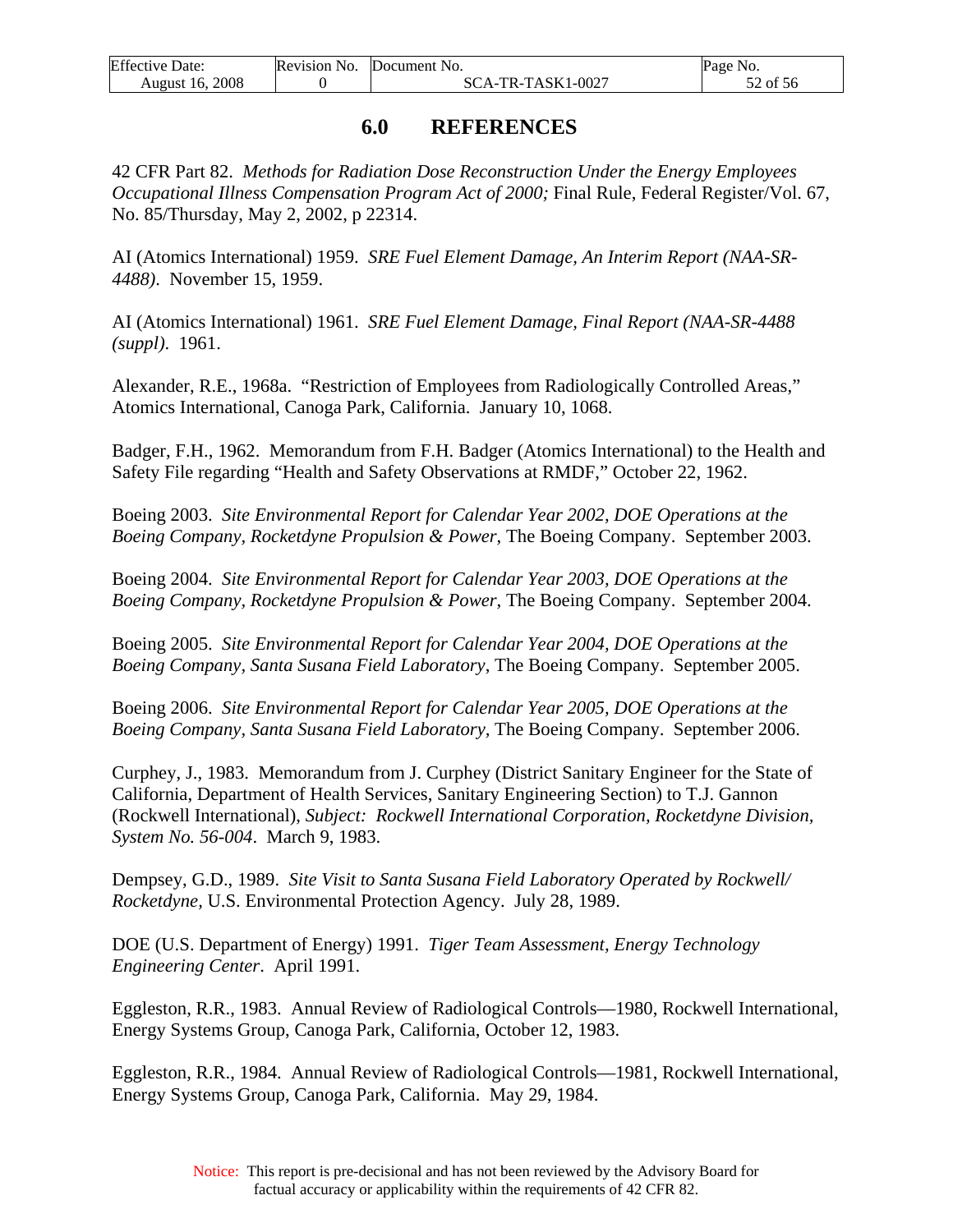| Effective<br>Date: | Revision No. | <b>Document</b> No.                | Page<br>NO.                      |
|--------------------|--------------|------------------------------------|----------------------------------|
| 2008<br>August 16. |              | -TASK1-0027<br>$TR-$<br>$\Delta$ - | $\sim$ $\sim$ $\sim$<br>ΟĪ<br>56 |

Hart, R.S., 1979. Annual Review of Radiological Controls—1975, Rockwell International, Atomics International Division, Canoga Park, California. July 2, 1979.

Hart, R.S., 1980a. Annual Review of Radiological Controls—1976, Rockwell International, Energy Systems Group, Canoga Park, California. April 28, 1980.

Hart, R.S., 1980b. Annual Review of Radiological Controls—1976, Rockwell International, Energy Systems Group, Canoga Park, California. May 22, 1980.

Hart, R.S., 1980c. Annual Review of Radiological Controls—1976, Rockwell International, Energy Systems Group, Canoga Park, California. August 6, 1980.

ICRP (International Commission on Radiological Protection) 1994. *Human Respiratory Tract Model for Radiological Protection,* ICRP Publication 66 (Ann. ICRP **24** (1/3)) (Oxford: Pergamon).

ICRP (International Commission on Radiological Protection) 1995. *Age-dependent doses to members of the public from intake of radionuclides: Part 3*. ICRP Publication 69 (Ann. ICRP **25** (1)) (Oxford: Pergamon).

ICRP (International Commission on Radiological Protection) 2002. *Guide for the Practical Application of the ICRP Human Respiratory Tract Model*, ICRP Supporting Guidance 3 (Ann. ICRP **32** (1/2)) (Oxford: Pergamon).

Kellehar, R.G., 1966. *Memorandum to R.E. Alexander, Subject: A Basis for Routine Urine Sampling of Workers Exposed to Plutonium-239*. October 19, 1966.

Lang, J.C., undated. Radiological Safety at Atomics International, AI-7850, Atomics International, Canoga Park, California.

Lang, J.C., 1960. Radiological Safety at Atomics International, AI-Memo 5468, Atomics International, Canoga Park, California. July 13, 1960.

Lee, N.D., 1963. "Quotation on Urinalysis Services," letter to Atomics International, BioScience Laboratories, Los Angeles, California. July 30, 1963.

Leggett, R.W., K.F. Eckerman, and J.D. Boice Jr., 2005. A respiratory model for uranium aluminide based on occupational data. J. Radiol. Prot., 25: 405–416.

Moore, J.D., W.L. Fisher and P.A Rowe, 1962. Environmental Monitoring Semi/Annual Report January 1, 1962 to June 30, 1962. NAA-SR-7650, Atomics International, Canoga Park, California. November 30, 1962.

NIOSH (National Institute for Occupational Safety and Health) 2002. *External Dose Reconstruction Implementation Guideline*, Rev. 1, OCAS-IG-001, Office of Compensation Analysis and Support, Cincinnati, Ohio.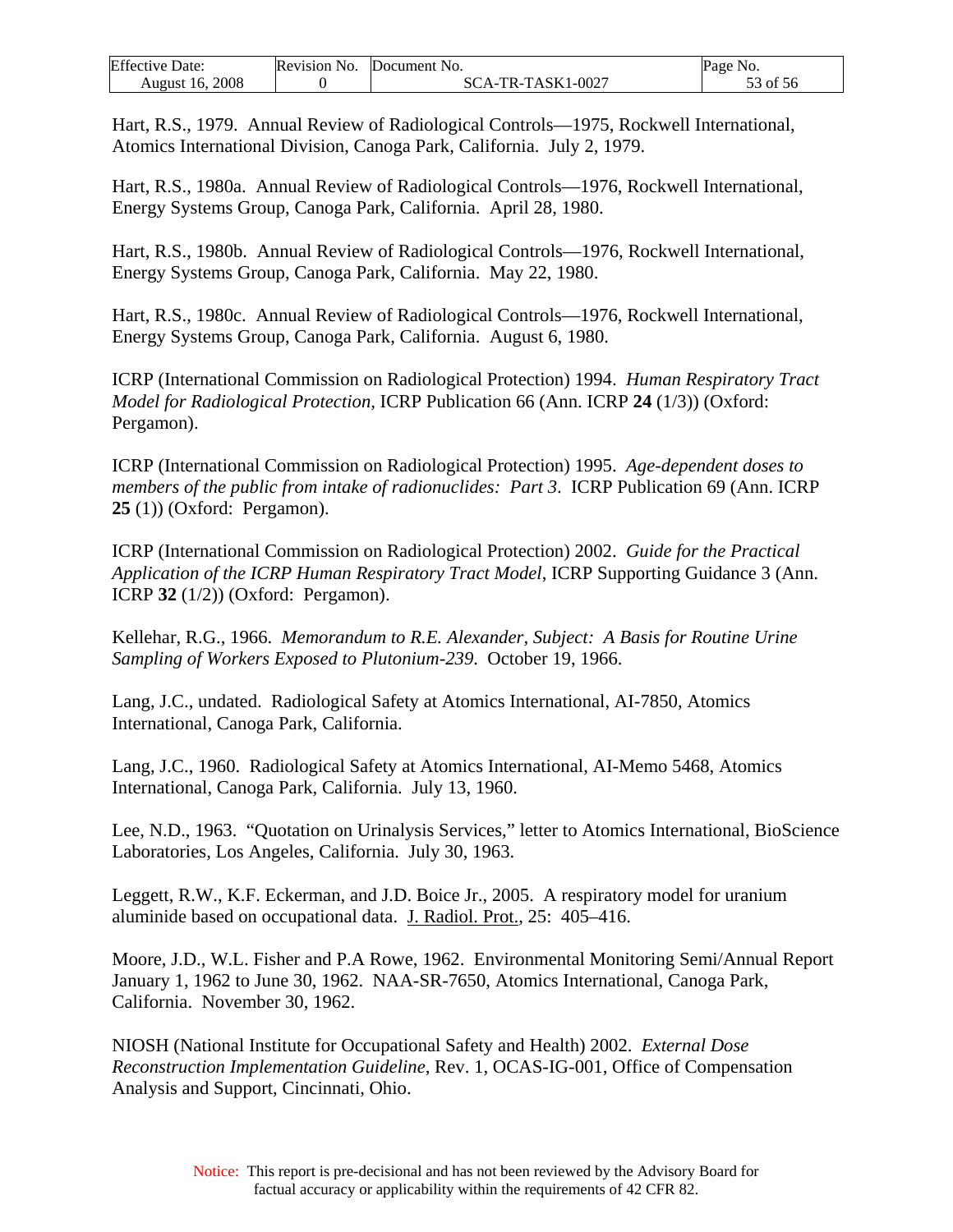| Effective          | Revision | Document No.       | Page             |
|--------------------|----------|--------------------|------------------|
| $\Delta$ Date:     | NO.      |                    | N <sub>O</sub> . |
| 2008<br>August 16. |          | -TASK1-0027<br>TR- | -56<br>ОI<br>١Δ  |

NIOSH (National Institute for Occupational Safety and Health), 2008. *SEC Petition Evaluation Report, Santa Susana Field Laboratory – Area IV*, SEC-00093, NIOSH Office of Compensation and Analysis, Cincinnati, Ohio. February 6, 2008.

NSEC (Nuclear Science and Engineering Corporation) 1957. Urinalysis Service Brochure, September 1957, Pittsburgh, Pennsylvania.

ORAU (Oak Ridge Associated Universities), 2004. *Technical Background Document for the Hanford Site – Occupational Internal Dose*, ORAUT-TKBS-0006-5, Rev. 01, Oak Ridge, Tennessee, November 24.

ORAUT (Oak Ridge Associated Universities Team) 2006a. *Technical Basis Document: Atomic International – Introduction*, ORAUT-TKBS-0038-1, Rev. 01. Oak Ridge Associated Universities Team, Cincinnati, Ohio. August 30, 2006.

ORAUT (Oak Ridge Associated Universities Team) 2006b. *Technical Basis Document: Energy Technology Engineering Center – Site Description*, ORAUT-TKBS-0038-2, Rev. 00. Oak Ridge Associated Universities Team, Cincinnati, Ohio. February 2, 2006.

ORAUT (Oak Ridge Associated Universities Team) 2006c. *Technical Basis Document: Atomics International – Occupational Medical Dose*, ORAUT-TKBS-0038-3, Rev. 01. Oak Ridge Associated Universities Team, Cincinnati, Ohio. September 8, 2006.

ORAUT (Oak Ridge Associated Universities Team) 2006d. *Technical Basis Document: Energy Technology Engineering Center – Occupational Internal Dose*, ORAUT-TKBS-0038-5, Rev. 00. Oak Ridge Associated Universities Team, Cincinnati, Ohio. February 22, 2006.

ORAUT (Oak Ridge Associated Universities Team) 2006e. *Technical Basis Document for Atomics International – Occupational External Dosimetry*, ORAUT-TKBS-0038-6, Rev. 01. Oak Ridge Associated Universities Team, Cincinnati, Ohio. November 6, 2006.

ORAUT (Oak Ridge Associated Universities Team) 2007. *Technical Basis Document: Area IV of the Santa Susana Field Laboratory, the Canoga Avenue Facility (Vanowen Building), the Downey Facility, and the De Soto Avenue Facility (sometimes referred to as Energy Technology Engineering Center [ETEC] or Atomics International) – Occupational Environmental Dose*, ORAUT-TKBS-0038-4, Rev. 01.Oak Ridge Associated Universities Team, Cincinnati, Ohio. March 8, 2007.

SC&A 2004. *SC&A Standard Operating Procedure for Performing Site Profile Reviews*, Rev. 1. S. Cohen & Associates, Vienna, Virginia. May 13, 2004.

Shepard, J.L., 1959. "Quotation on Urinalysis," letter to Atomics International, U.S. Nuclear, Burbank, California. May 19, 1959.

Staszesky, F.M., 1970. *Radiation Energy Analysis* (To establish standards for bioassay sampling for radiation workers), Atomics International, Canoga Park, California, August 12, 1970.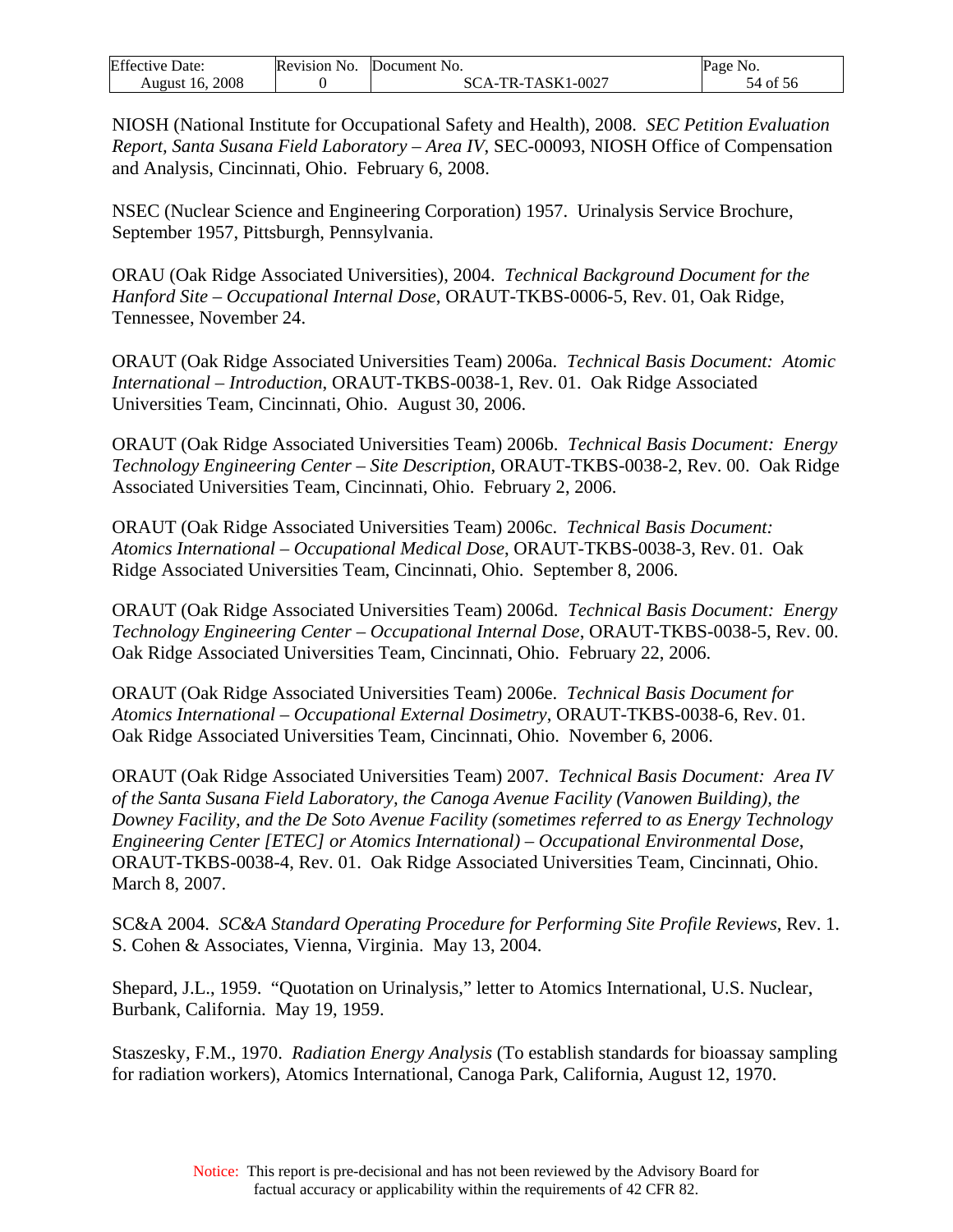| <b>Effective Date:</b> | Revision No. | Document No.      | Page No. |
|------------------------|--------------|-------------------|----------|
| 2008<br>August 16.     |              | SCA-TR-TASK1-0027 | 55 of 56 |

Tuttle, R.J., 1985. Annual Review of Radiological Controls—1982, Rockwell International, Energy Systems Group, Canoga Park, California. January 29, 1985.

Tuttle, R.J., 1986a. Annual Review of Radiological Controls—1982, Rockwell International, Rocketdyne Division, Canoga Park, California. February 12, 1986.

Tuttle, R.J., 1986b. Annual Review of Radiological Controls—1984, Rockwell International, Rocketdyne Division, Canoga Park, California. March 18, 1986.

Tuttle, R.J., 1986c. Annual Review of Radiological Controls—1985, Rockwell International, Rocketdyne Division, Canoga Park, California. July 11, 1986.

Tuttle, R.J., 1988a. Annual Review of Radiological Controls—1986, Rockwell International, Rocketdyne Division, Canoga Park, California. July 5, 1988.

Tuttle, R.J., 1988b. Annual Review of Radiological Controls—1986, Rockwell International, Rocketdyne Division, Canoga Park, California. July 28, 1988.

Tuttle, R.J., 1989. Annual Review of Radiological Controls—1988, Rockwell International, Rocketdyne Division, Canoga Park, California. May 12, 1989.

Winzer, C.E., 1980. Internal Letter from C.E. Winzer (Atomics International) to "Those Listed," Subject: Drinking Water Supply—SSFL, August 14, 1980.

Winzer, C.E., 1981. Letter from C.E. Winzer (Atomics International) to Mr. John Curphey, District Sanitary Engineer for the State of California, Department of Health Services, Sanitary Engineering Section, 3704 State Street, Suite 212, Santa Barbara, California 93105, January 9, 1981.